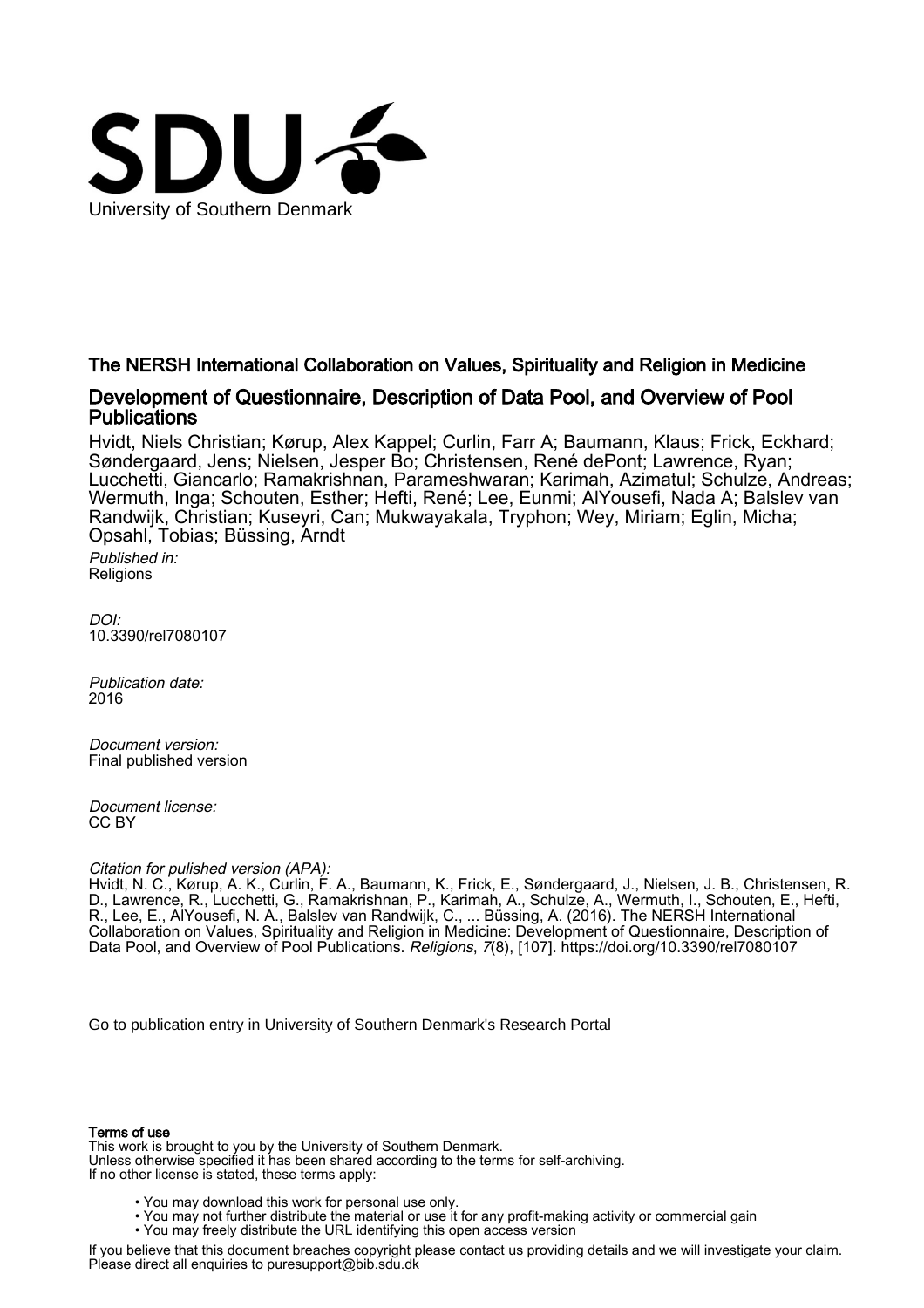

*Article*

# **The NERSH International Collaboration on Values, Spirituality and Religion in Medicine: Development of Questionnaire, Description of Data Pool, and Overview of Pool Publications**

**Niels Christian Hvidt 1,\*, Alex Kappel Kørup 1,2, Farr A. Curlin <sup>3</sup> , Klaus Baumann <sup>4</sup> , Eckhard Frick 5,6, Jens Søndergaard <sup>1</sup> , Jesper Bo Nielsen <sup>1</sup> , René dePont Christensen <sup>1</sup> , Ryan Lawrence <sup>7</sup> , Giancarlo Lucchetti <sup>8</sup> , Parameshwaran Ramakrishnan 9,10 , Azimatul Karimah <sup>11</sup>, Andreas Schulze <sup>12</sup>, Inga Wermuth <sup>12</sup>, Esther Schouten <sup>12</sup>, René Hefti 13,14 , Eunmi Lee <sup>4</sup> , Nada A. AlYousefi <sup>15</sup>, Christian Balslev van Randwijk <sup>1</sup> , Can Kuseyri <sup>12</sup> , Tryphon Mukwayakala <sup>12</sup>, Miriam Wey <sup>16</sup>, Micha Eglin <sup>16</sup>, Tobias Opsahl <sup>1</sup> and Arndt Büssing <sup>17</sup>**

- Research Unit of General Practice, Institute of Public Health, University of Southern Denmark, Odense C 5000, Denmark; akorup@health.sdu.dk (A.K.K.); jsoendergaard@health.sdu.dk (J.S.); jbnielsen@health.sdu.dk (J.B.N.); rechristensen@health.sdu.dk (R.P.C.); crandwijk@health.sdu.dk (C.B.v.R.); toops14@student.sdu.dk (T.O.)
- <sup>2</sup> Department of Mental Health Kolding-Vejle, Vejle 7100, Denmark
- <sup>3</sup> Trent Center for Bioethics, Humanities, and History of Medicine, Duke University, Durham NC 27613, USA; farr.curlin@duke.edu
- <sup>4</sup> Caritas Science and Christian Social Work, Faculty of Theology, Freiburg University, Freiburg im Breisgau 79098, Germany; klaus.baumann@theol.uni-freiburg.de (K.B.); stella22800@gmail.com (E.L.)
- <sup>5</sup> Research Centre Spiritual Care, Department of Psychosomatic Medicine and Psychotherapy, The University Hospital Klinikum rechts der Isar, Langerstr. 3, Munich 81675, Germany; Eckhard.Frick@tum.de
- <sup>6</sup> Munich School of Philosophy, Kaulbachstr. 31, Munich 80539, Germany<br><sup>7</sup> Department of Pauchistus Columbia University Madicel Center New Y
- <sup>7</sup> Department of Psychiatry, Columbia University Medical Center, New York, NY 10032, USA; rel2137@columbia.edu
- <sup>8</sup> Department of Medicine, Federal University of Juiz de Fora, Avenida Eugênio de Nascimento s/n-Aeroporto, Juiz de Fora 36038330, MG, Brazil; g.lucchetti@yahoo.com.br
- <sup>9</sup> Harvard Divinity School, Harvard University, Cambridge, MA 02138, USA; par469@mail.harvard.edu
- <sup>10</sup> AdiBhat Foundation, New Delhi 110048, India
- <sup>11</sup> Department of Psychiatry, Universitas Airlangga, Surabaya, East Java 60115, Indonesia; azimatul.karimah@fk.unair.ac.id
- <sup>12</sup> Medical Faculty, Ludwig Maximilian University of Munich, München 81377, Germany; andreas.schulze@med.uni-muenchen.de (A.S.); inga.wermuth@med.uni-muenchen.de (I.W.); esther.schouten@med.uni-muenchen.de (E.S.); cankuseyri91@gmail.com (C.K.); Tryphon.Tryphon.Kisamba@campus.lmu.de (T.M.)
- <sup>13</sup> Medical Faculty, University of Bern, Bern 3012, Switzerland
- <sup>14</sup> Research Institute for Spirituality and Health (RISH), Langenthal 4900, Switzerland; rene.hefti@rish.ch
- <sup>15</sup> College of Medicine, King Saud University (KSU), Riyadh 11461, Saudi Arabia; nalyousefi@ksu.edu.sa<br><sup>16</sup> Medical Faculty University of Basel Basel 4003, Switzerland: miriam wey@stud unibas ch (M W):
- <sup>16</sup> Medical Faculty, University of Basel, Basel 4003, Switzerland; miriam.wey@stud.unibas.ch (M.W.); micha.eglin@stud.unibas.ch (M.E.)
- <sup>17</sup> Institute of Integrative Medicine, Faculty of Medicine, Witten/Herdecke University, Gerhard-Kienle-Weg 4, Herdecke D-58313, Germany; Arndt.Buessing@uni-wh.de
- **\*** Correspondence: nchvidt@health.sdu.dk; Tel.: +45-6550-4325

# Academic Editor: Paweł Marian Socha

Received: 18 May 2016; Accepted: 26 July 2016; Published: 23 August 2016

**Abstract:** Modern healthcare research has only in recent years investigated the impact of health care workers' religious and other moral values on medical practice, interaction with patients, and ethically complex decision-making. Thus far, no international data exist on the way such values vary across

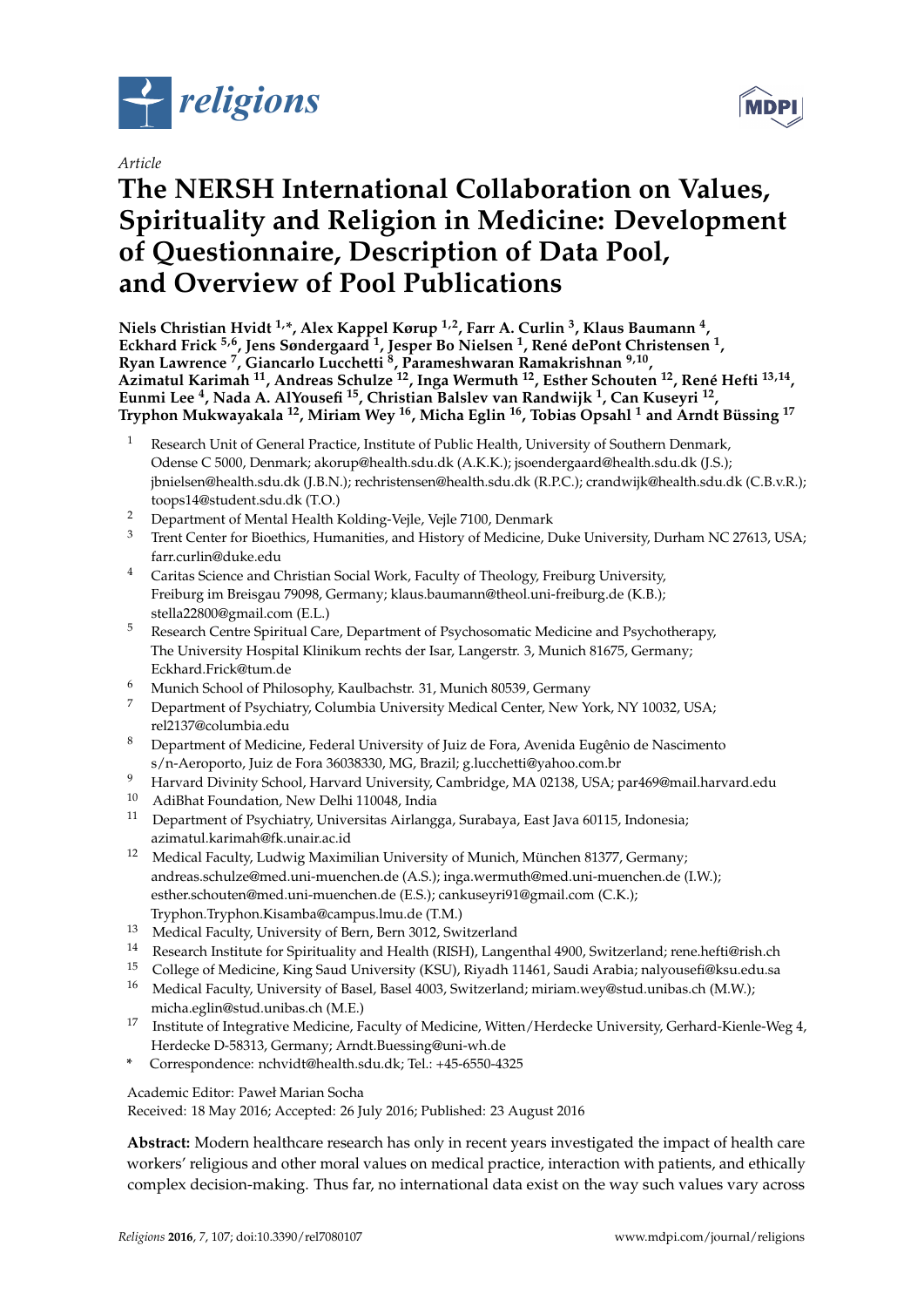different countries. We therefore established the NERSH International Collaboration on Values in Medicine with datasets on physician religious characteristics and values based on the same survey instrument. The present article provides (a) an overview of the development of the original and optimized survey instruments, (b) an overview of the content of the NERSH data pool at this stage and (c) a brief review of insights gained from articles published with the questionnaire. The questionnaire was developed in 2002, after extensive pretesting in the United States and subsequently translated from English into other languages using forward-backward translations with Face Validations. In 2013, representatives of several national research groups came together and worked at optimizing the survey instrument for future use on the basis of the existing datasets. Research groups were identified through personal contacts with researchers requesting to use the instrument, as well as through two literature searches. Data were assembled in Stata and synchronized for their comparability using a matched intersection design based on the items in the original questionnaire. With a few optimizations and added modules appropriate for cultures more secular than that of the United States, the survey instrument holds promise as a tool for future comparative analyses. The pool at this stage consists of data from eleven studies conducted by research teams in nine different countries over six continents with responses from more than 6000 health professionals. Inspection of data between groups suggests large differences in religious and other moral values across nations and cultures, and that these values account for differences in health professional's clinical practices.

**Keywords:** religion and health; spirituality; physician values; communication; medical ethics

#### **1. Introduction**

This article describes the development, contents, and first cross national comparisons based on an international research tool, first developed in 2002 and executed in 2003 with subsequent publications [\[1–](#page-22-0)[10\]](#page-22-1), translated into seven languages [\[11–](#page-22-2)[28\]](#page-23-0) and optimized in 2013. The data document the impact of Health Professionals' (HPs') religious and secular beliefs and values on the clinical encounter.

Research publications on the relationship between religion, spirituality and health have increased significantly over recent years. This is evident by simple searches on Medline using the search words *Religion* (understood as the communal convictions and practices believers engage in as they search for the sacred) and especially *Spirituality* (mostly referring to the interior life individuals experience in their search for the sacred, not ruling out fellowship with other believers), and a number of journals have been dedicated to the study of the relationship between Spirituality and Health. Various articles have been dedicated to the conceptualization of religion, spirituality and faith (abbreviated R/S in this article) [\[29–](#page-23-1)[31\]](#page-23-2).

Historically, most religions include substantial reflection on the nexus of spirituality, health and suffering. This holds for Christianity as well. Thus, Amanda Porterfield describes how Christianity historically focused on disease through spiritual resources and practices, but also through altruistically motivated care for sufferers, which contributed significantly to the growth of Christianity in Roman times and throughout Western history. Indeed, modern health care has historical roots in the Christian vision of active charity that in Western Monasteries saw significant scientific and organizational anchoring [\[32\]](#page-23-3).

Still today, many countries know nurses as *sisters* (a title for nuns) and numerous hospitals are still attached to and draw inspiration from monastic orders. A recent *Lancet Series on Faith-Based Health Care* focused on how faith institutions continue to have tremendous importance in third world countries [\[33\]](#page-23-4). In modern times, a stronger emphasis on scientific approaches to medicine has led to relatively little appreciation of religion within institutionalized health care. In part this has reflected broader critiques of religion in the works of positivists such as Auguste Comte and among clinicians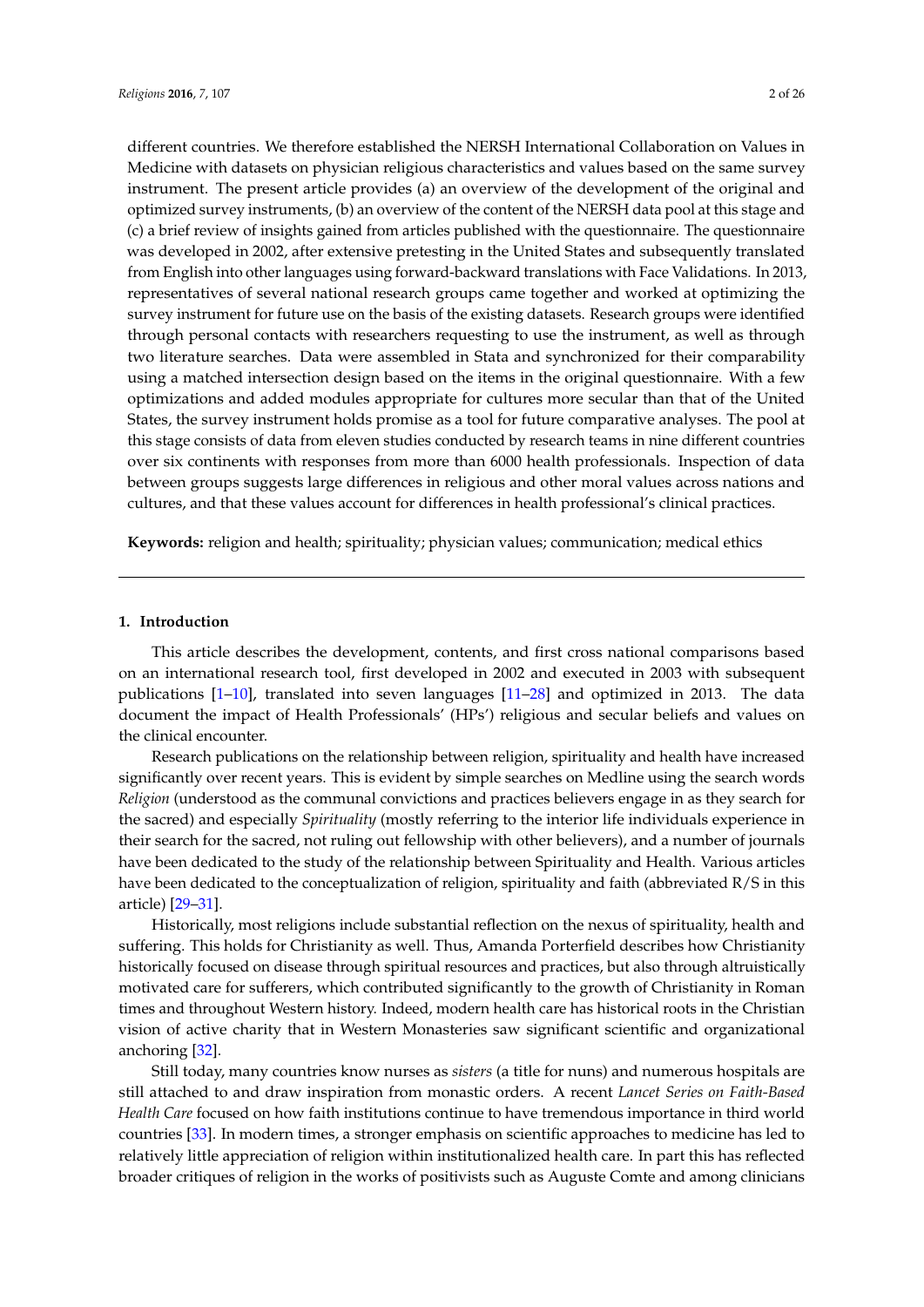such as Sigmund Freud, who saw religion as "universal compulsory neurosis", "infantile helplessness" and "regression to primary narcissism" [\[34](#page-23-5)[,35\]](#page-23-6). Within health care, R/S orientations and resources of patients often have been relegated to the private sphere, although substantial research indicates that when sick, people are most likely to care about existential, spiritual and religious questions [\[36\]](#page-23-7).

Not surprisingly, then, modern healthcare research has only seen limited interest in the impact of HPs' personal values and their impact on the medical practice, the interaction with patients, and ethically complex decision-making. To date no scientific reviews have been published on the impact of spirituality on medical practice.

Things have started to change with Farr Curlin and colleagues developing the survey Religion and Spirituality in Medicine: Physicians' Perspectives (RSMPP 2002) in 2002. After administering this questionnaire to a representative sample of more than 1100 US physicians, the researchers published a series of papers describing their findings [\[1](#page-22-0)[–10\]](#page-22-1). After translation into other languages, the RSMPP has so far led to the publication of ten other research articles [\[11–](#page-22-2)[20\]](#page-23-8) and eight theses [\[21–](#page-23-9)[28\]](#page-23-0). Curlin and colleagues went on to develop other questionnaires focusing on specific aspects of health care, leading to more than 32 further publications [\[37–](#page-24-0)[66\]](#page-25-0). However, other researchers introduced various changes to the original questionnaire which complicated comparisons across different studies. Therefore, we established the *NERSH International Collaboration on Values in Medicine* to discuss these different versions and finally to consent the "core" elements of the questionnaire battery, and to add further items or to specify some phrasings.

The *NERSH collaboration on Values in Medicine* is hosted by the Board of the *Network for Research in Spirituality and Health* (NERSH—www.nersh.org). In 2011, the Board members met at the founding seminar of *Internationale Gesellschaft für Gesundheit und Spiritualität* (www.iggs-online.org) in Munich and later as members of the editorial board of *Spiritual Care—Zeitschrift für Spiritualität in den Gesundheitsberufen (Journal of Spirituality in Health Care—*http://www.degruyter.com/view/j/spircare) and who had collaborated variously in the *Scandinavian Network for Faith and Health* (www.faith-health.org), and the *European Network of Research on Religion, Spirituality and Health* (http://www.fisg.ch). Baumann, Büssing and Hvidt were subsequently granted fellowships as an Interdisciplinary Research Group (IRG) at the German *Freiburg Institute for Advanced Studies* (FRIAS) from October 2012 to March 2014 with the aim of improving research based attention to spiritual needs and challenges of patients (esp. with chronic diseases), relatives and HPs who care for them [\[67–](#page-25-1)[69\]](#page-25-2). Like Eckhard Frick, they had started independently to conduct research involving the RSMPP in translated form [\[22](#page-23-10)[–26\]](#page-23-11) or other similar instruments for the measurement of HP values [\[70\]](#page-25-3). The shared interests came together at FRIAS.

Farr Curlin's study was the first of its kind [\[1\]](#page-22-0), and soon the NERSH founders discovered a lacuna in the international research community: Until now, no large-scale international comparisons exist to describe how HP values vary across different nations and cultures and how that potentially affects their professional life. Therefore, the *NERSH International Collaboration on Values in Medicine* was established with datasets on physician values from the research teams that used the RSMPP, covering eleven studies conducted by research teams in nine different countries over six continents. The present article is the first publication from this collaboration. It provides (1) an overview of the development of the original and optimized survey instruments; (2) an overview of the content of the NERSH data pool at this stage; (3) a brief overview of insights gained from individual articles published with the questionnaire until now.

#### **2. Methods and Materials**

#### *2.1. Development of the RSMPP*

The NERSH questionnaire mainly builds on the RSMPP questionnaire developed by Curlin et al. in 2002. It includes a number of sections: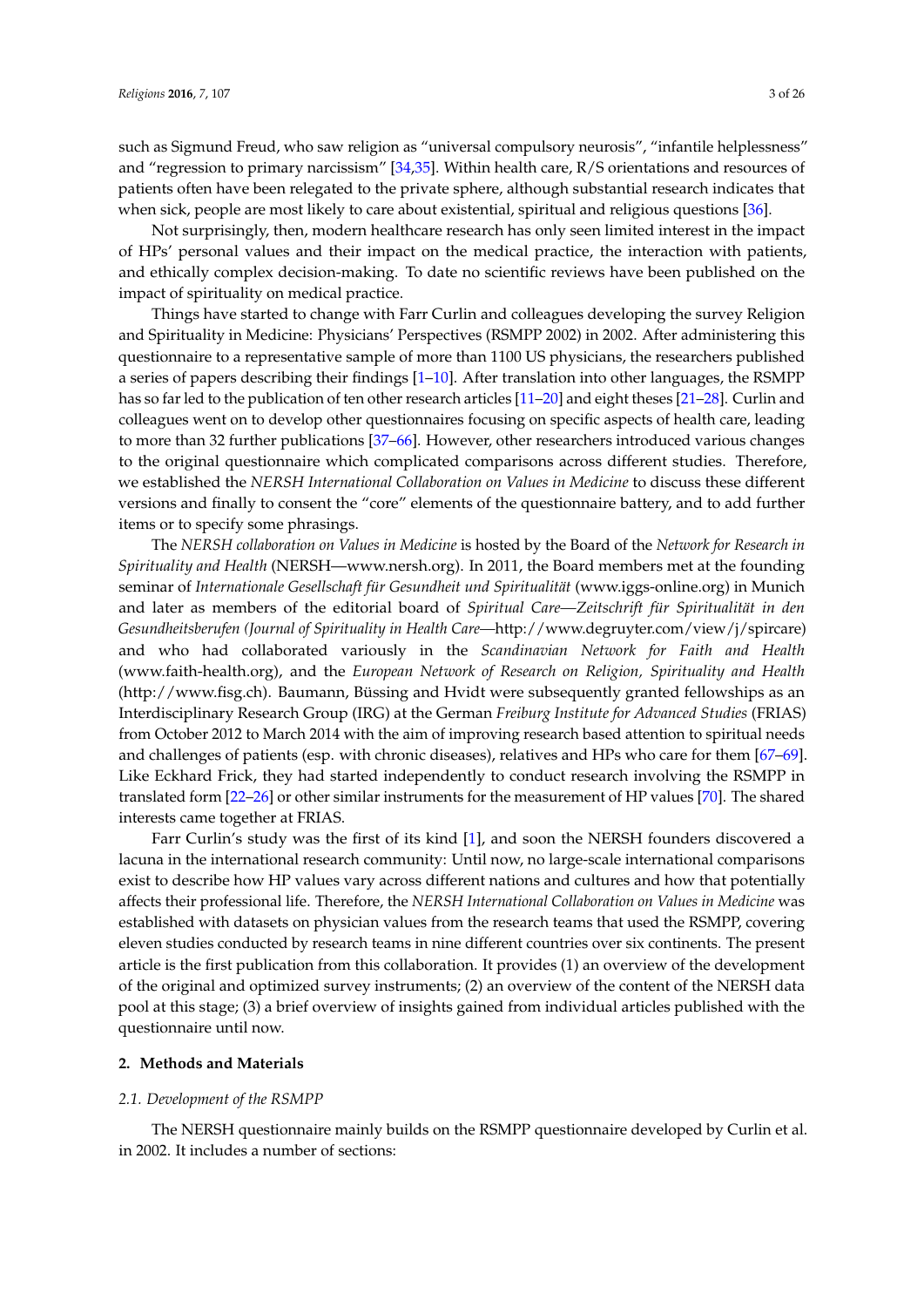- *Physician perspectives on religion/spirituality (R/S) and health* containing 50 items. The items were written by Curlin and colleagues after thorough review of relevant literature and data gathered from qualitative pilot interviews. Items were subsequently revised for clarity and cogency through multiple expert panel reviews [\[2\]](#page-22-3).
- *Religious Characteristics* consisting of 21 questions based on existing religiosity measures: 3A Religious affiliation, 3B Intrinsic religiosity, 3C Frequency of religious service attendance, 3D Beliefs, 3E Spirituality vs. Religiosity, 3F Religious Coping [\[1\]](#page-22-0), and
- *Demographics* containing 18 items.

Development of the RSMPP has been described in detail in prior publication [\[1\]](#page-22-0).

#### *2.2. International Translations and Validations of the RSMPP*

International research teams translated the RSMPP using mainly forward-backward translations with Face Validations in the following years [\[11](#page-22-2)[–28\]](#page-23-0).

At Freiburg, Germany in December 2008–January 2009, Eunmi Lee and Klaus Baumann translated the primary parts of the RSMPP and added a few items they deemed appropriate for their setting. In Denmark Christian Balslev van Randwijk and Niels Christian Hvidt translated it into Danish in 2010 [\[28\]](#page-23-0) with a few necessary adaptations to the Danish context. At Munich, Germany in 2010, Inga Wermuth and Andreas Schulze translated the RSMPP in its entirety, likewise; a few alterations were inspired by the Danish adaptations. Both slightly different German translations are now harmonized in one German version available at the NERSH.org—Tool-box. Nada A. AlYousefi translated it into Arabic in 2009, Giancarlo Lucchetti into Portuguese in 2010, Tryphon Mukwayakala into French in 2012, and Can Kuseyri into Turkish in 2015. In 2014, Eunmi Lee translated the Freiburg version into Korean.

# *2.3. Development of the NERSH Instrument*

The establishment of the NERSH International Collaboration on Values in Medicine collaboration and the optimized NERSH instrument involved (1) two expert round table meetings six months apart at FRIAS with use of Nominal Group Technique (NGT) voting consensus procedure on items; and (2) internal reliability analyses (Cronbach's Alpha) with some parts of the questionnaire.

#### <span id="page-4-0"></span>2.3.1. Expert Round Table Meetings with NGT

The first meeting took place from 20–22 February 2013 and the second from 30 September to 1 October 2013.

US team representatives had sent beforehand a list of items that they had previously employed in questionnaires and worked particularly well, and that they deemed appropriate to include in the NERSH questionnaire. These were presented to participants beforehand and were part of a proposed updated (new) NERSH instrument.

Second, an adapted form of Nominal Group Technique (NGT) [\[71,](#page-25-4)[72\]](#page-25-5), a qualitative research method which enables researchers to gather information and opinions from experts was used. Initially, all items were reviewed in a round table discussion so that the purpose and functionality of all items were clearly present to all experts, recalling the use they had made of the items in their individual experience with the RSMPP. Then, all attending experts (*n* = 14) scored all items on a scale of zero (low appreciation) to three (high appreciation). Results were noted down on a flipchart and later transferred to a word document containing all items. Items that received an overall score lower than ten were excluded from the updated questionnaire.

It became clear that the original RSMPP included items from Koenig et al.'s *DUREL (Duke Religiosity Index)* five-item measure but had left out one item that was now reinserted. Furthermore, items the Freiburg group had benefited from using were added. Three scales by Büssing, appropriate for analyses in more secular culture (ASP [\[73,](#page-26-0)[74\]](#page-26-1) and SpREUK-15 [\[75](#page-26-2)[,76\]](#page-26-3)) were proposed as additional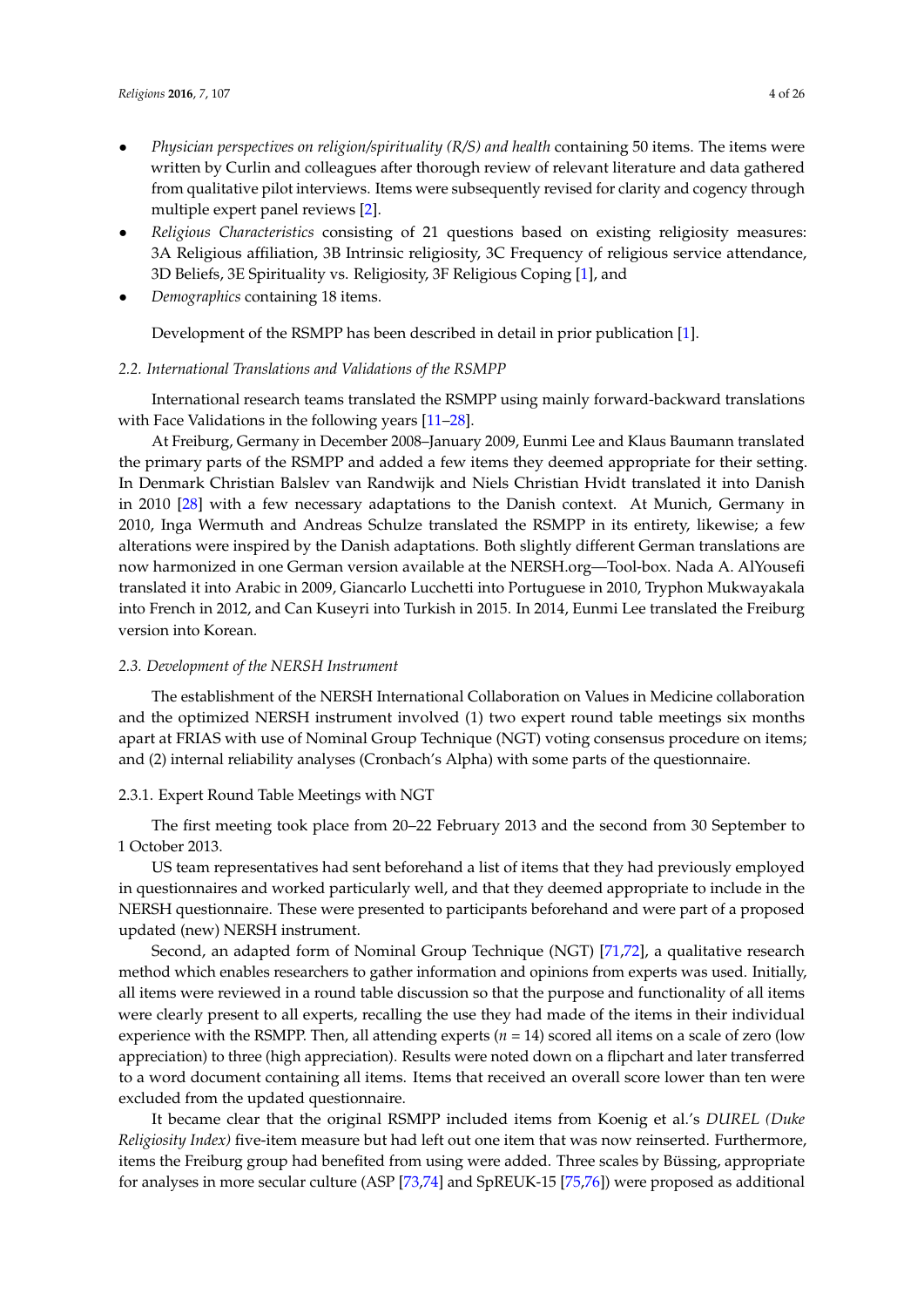modules for future research. More items that were identified during the NGT-process as thematically related were grouped in leading to fewer overall questionnaire batteries (see Section [2.4](#page-5-0) below).

Finally, it was decided to create a new acronym for the instrument, the future joint data pool and the collaboration itself as the RSMPP acronym was found difficult to remember and a new acronym was needed to indicate that the instrument was truly improved and the joint pool and collaboration constituted new initiatives.

#### 2.3.2. Internal Reliability

On the basis of datasets obtained by then (Balslev, Curlin, Lee, Mukwaiakala, Wermuth), Büssing performed internal reliability analyses (Cronbach's Alpha) with the aim of looking for topics in the questionnaire that had some quality with respect to internal congruence, also in view of identifying items that could be eliminated. However, as the basic questionnaire was primarily intended to collect opinions (survey), and not to measure and quantify specific attitudes, convictions and behaviors, only some topics were identified as being suitable as scales (see Appendix [A\)](#page-14-0).

The respective topics will be revalidated in future studies using the updated NERSH questionnaire.

### 2.3.3. Face Validation

Both the English and translated German versions of the NERSH questionnaire were tested for comprehension and clarity through Face Validation, interviewing HPs that had filled in the questionnaire. Adjustments were made both to the original English and the German version.

#### <span id="page-5-0"></span>*2.4. Characteristics of NERSH Questionnaire*

The revised NERSH questionnaire now consists of the same sections as the original RSMPP but in different sequence and with some more items: (1) Demographics (10 items vs. originally 14 items); (2) Evaluation of Patient Values (19 items vs. 22 items); (3) Evaluation of HP's Values (16 items vs. 12 items) with proposed added modules appropriate for research in secular cultures: ASP, SpREUK (see NERSH questionnaire in English and German, including version with highlighted differences between the RSMPP and the NERSH questionnaire in Supplementary Materials S1–S3). The reason why the updated and complemented NERSH questionnaire counts fewer items is that more items have now been grouped in thematically congruent batteries following the NGT rounds as mentioned above under Section [2.3.1.](#page-4-0)

Until now the NERSH questionnaire has been translated into German and Portuguese in 2015 with data available in the NERSH pool only in German until now.

#### *2.5. Identification of Eligible Datasets for Inclusion in NERSH International Data Pool on Values in Medicine*

Research groups that had used the RSMPP and updated NERSH questionnaire were identified in three ways:

#### 2.5.1. Personal Contacts

Farr Curlin kept record of researchers who had requested permission to use the RSMPP and shared that information with the NERSH board.

#### 2.5.2. Citation Search

In March 2016 Hvidt and Kørup conducted a citation search in Web of Science of articles that quoted any of the original articles published on the RSMPP (Appendix  $B$ ). It led to a total of 316 hits. References were screened in the Review program Covidence by the second author. A total of 292 were identified as irrelevant, 24 scanned for possible relevance, and two studies emerged of which Curlin had no knowledge, one from Brazil, the other from Saudi Arabia. They had both used parts of Curlin's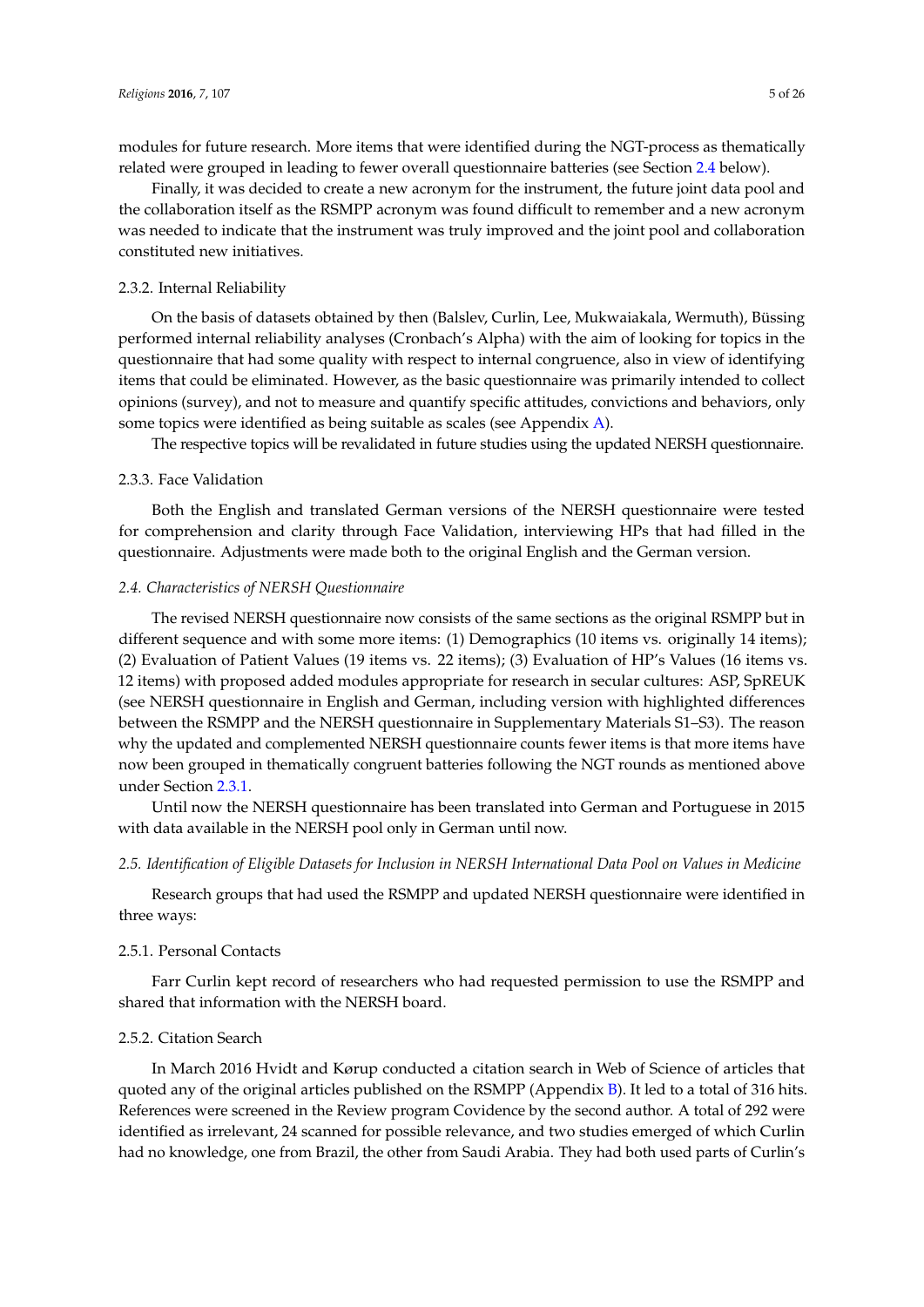questionnaire, mainly the sections on physician evaluation of spirituality among patients [\[12,](#page-22-4)[13\]](#page-22-5). Hvidt contacted the authors who agreed to participate.

#### 2.5.3. Systematic Search

In order to make sure that no studies had been overlooked, Hvidt and Kørup conducted a literature *Religions* **2016**, *7*, 107 6 of 25 search in Medline, Embase, PsychInfo, Web of Science and Google Scholar. In Medline, for instance, the search string was the following: ((questionn  $*$  or survey  $*$  or cross-section  $*$  or national sample  $*$ ) and (religious or religio \* or spiritual \* or religiosity)) adj3 (professional \* or physician \* or psychiatris \* or doctor \* or staff \* or ((nurs \* or medic \*) adj3 professor \*))).mp. [mp = title, abstract, original title, name of substance word, subject heading word, keyword heading word, protocol supplementary concept word, rare disease supplementary concept word, unique identifier]. See the detailed search strings for the other databas[es](#page-15-0) in Appendix C.

The search yielded 1572 hits. Hvidt and Kørup each reviewed half of these references for eligibility. The search yielded 1572 hits. Hvidt and Kørup each reviewed half of these references for The search did not identify any further studies that had used the RSMPP for data collection.

#### *2.6. Description of Pool of Data Harvested with Versions of the RSMPP and the NERSH Instruments* collection.

Data are collected in STATA and synchronized for their comparability using a matched intersection design based on the items in the original RSMPP questionnaire. Data are stored on a secure Stata Server at the Research Unit of General Practice at the University of Southern Denmark and can be made available to all upon request.

The international pool from the NERSH collaboration at the present (April 2016) consists of data from eleven studies conducted by research teams in nine different countries over six continents (see map—Figure 1 and overview of the International NERSH Data Pool in Appendix [D\)](#page-17-0). All datasets are based on the original RSMPP questionnaire developed by Farr Curlin in 2002, including 48 items on "Religion and Spirituality in Medicine", and although minor alterations have been made by some of the researchers in order to optimize the tool for local settings, the primary items are included in all datasets.

<span id="page-6-0"></span>

included in the NERSH pool to date, grey pins are samples soon to be included in the pool. **Figure 1.** Map showing the countries where the NERSH data has been collected. Red pins are samples

included in the NERSH pool to date, grey pins are samples soon to be included in the pool.

In Curlin's first data collection the RSMPP questionnaires was sent to a random sample of 2000 practicing U.S. Physicians with a response rate of 63%. practicing U.S. Physicians with a response rate of 63%.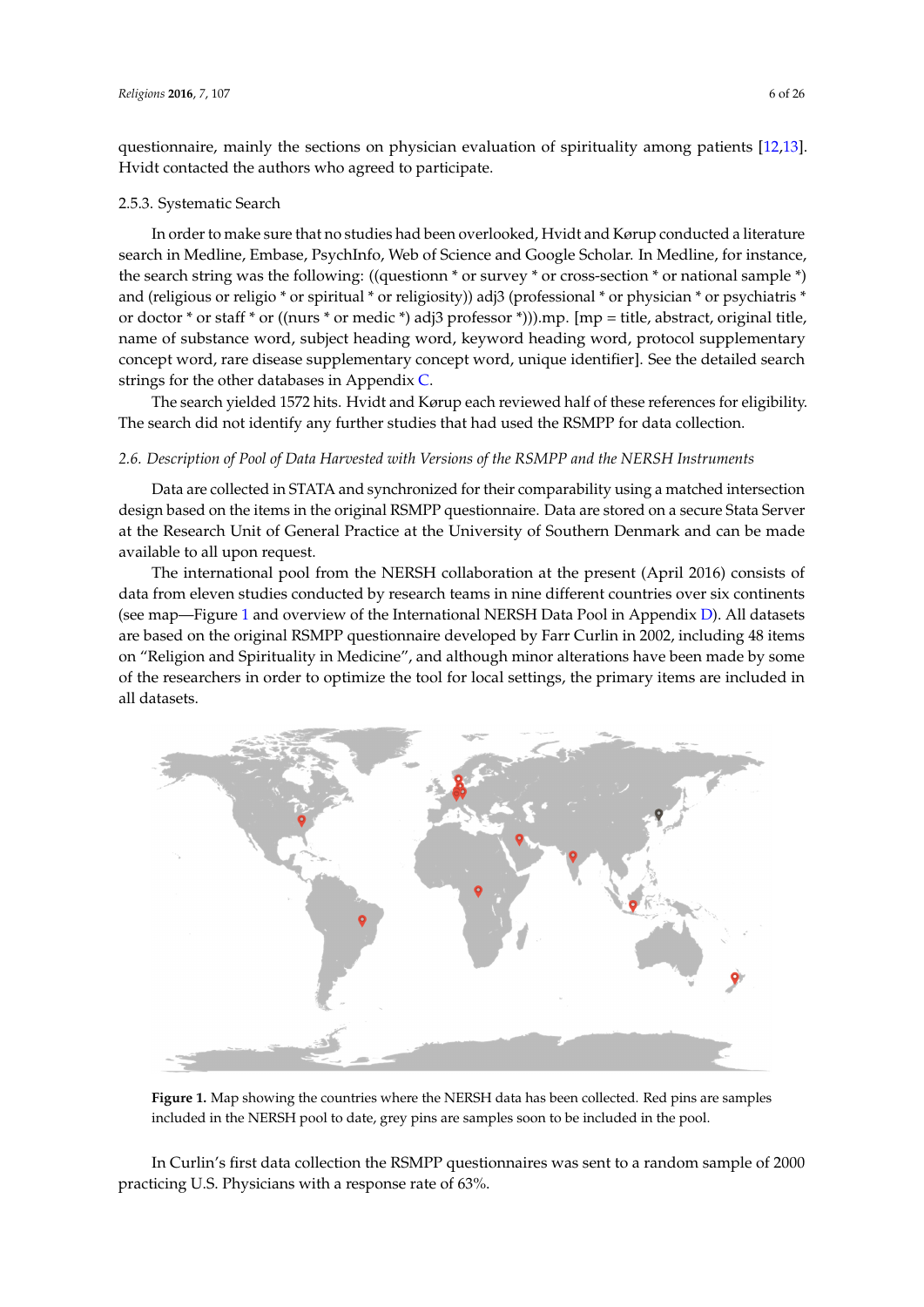The first data collection using a translated version of the RSMPP was done by AlYousefi in 2009–2010. The Indonesian sample by Karimah was collected in 2010, and the Indian version was collected from 2010 to 2012 by Ramakrishnan. The Danish version was translated in 2009 but data was first collected in the years 2011–2012. Meanwhile in Freiburg, Germany, Baumann et al. collected their data using the German translation in 2008 (Pilot) and nationwide in 2011. The New Zealand, Congo and Brazil datasets were all collected entirely during 2012. Later, the nation-wide German sample by Wermuth et al. was collected over two years from 2013 to 2014. During 2014 a German sample related to transplantation medicine was performed as well as the Austrian sample of hospital workers in Salzburg. Last to be collected into the pool in 2016 were the Turkish sample of physicians working in Germany and the Swiss Sample of practitioners working outside the hospital. Data from a recent data collection from South Korea will be added in the near future.

Currently, some datasets are still in process of completion and will be added in the near future; this preliminary description thus focuses on the raw data collected from the individual research units. Additional statistics and combined statistics of the NERSH pool including reliability measures of previous suggested subscales in the original questionnaire by Lucchetti (2015) will be published in a future article once the pool has been completely established.

The NERSH data was thus collected between 2002 and 2016, and includes a total of 6137 individuals (3318 females and 2611 males plus one transgender and 207 unknown). Mean age in the studies varies from 28.4 (27.0–29.8) among the Brazilian nurse students and 29.2 (CI95% 28.4–29.9) in the Indonesian sample to 49.0 (CI95% 48.5–49.5) found in the sample of 1144 American physicians. The Danish study of 911 physicians has a mean age of 48.9 (48.0–49.8) with a bimodal distribution. The study from New Zealand only measured age in deciles, but 64.7% of the individuals lie in the range of 40 to 59 years of age, which is similar to the Danish and American study.

The pool contains 4019 physicians, 1028 nurses, 77 psychologists/psychotherapists and 1013 of other or unknown occupation. Response rates range from as low as 18% (116 responses out of 642 questionnaires sent in New Zealand) to 95% (Brazil) and 99% (Indonesia)—the latter two secured due to tight follow-up including personal meetings and encouragements to complete the forms.

The current description of the data is based on the individual contributions from NERSH collaborators. At the time of writing the data pool is still undergoing synchronization. The process of synchronization and a detailed quantitative description of the data pool will soon be published in another article by Kørup et al.

#### **3. Results**

#### *3.1. Chronological Overview of Existing Studies Using the Original RSMPP*

The first publication based on the RSMPP questionnaire was published in 2005 and centred on "Religious characteristics of U.S. physicians" [\[1\]](#page-22-0). The objective was to provide a description of U.S. physicians' religious characteristics compared to those of the U.S. population. Curlin found that compared to the general population, physicians in the US were less likely to say they try to carry their religious beliefs over into all their dealings with life (58% vs. 73%) and twice as likely to say they cope with life crises without relying on God (61% vs. 29%). At the same time, 55% of physicians reported that religious beliefs influence their medical practice. Curlin proposed that these findings suggested the need for attention to the way religious commitments shape clinical engagements.

The second publication from 2006 reported "The association of physicians' religious characteristics with their attitudes and self-reported behaviors regarding religion and spirituality in the clinical encounter" [\[2\]](#page-22-3). The vast majority of physicians agree that it is acceptable to address  $R/S$  issues if the patients bring it up, but are more reluctant to inquire about patient's R/S (45% agree), talk about their own beliefs (14% say never, 43% say only when the patient brings it up) and pray with the patient (17% say never, 43% only when patients bring it up). Religious physicians are more likely to address R/S issues in the clinical encounter across all of these measures.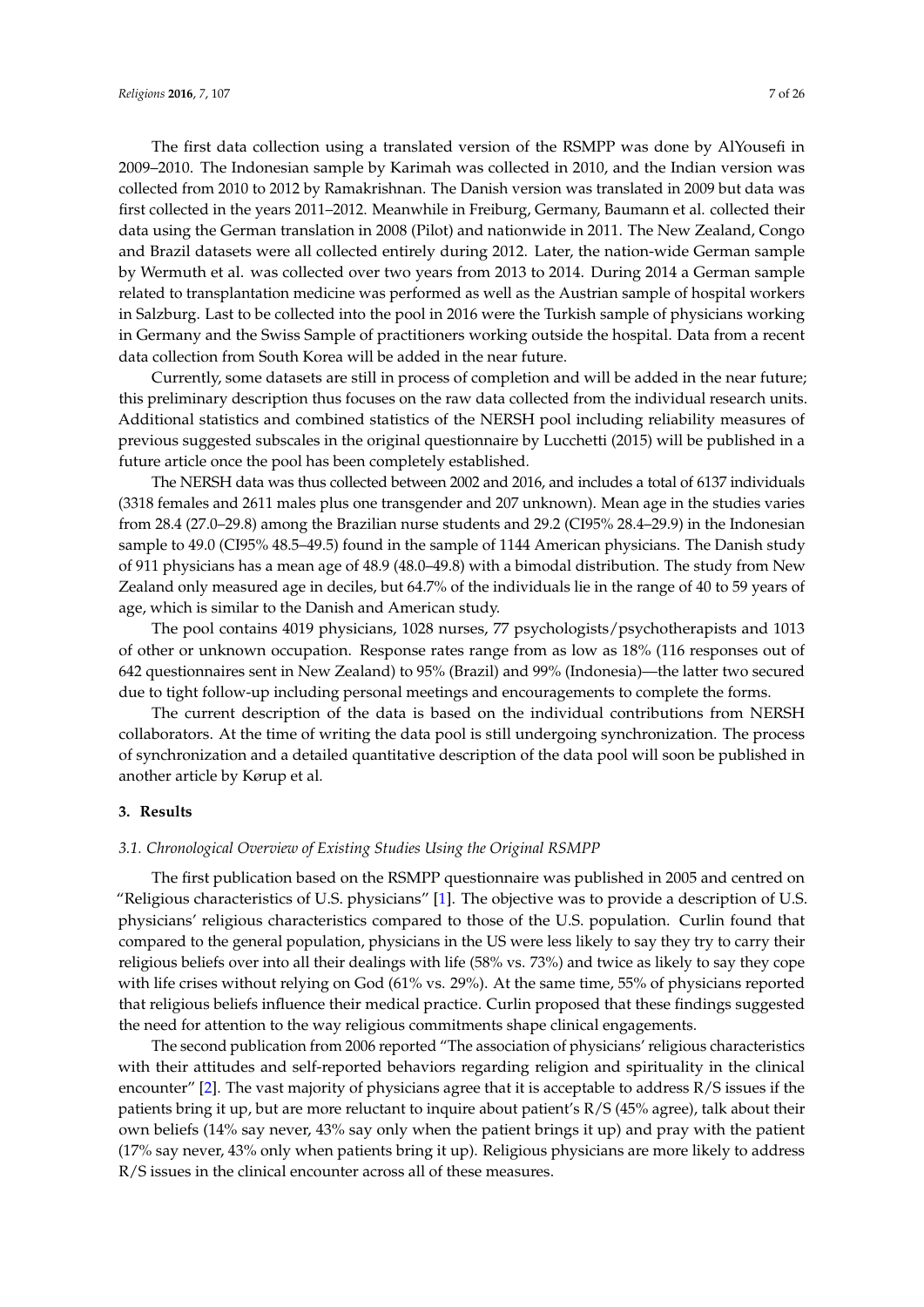among the undeserved.

The fourth article had an ethical focus. It was titled "Religion, conscience, and controversial clinical practices" and was published with the *New England Journal of Medicine* [\[4\]](#page-22-7). The article centers on the ethical rights and obligations of physicians regarding the provision of treatment to which they morally object; 63% of physicians believe it to be acceptable to disclose moral objections to patients, 86% believe that physicians are obligated to present all options to patients, and 71% agree they are obligated to refer to physicians who do not object.

The fifth article centered on differences in how psychiatrist and other physicians evaluate the R/S of their patients: "The relationship between psychiatry and religion among U.S. physicians" [\[5\]](#page-22-8). Psychiatrists recognize the positive influence of R/S on health but are more likely than other physicians to consider R/S being sometimes a source of patient suffering through negative emotions (82% vs. 44%), and are more likely to encounter R/S issues in their clinical setting (92% vs. 74%). Likewise, psychiatrists are more comfortable than their non-psychiatrist colleagues in addressing R/S issues with their patients.

The sixth article likewise had a particular focus on psychiatry: "The relationship between psychiatry and religion among U.S. physicians." The article documents that psychiatrists are less religious on a number of measures, although compared to other physicians they were more likely to be Jewish (29% vs. 13%) [\[6\]](#page-22-9). Non-psychiatrist physicians who were religious were more likely to refer patients to clergy members and religious counselors and less willing to refer them to psychologists and psychiatrists, leading to the conclusion that "historic tensions between religion and psychiatry continue to shape the care patients receive for mental health concerns".

The seventh article centered on "Physicians' observations and interpretations of the influence of religion and spirituality on health" and how such interpretations depend on physician's own R/S [\[7\]](#page-22-10). Sixty-three percent believed R/S influenced health of patients, 76% believed it could help patients cope with disease, give them a peaceful state of mind (75%) and provide emotional and practical help via the religious community (55%). More religious physicians were more likely to report observing positive religious health influences.

The eighth article focused on ethical dilemmas of terminal care and in particular to what degree physicians have "religious and other objections to physician-assisted suicide, terminal sedation, and withdrawal of life support." [\[8\]](#page-22-11). Sixty-nine percent object to the first, 18% to the second and 5% to the third practice, and objections were more pronounced among highly religious and Asian physicians, as well as among those who have more experience caring for the dying. These findings suggest that care for patients at the end of life may depend on value differences among physicians.

The ninth article (by Stern et al.) using Curlin's 2003 data focused on "Jewish physicians' beliefs and practices regarding religion/spirituality in the clinical encounter." [\[9\]](#page-22-12). On each of four dimensions of physician beliefs and practices regarding R/S in clinical practice, Jewish physicians ascribed less importance to the effect of R/S on health and lesser role for physicians in addressing R/S in the clinical encounter. Stern et al. found that these differences were mediated by lower  $R/S$  among Jewish physicians as well as R/S practice level and demographics, once again pointing to how R/S—here focusing on affiliation—impacts clinically-relevant beliefs.

Finally, in the tenth publication, "Physicians in the USA: Attendance, beliefs and patient interactions Franzen used the same 2003 dataset to investigate the association of Physicians' R/S attendance and beliefs with patient interactions, in particular religious support in the clinical encounter, asking what characteristics are related to inclusion or avoidance [\[10\]](#page-22-1). Franzen finds that R/S orientation, more than religious attendance, predicts the inclusion of R/S topics. Furthermore, Franzen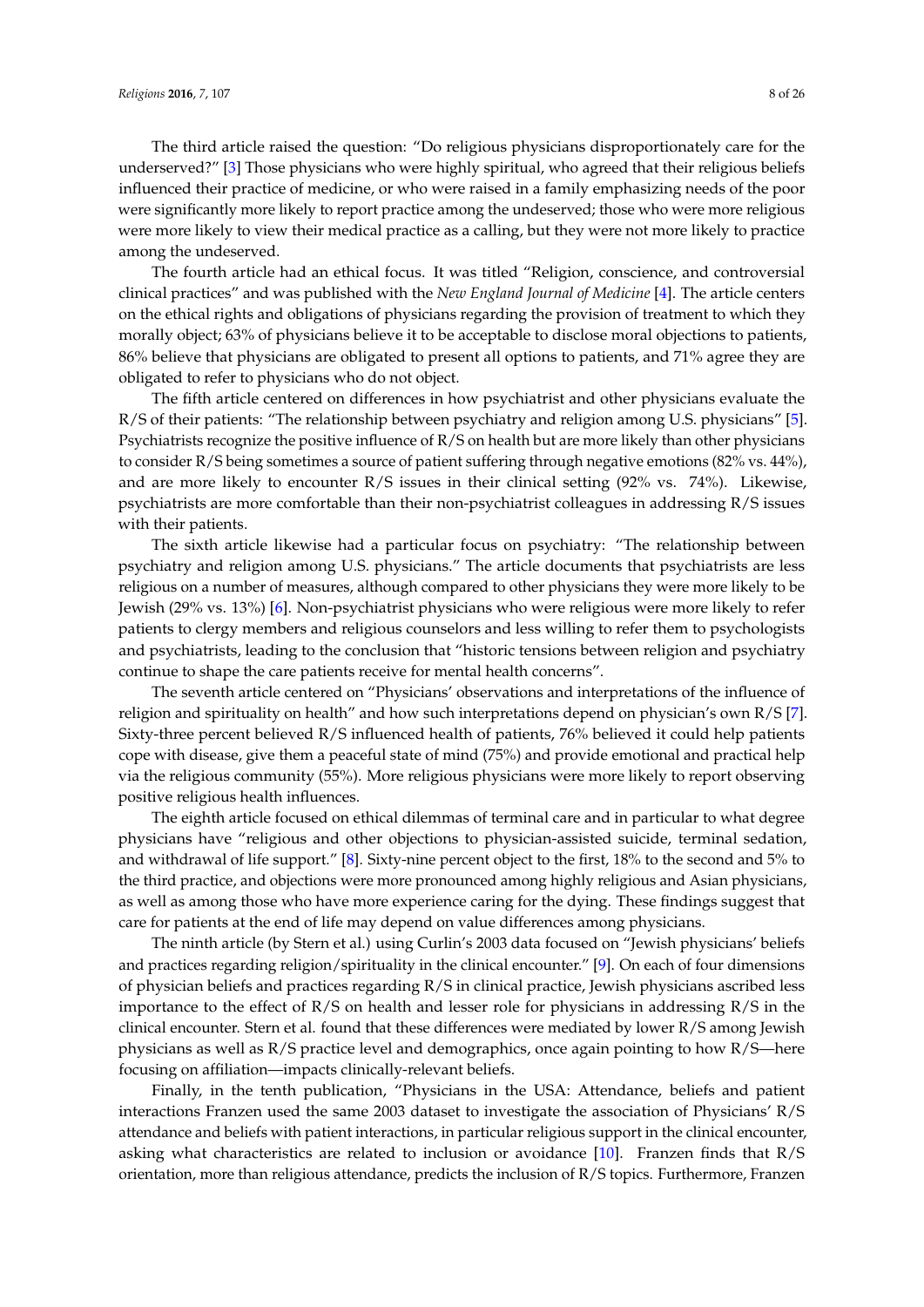found that some physician specialties have more R/S physicians than others, suggesting again that clinical interaction on R/S issues is not distributed evenly in the health care system.

In conclusion, the US studies from the RSMPP suggest that values, spirituality and religiosity impact multiple areas of health care in multiple ways.

#### *3.2. Chronological Overview of Articles Using Translations of the RSMPP*

The first article based on translations of the RSMPP was published in 2011 by Lee at al. on the basis of pilot study data collection in Freiburg, Germany and centered on "The meaning of religion/spirituality in psychiatry from staff's perspective" [\[11\]](#page-22-2). The survey was answered by 197 (response rate 44%) at the department of psychiatry and psychotherapy of the Freiburg University Hospital in 2009. Although 95% of the respondent considered R/S as an important patient coping strategy, they did not integrate R/S practices in their therapies, mainly due to lack of time and training as well as the fear of offending patients.

The second article written by Tomasso et al. focused on the "Knowledge and attitudes of nursing professors and students from Brazil concerning the interface between spirituality, religiosity and health" [\[12\]](#page-22-4). It was answered by 30 nursing professors and 118 students. 95% of participants were religiously affiliated. Similarly to the aforementioned German sample, 96% believed R/S influences patients' health. Seventy-seven percent wished to address R/S issues, but only 36% felt prepared to do so, mainly due to lack of time, fear of imposing personal beliefs and offending patients

The third article was published in 2012 by Al-Yousefi and reported "Observations of Muslim physicians regarding the influence of religion on health and their clinical approach" [\[13\]](#page-22-5). It was written based on data from 225 Muslim physicians working in a tertiary care hospital in Saudi Arabia. As in the aforementioned studies, 91% agreed that R/S had a positive influence on health. However, 62% believed R/S could lead patients to refuse recommended medical therapy, much higher than the 2% of physicians in Curlin's 2005 study that found R/S led patients to refuse, delay or stop medically indicated therapy. Over 50% of physicians never queried about R/S issues. Family physicians were the most likely to initiate R/S discussion, and—not surprisingly—physicians with high R/S were more likely to share own religious views. The main barriers to addressing R/S were the same as in the aforementioned studies.

The fourth article was published 2013 by Lee and Baumann on the now nationwide psychiatric staff sample and reports "German psychiatrists' observation and interpretation of religiosity/spirituality" in regard to their therapies" [\[14\]](#page-22-13). The data shows that German psychiatrists consider R/S influences on patients' mental health to be positive and important. It also indicates that the R/S orientation of the psychiatrists themselves significantly influences this appreciation and their attitude toward R/S in the clinical setting.

The fifth article was published in 2013 by Ramakrishnan et al. on "Perspectives of Indian traditional and allopathic professionals on religion/spirituality and its role in medicine: Basis for developing an integrative medicine program" [\[15\]](#page-22-14). Data was collected in five TCAM and two allopathic tertiary care medical institutes in India. Both groups (75%/85%) of practitioners believed that spiritual focus increases with illness, 58% of both groups reported that patients receive support from their religious communities and 87% of TCAM (traditional complementary and alternative medicine prescriber) and 73% of conventional medical doctors (termed "allopaths") considered spiritual healing a beneficial complement to allopathic medicine. Only 11% of allopaths and 40% of TCAMs had received training in R/S, however 82% of TCAM and 63% of allopaths considered integration of spirituality an important element of the health care system.

The sixth article from 2014 was based on the same dataset and focused on "Indian health care professionals' attitude towards spiritual healing and its role in alleviating stigma of psychiatric services" [\[16\]](#page-22-15). It gauged TCAM and allopathic practitioners' perspectives on patients' R/S needs in mental health services. Just below half of both groups believed that their patients approach R/S or TCAM practitioners for mental illness treatment; 91% of TCAM and 70% of allopaths were satisfied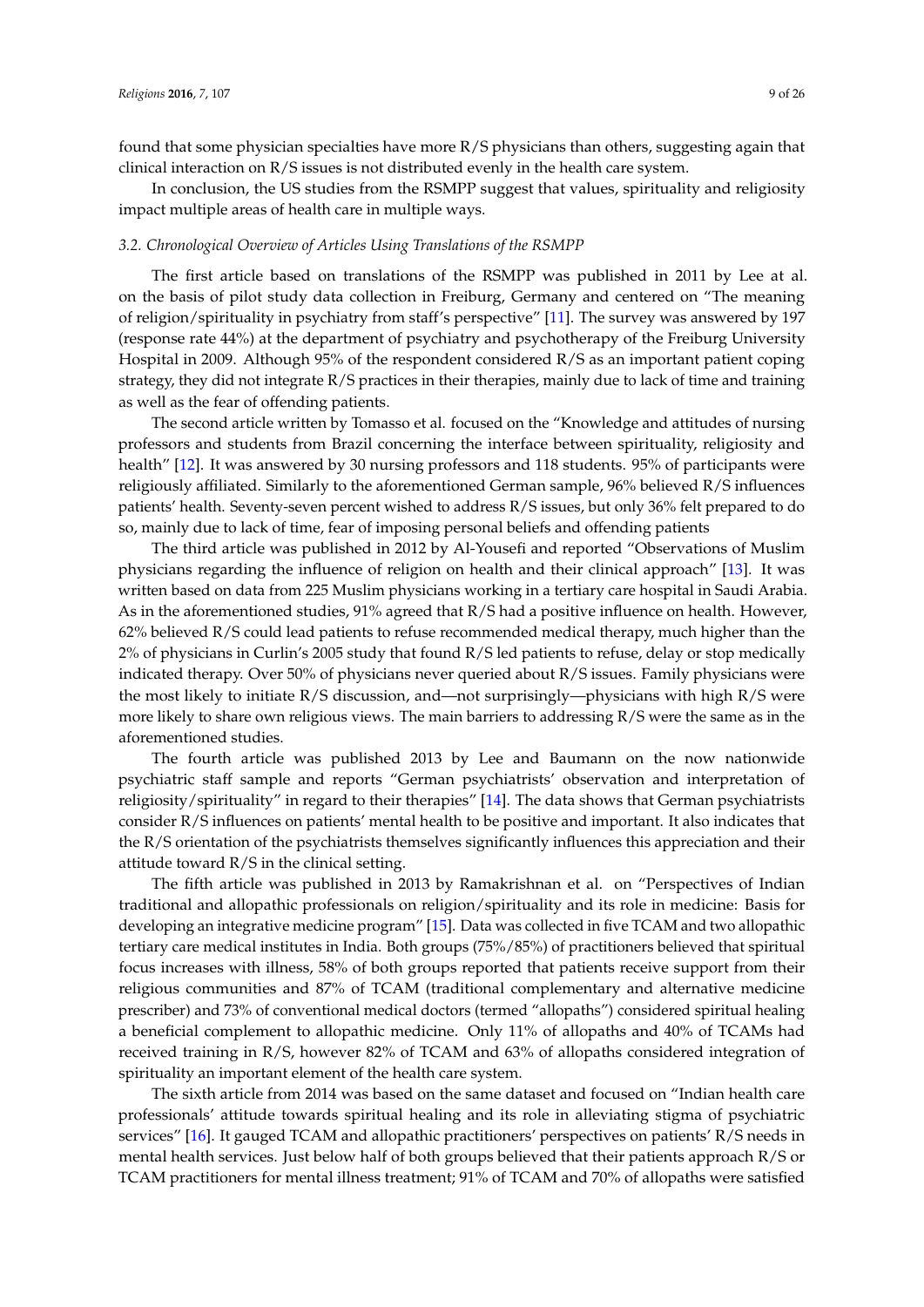with R/S healers. 91% of TCAM and 73% of allopaths believe mental health stigma could be minimized by integration with spiritual care services.

The seventh article, also from 2014, involved a combination of the aforementioned dataset with data collected in Indonesia by Karimah et al. in a cross-cultural comparison on "Religious/spiritual characteristics of Indian and Indonesian physicians and their acceptance of spirituality in health care" [\[17\]](#page-23-12). The researchers investigated differences in Indian and Indonesian physicians' R/S characteristics and found Indonesian physicians to score higher on a range of R/S measures than their Indian colleagues. They also gauged different attitudes toward integration of TCAM with the modern health care system. As expected, they found Indonesian physicians (that are known for their integration of traditional medicine with modern medicine) to be more in favor of such integration than Indian physicians; the more spiritually inclined physicians, TCAM physicians in particular, were most comfortable attending to patients' spiritual needs.

The eighth article, by Lee et al. from 2014, building on the aforementioned nationwide German dataset, first published 2013 is titled: "Religiosity/spirituality and mental health: Psychiatric staff's attitudes and behaviors. It shows the tension and ambivalences of mental health staff between their readiness to integrate R/S aspects into treatment—basically considered as appropriate to be dealt with in therapies—and their attitudes and claims of professional neutrality [\[18\]](#page-23-13).

In the ninth article, again from the Freiburg, Germany group, Lee et al. (2015) asked "How do psychiatric staffs approach religiosity/spirituality in clinical practice? Differing perceptions among psychiatric staff members and clinical chaplains" [\[19\]](#page-23-14) and continued the research focus of their main study but also included responses from clinical chaplains and their mutual perceptions. In general, psychiatric staff members (psychiatrist, psychologists and nurses) saw themselves as "prepared and open to dealing with religiosity/spirituality in therapeutic settings". However, the perception of Chaplains differs significantly from the staff's own self-rating, leading the authors to suggest additional dialogue between the two groups of professionals with daily presence in the mental health care system. In 2014–2015, Lee and Baumann initiated a study in South Korean hospitals with psychiatric wards. Data have been collected and are going to be analyzed.

The tenth article was by Lucchetti et al., titled "Spirituality, religiosity, and health: a comparison of physicians' attitudes in Brazil, India, and Indonesia" [\[20\]](#page-23-8). It compared the aforementioned datasets from Brazil, India and Indonesia and found Indonesian doctors to be the most religious, Brazilian doctors to be most convinced that R/S influences health; Indonesian and Brazilian doctors were both more convinced than Indian physicians that it was appropriate to discuss R/S with patients. The authors conclude from these and other differences that "Ethnicity and culture can have an important influence on how spirituality is approached in medical practice. S/R curricula that train physicians how to address spirituality in clinical practice must take these differences into account."

As mentioned, eight doctoral theses were or are being published on the basis of translations of the RSMPP [\[21–](#page-23-9)[28\]](#page-23-0). Their topics cover many of the topics addressed above, but their populations are often unique as in Kuseyri's sample of Turkish physicians living in Germany [\[23\]](#page-23-15), Mukwayakala's study of physicians in Congo [\[24\]](#page-23-16), Schouten's nationwide study of HPs in perinatal medicine [\[25\]](#page-23-17), and Randwijk's study of highly secular Danish physicians [\[26\]](#page-23-11).

The same conclusion emerges from the overview of the international publications from the RSMPP: Values, spirituality and religiosity impact health care in multiple ways, regardless of national and cultural settings.

#### *3.3. Glimpse of Trends in the NERSH Data Pool of Physician Values*

Preliminary analyses indicate large cross-national differences illustrated with a sample of items (see Table [1\)](#page-11-0). Ninety-six percent of the 122 Indonesian physicians answered that they believe in a life after death, whereas only 20% of the Danish physicians share this belief. More than half of the American and Austrian physicians believe in life after death.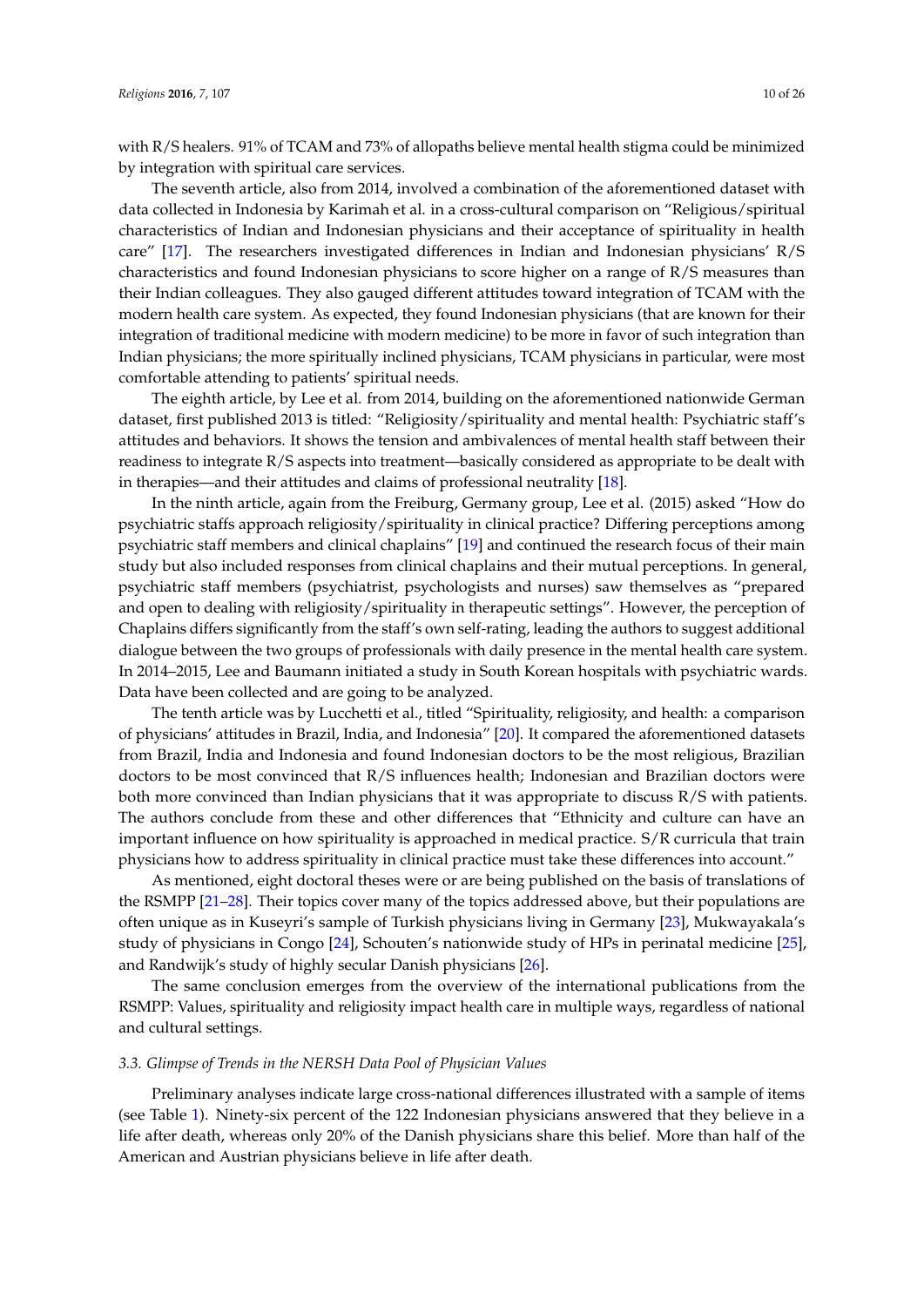<span id="page-11-0"></span>

|                                                                                                                                                                                             | Indonesia | <b>Brazil</b> | Austria                  | <b>USA</b> | Denmark  | Congo    |
|---------------------------------------------------------------------------------------------------------------------------------------------------------------------------------------------|-----------|---------------|--------------------------|------------|----------|----------|
| Do you believe there is a life after death? (%) Yes                                                                                                                                         | $95.9\%$  | $23.7\%$      | 64.3%                    | 58.5%      | 20.3%    |          |
| My whole approach to life is based on my<br>religion (%) Agree or Strongly Agree                                                                                                            | 92.6%     | $36.1\%$      | $\overline{\phantom{0}}$ | 41.1%      | $10.6\%$ | 51.8%    |
| When $r/s$ topics come up in conversation, I pray<br>with the patient $(\% )$ Never                                                                                                         | 39.5%     | 7.2%          | $71.4\%$                 | $43.7\%$   | $90.5\%$ | 28.6%    |
| When $r/s$ topics come up in the conversation, I<br>respectfully share my own religious ideas and<br>experiences (%) Never                                                                  | $11.4\%$  | $6.2\%$       | $32.1\%$                 | $25.2\%$   | $55.2\%$ | $0.0\%$  |
| In general is it appropriate or inappropriate for<br>a physician to discuss religious/spiritual issues<br>when a patient brings them up? $(\%)$ Always<br>appropriate + Usually appropriate | $90.2\%$  | $99.0\%$      | $96.0\%$                 | $92.2\%$   | 83.3%    | $67.0\%$ |

**Table 1.** Differences in percent of important sample items of the NERSHS Data Pool.

When physicians were asked if they agreed or strongly agreed with the statement that their whole approach to life is based on their religion, 93% of the Indonesian sample agree with this, whereas only 11% of the Danish physicians agree. In cases where religious or spiritual topics arise in the clinical setting 91% of Danish physicians would never pray with the patient, while in Brazil only 7% answered that they would never pray with the patient. Likewise, 55% of Danish physicians would never share their own religious ideas and experiences, while only 6% of the Brazilian doctors and none of the physicians from Congo selected that answer.

More than 9 out of 10 of the physicians from Indonesia, Brazil, Austria and USA find it appropriate for physicians to discuss religious or spiritual issues when a patient brings them up in the clinical setting (Item marked either Always appropriate or Usually appropriate). For Denmark, this proportion is 83% and for Congo this is surprisingly low at 67%. The German samples cover specific groups of physicians with specific results for these groups.

As mentioned we are currently working on another article for a more in-depth quantitative description of the data pool including an overview of the distribution of participant occupation and religious affiliation across the included countries.

# **4. Summary**

The NERSH survey instrument has been found to work well across cultures, and with a few optimizations and additions targeting secular cultures, it holds promise as a tool for future comparative analyses. Data are comparable and individual publications until now as well as initial analyses of the joint data pool suggest that large differences do exist across nations and cultures.

The articles published from versions of the RSMPP and data collected with the RSMPP and updated NERSH instruments already suggest three important initial insights:

- 1. In the eyes of HPs, R/S is an important element of the life of patients. R/S may help patients cope with their disease and may positively influence their health. However, HPs also report various barriers for engaging their patients on R/S themes. These are mainly centred on lack of training, lack of time and fear of offending patients or imposing own beliefs on them.
- 2. The idea that health care is a value neutral sphere, mainly driven by a scientifically neutral and "objective" approach, is challenged by research. HP values (both R/S and atheistic) are subjective, personal, and deep. They have a profound influence on communication with patients, in particular when it comes to existential and R/S issues, controversial issues in Health Care, and understanding of one's own professional identity.
- 3. Just as HPs' personal values impact health care (communication, ethics and professional identity), so are the same values highly impacted by culture. This is clear in the enormous differences in R/S when comparing for instance Denmark with Brazil and the impact these differences have on HPs evaluation of patient R/S. This insight might help HPs to adopt a humble attitude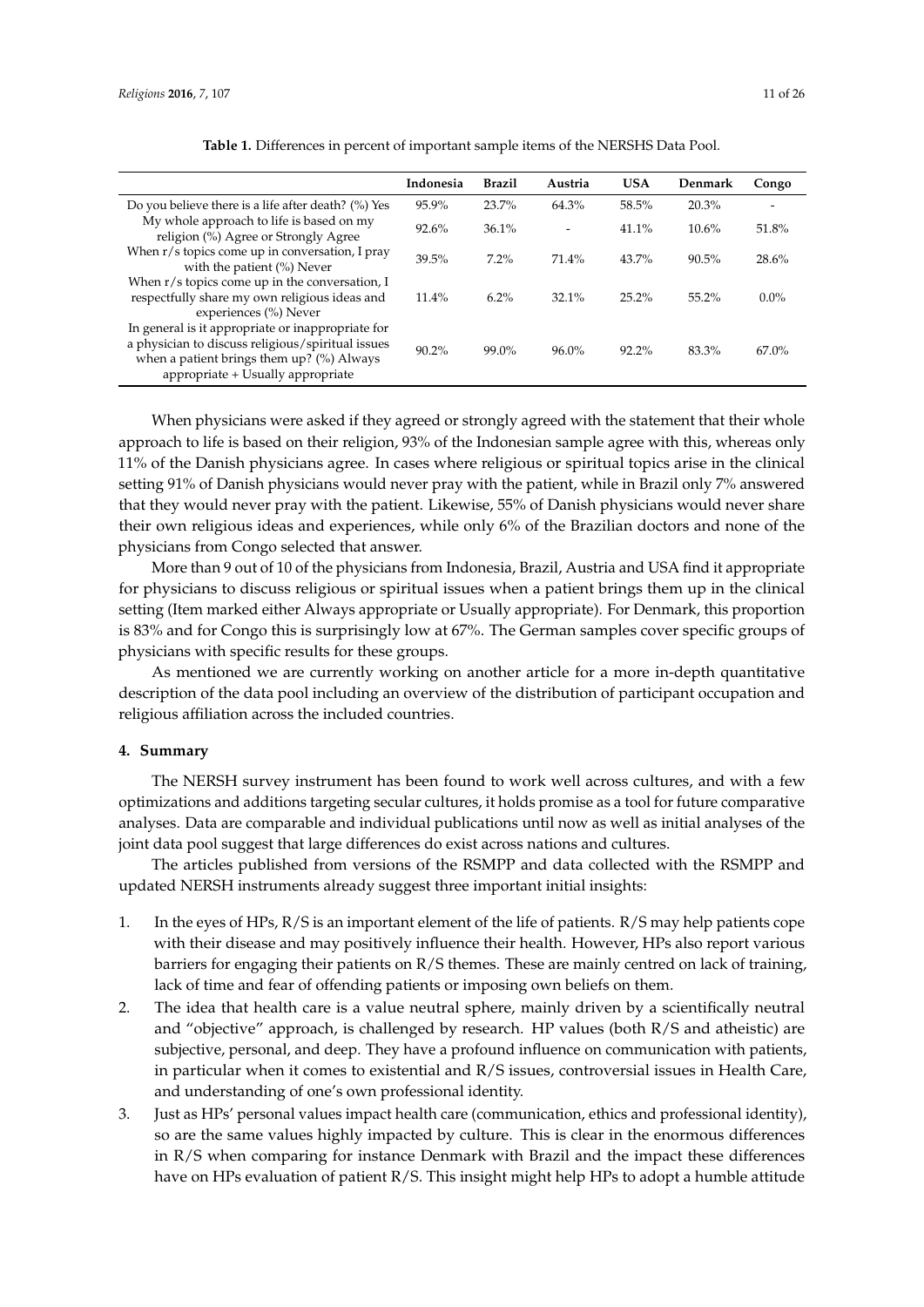while reflecting on the context of their own values, which may lead to improved attention to the particular values and needs of patients, be they atheist or R/S. Such reflecting may improve critical ethical reflection, increase respect for both religious and agnostic worldviews and improve communication with patients in their search for resources for dealing with their illness.

#### **5. Invitation for Researchers to Join and Availability of Questionnaire**

The development of the NERSH International Collaboration on Values in Medicine is considered an ongoing process. Researchers who wish to publish research papers on the existing NERSH data are invited to contact the NERSH board and propose what article they would like to publish on the data, with a proposed title and abstract. Researchers who contributed with original data have first priority, but apart from that article ideas are allocated to potential first authors in the order that the ideas are presented to the board.

Likewise, we invite researchers to use the updated NERSH Questionnaire to complement the existing NERSH Pool with data from their respective data. In particular, data is needed from the Slavic cultures. A written NERSH Agreement has been drafted for those who wish to participate in the NERSH International Collaboration on Values in Medicine. It stipulates the rights of all participants to be invited as co-authors on articles that employ data they contributed, and allows the NERSH collaborators the rights to propose articles and to use the data accordingly, as long as the NERSH board is in agreement. Another identical Agreement exists that further stipulates the rights to use the NERSH Questionnaire and contribute data as mentioned above. All who contribute to the pool co-authoring this article have signed this Agreement. Users of the NERSH questionnaire are requested to code their data according to the NERSH Physician Values Coding Manual, available on the Toolbox of www.nersh.org.

#### **6. Limitations**

The NERSH collaboration depends on the rigor of each research team involved and shares the limitations reported by each individual research article to which we refer [\[1](#page-22-0)[–28\]](#page-23-0). Not all sample sizes and response rates are equally good which may impact generalizability of findings.

Comparability of data for future joint NERSH articles will be challenged by the fact that some themes are inquired upon with different numbers of items, response categories, and formulations, that may even have different meanings in different cultural contexts. How we address these challenges and potential limitations in the existing dataset will be one of the issues of the next upcoming article of the NERSH collaboration. As mentioned in the present article, one of the primary incentives of the development of the optimized NERSH questionnaire was precisely to address some of these limitations in future data collections.

Finally, the NERSH database could benefit from future data collections from cultures under-represented or not represented at all, such as the Slavic countries in order to reflect a higher degree of global representability.

**Supplementary Materials:** The optimized NERSH instrument is available in the supplementary material under www.mdpi.com/2077-1444/7/8/107/s1 in English for physicians (Figure S1) and all HPs (Figure S2) as well as German for physicians (Figure S3) and all HPs (Figure S4); we provide a version in which differences between the original RSMPP and the updated NERSH have been noted in the margin (Figure S5). The final versions S1, S2, S3, and S4 are available as well on the Toolbox menu of www.nersh.org. Researchers wishing to use the NERSH questionnaire are invited to contact the first author and NERSH coordinator Niels Christian Hvidt.

**Acknowledgments:** We wish to thank the Freiburg Institute for Advanced Studies (FRIAS) for financial, institutional and practical support for the NERSH initiation. The original RSMPP was supported by The Robert Wood Johnson Foundation and The Greenwall Foundation The Danish study received funding from I.M. Dæhnfeldt Foundation, from The Danish College of General Practitioners as well as from the Faculty of Health Sciences, University of Southern Denmark. The Freiburg study received a starting grant by the innovative research fund of Albert-Ludwig-University Freiburg, Germany; we are grateful to Mathias Berger MD, Ulrich Voderholzer MD and Anne Zahn MD (who coauthored some of the Freiburg articles) for their support and cooperation. The Indonesian study received funding from the AdiBhat foundation; we are greatful to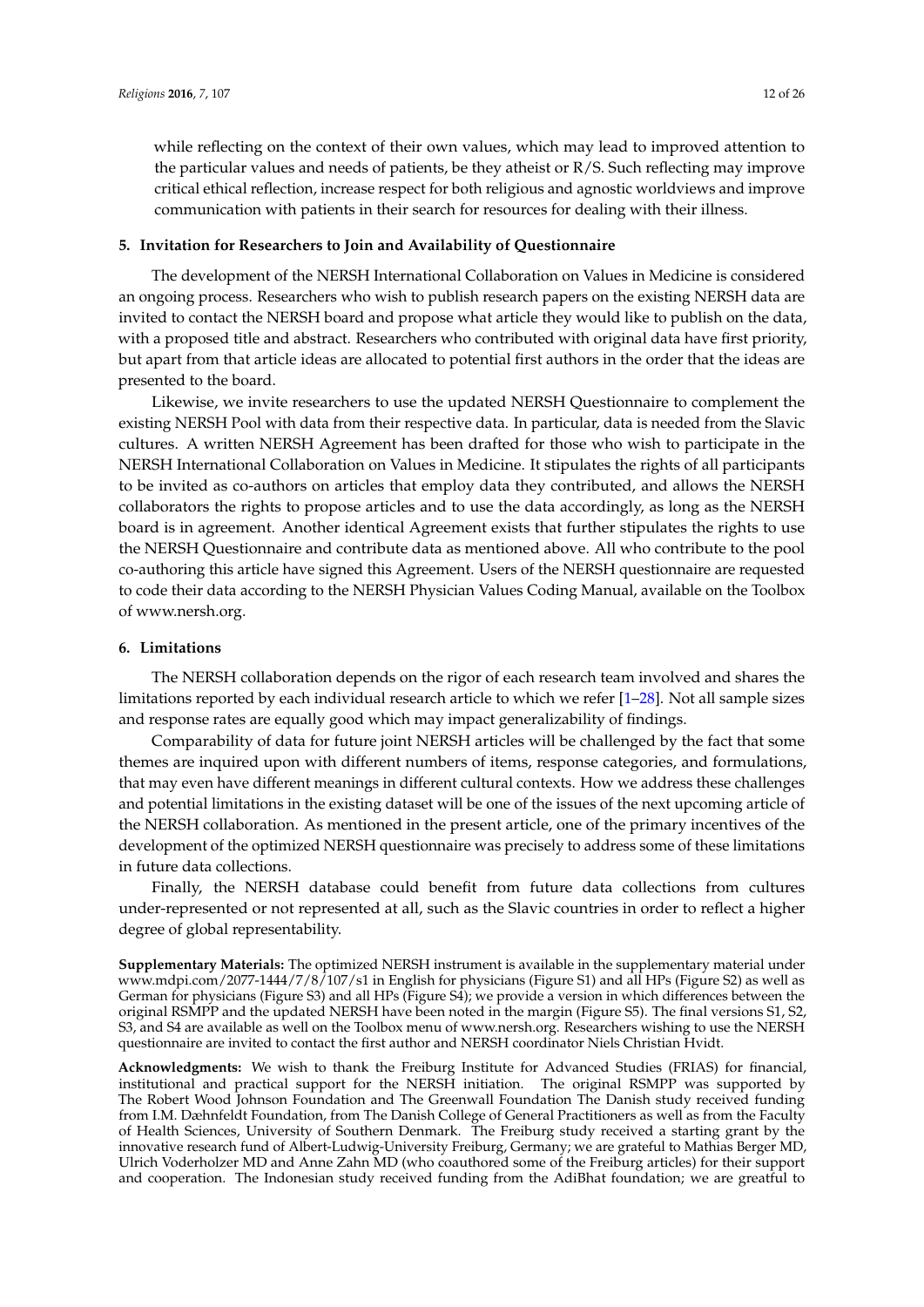Kuntaman Kuntaman, MD, PhD, for coordinating the study between India and Indonesia and participating on paper writing. The Brazilian group expresses gratitude to Claudia Tomasso RN, Gabriela Romano MD and Alessandra Lucchetti MD (who coauthored some of the Brazilian articles) for their support and cooperation. The Indian study was made possible by the generosity in time, personal and financial support of HELP and AdiBhat Foundations in USA and India, respectively. The HELP Foundation is a nonprofit organization in Omaha, NE, USA, serving the underprivileged population with its community-based urgent care clinics. AdiBhat is a nonprofit organization founded in New Delhi to develop spirituality as a medical subject. The Indonesia study received funding as well from the AdiBhat Foundation. Kuntaman Kuntaman, MD, PhD, is acknowledged for coordinating the study between India and Indonesia and participating on paper writing.

#### **Author Contributions:**

Niels Christian Hvidt, wrote the article, conceived, designed, performed the experiments for the local data collections, he was involved with, co-founder and coordinator of the NERSH-Network;

Alex Kappel Kørup, managed the joint NERSH-database, analyzed the data, contributed to the writing of the article;

Farr A. Curlin, conceived, designed, performed the experiments for the original data collection RSMPP questionnaire and data collection, contributed to the writing of the article;

Klaus Baumann, conceived, designed, performed the experiments for the local data collection, he was involved with, co-founder of the NERSH-Network;

Eckhard Frick, conceived, designed, performed the experiments for the local data collection, he was involved with, co-founder of the NERSH-Network;

Jens Søndergaard, hosting of NERSH-database, research oversight;

Jesper Bo Nielsen, hosting of NERSH-database, research oversight;

René dePont Christensen, statistical oversight on final NERSH-database;

Ryan Lawrence, conceived, designed, performed the experiments for the local data collection, he was involved with;

Giancarlo Lucchetti, conceived, designed, performed the experiments for the local data collection, he was involved with;

Parameshwaran Ramakrishnan, conceived, designed, performed the experiments for the local data collection, he was involved with;

Azimatul Karimah, conceived, designed, performed the experiments for the local data collection, she was involved with;

Andreas Schulze, conceived, designed, performed the experiments for the local data collection, he was involved with;

Inga Wermuth, conceived, designed, performed the experiments for the local data collection, she was involved with;

Esther Schouten, conceived, designed, performed the experiments for the local data collection, she was involved with;

René Hefti, conceived, designed, performed the experiments for the local data collection, he was involved with;

Eunmi Lee, conceived, designed, performed the experiments for the local data collection, she was involved with;

Nada A. AlYousefi, conceived, designed, performed the experiments for the local data collection, she was involved with;

Christian Balslev van Randwijk, conceived, designed, performed the experiments for the local data collection, he was involved with;

Can Kuseyri, conceived, designed, performed the experiments for the local data collection, he was involved with;

Tryphon Mukwayakala, conceived, designed, performed the experiments for the local data collection, he was involved with;

Miriam Wey, conceived, designed, performed the experiments for the local data collection, she was involved with;

Micha Eglin, conceived, designed, performed the experiments for the local data collection, she was involved with;

Tobias Opsahl, contributed to materials;

Arndt Büssing, analysed the data, contributed to the writing of the paper, co-founder of the NERSH-Network.

**Conflicts of Interest:** The authors declare no conflict of interest.

#### **Abbreviations**

The following abbreviations are used in this manuscript:

| ASP          | Aspects of Spirituality                 |
|--------------|-----------------------------------------|
| <b>DUREL</b> | Duke Religiosity Index                  |
| <b>FRIAS</b> | Freiburg Institute for Advanced Studies |
| HPs          | <b>Health Professionals</b>             |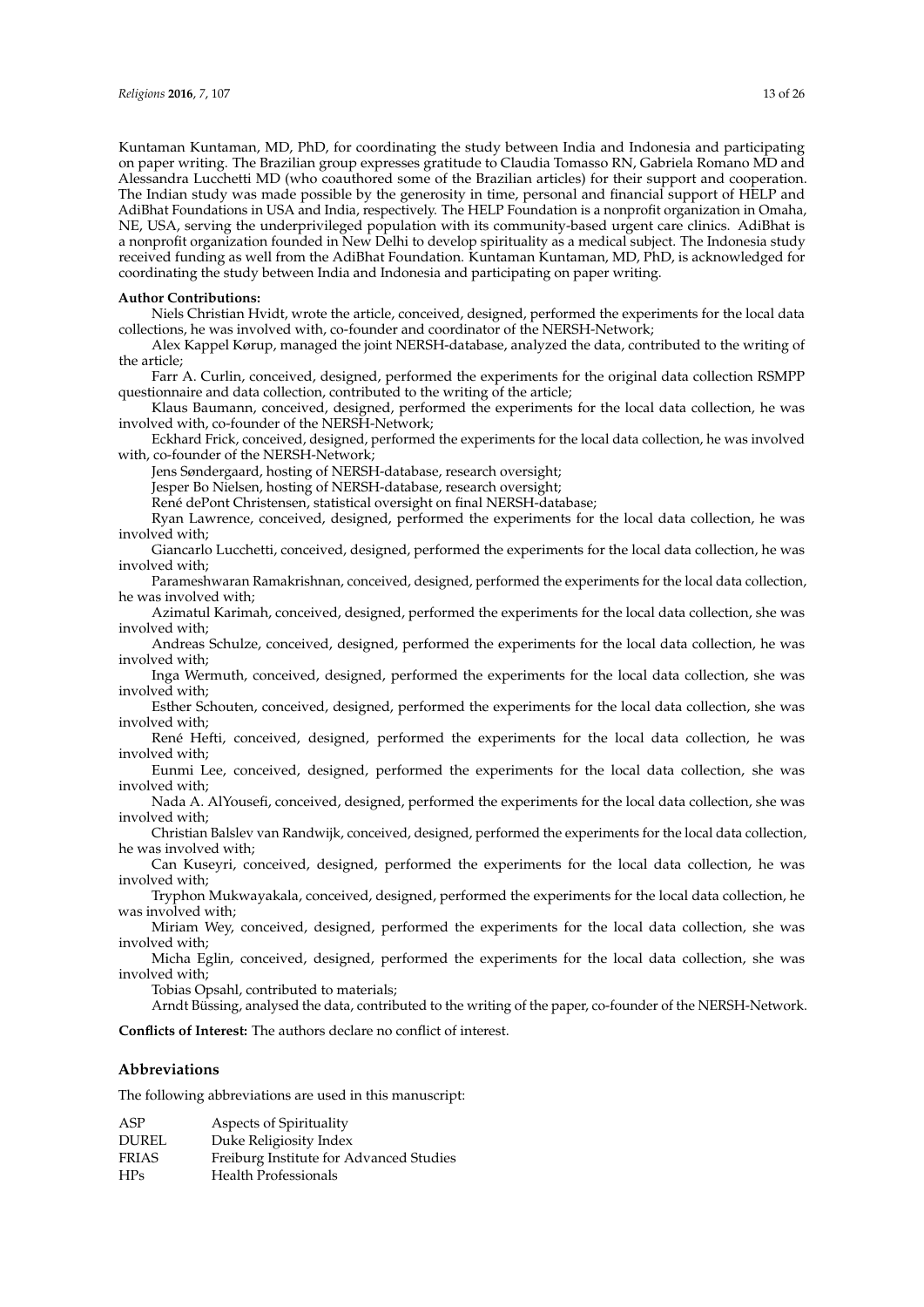| IRG.         | Interdisciplinary Research Group                                                                             |
|--------------|--------------------------------------------------------------------------------------------------------------|
| <b>NERSH</b> | Network for Research in Spirituality and Health                                                              |
| NGT          | Nominal Group Technique                                                                                      |
| R/S          | R/s understood as a unit of both, although they conceptually and phenomenologically have<br>different traits |
| <b>RSMPP</b> | Questionnaire Religion and Spirituality in Medicine: Physicians' Perspectives                                |
| SpREUK       | Spiritual and Religious Attitudes in Dealing with Illness                                                    |
| TCAM         | Traditional Complementary and Alternative Medicine                                                           |

# <span id="page-14-0"></span>**Appendix A**

### **Item Complexes**

- Item complex #20: Positive experience of  $r/s$  in the clinical practice (i.e., helps patients to cope with and endure illness and suffering; causes guilt, anxiety, or other negative emotions that lead to increased patient suffering; gives patients a positive, hopeful state of mind; leads patients to refuse, delay, or stop medically indicated therapy; helps to prevent severe consequences of disease, etc.). Cronbach´s alphas ranged from 0.60 to 0.79 between the four samples. This indicates that the putative scale is of questionable to acceptable internal validity. Therefore, we added additional items as used in the Freiburg sample that had the best internal reliability with a 6-item version of the scale (i.e., adding: patients receive emotional or practical support from their religious community; religiosity/spirituality in general influences the health of patients/relatives positively; is strengthened or deepened through the experience of illness).
- Item complex # 21: Inquiry about religious/spiritual issues in specific situations (i.e., When a patient presents with a minor illness or injury; faces a frightening diagnosis or crisis; faces the end of life; suffers from anxiety or depression; comes for a history and physical; faces an ethical quandary). This topic was addressed in four datasets; Cronbach´s alpha ranged from 0.83 to 0.90 which indicates a good to very good internal reliability of this putative scale.
- Item complex #22: Frequency of specific responses when religious/spiritual issues come up in discussions with patients (i.e., listen carefully and empathetically; try to change the subject in a tactful way; encourage patients in their own religious/spiritual beliefs and practices; respectfully share my own religious ideas and experiences; pray with the patient). This topic was addressed in five datasets, but was found to be of questionable to acceptable internal validity (Cronbach´s alpha ranged from 0.61 to 0.74).
- Item complex #28: Controversial Issues in Medicine (i.e., Physician assisted suicide; Sedation to unconsciousness in dying patients; Withdrawal of artificial life support; Abortion for congenital abnormalities; Abortion for failed contraception; Prescription of birth control to teenagers between the age of 14 and 16 if their parents do not approve). This topic was addressed in four datasets, and was found to be of questionable to acceptable internal validity (Cronbach´s alpha ranged from 0.62 to 0.78).

# <span id="page-14-1"></span>**Appendix B Citation Search in Web of Science**

| Term(s)                                                          | <b>Results</b> |
|------------------------------------------------------------------|----------------|
| Religious characteristics of US physicians–A national survey [1] |                |
| Citing articles                                                  | 85             |

#### **Table B1.** Overview of Citation Search in Web of Science.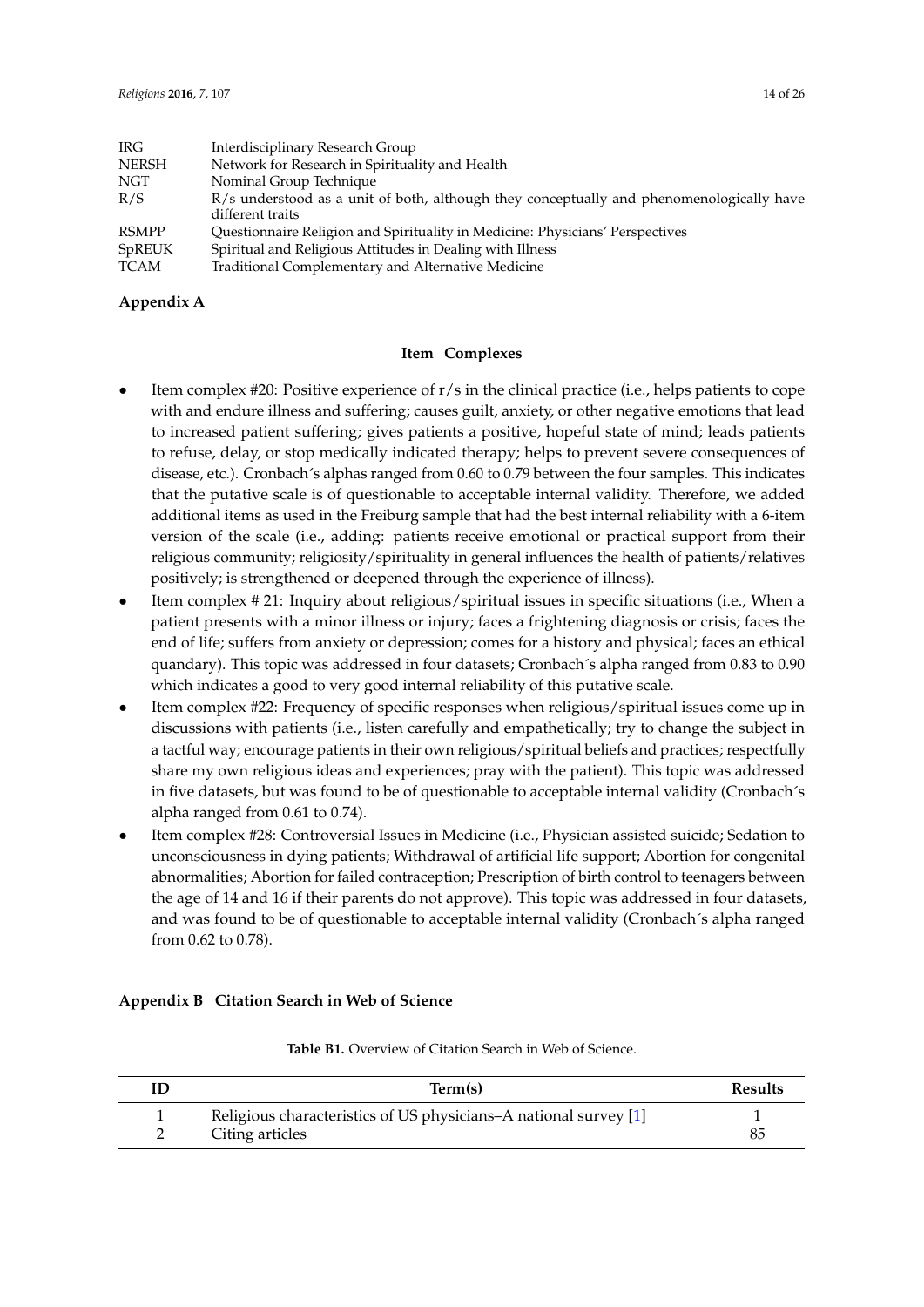$\overline{\phantom{a}}$ 

| ID                  | Term(s)                                                                                                                                                                           | <b>Results</b> |
|---------------------|-----------------------------------------------------------------------------------------------------------------------------------------------------------------------------------|----------------|
| $\mathbf{1}$        | The association of physicians' religious characteristics with their<br>attitudes and self-reported behaviors regarding religion and spirituality<br>in the clinical encounter [2] | 1              |
| $\overline{2}$      | Citing articles                                                                                                                                                                   | 59             |
|                     |                                                                                                                                                                                   |                |
| ID                  | Term(s)                                                                                                                                                                           | <b>Results</b> |
| 1<br>$\overline{2}$ | Do religious physicians disproportionately care for the underserved? [3]<br>Citing articles                                                                                       | 1<br>15        |
| ID                  | Term(s)                                                                                                                                                                           | <b>Results</b> |
| 1<br>$\overline{2}$ | Religion, conscience, and controversial clinical practices AND Curlin [4]<br>Citing articles                                                                                      | 1<br>131       |
| ID                  | Term(s)                                                                                                                                                                           | <b>Results</b> |
| $\mathbf{1}$        | Religion, spirituality, and medicine: Psychiatrists' and other physicians'<br>differing observations, interpretations, and clinical approaches [5]                                | 1              |
| 2                   | Citing articles                                                                                                                                                                   | 46             |
| ID                  | Term(s)                                                                                                                                                                           | <b>Results</b> |
| 1<br>2              | The relationship between psychiatry and religion among US physicians [6]                                                                                                          | 1<br>32        |
|                     | Citing articles                                                                                                                                                                   |                |
| ID                  | Term(s)                                                                                                                                                                           | <b>Results</b> |
| $\mathbf{1}$        | Physicians' observations and interpretations of the influence of religion<br>and spirituality on health [7]                                                                       | 1              |
| 2                   | Citing articles                                                                                                                                                                   | 43             |
| ID                  | Term(s)                                                                                                                                                                           | <b>Results</b> |
| 1                   | To die, to sleep: US physicians' religious and other objections to<br>physician-assisted suicide, terminal sedation, and withdrawal of life<br>support $[8]$                      | 1              |
| 2                   | Citing articles                                                                                                                                                                   | 34             |

# <span id="page-15-0"></span>**Appendix C Literature Search**

# **Table C1.** Overview.

| Database       | Interface | Date of Search |
|----------------|-----------|----------------|
| Google Scholar | Internet  | $12 - 04 - 16$ |
| Web of Science | Internet  | $13-04-16$     |
| Embase         | Ovid      | $12 - 04 - 16$ |
| Medline        | Ovid      | 13-04-16       |
| PsychInfo      | Ovid      | $13-04-16$     |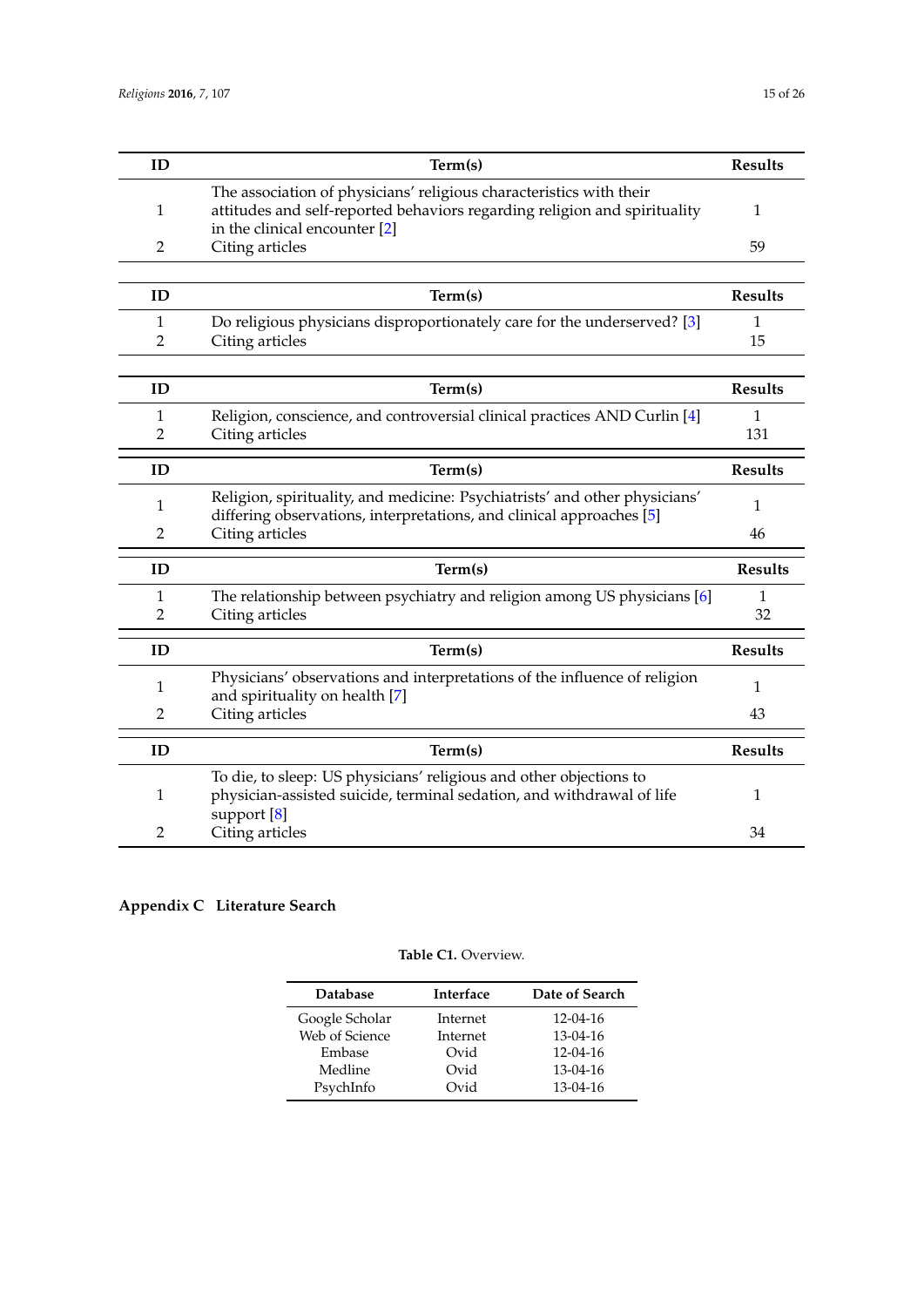| Term(s)                                                           | <b>Results</b> |
|-------------------------------------------------------------------|----------------|
| "Religion and Spirituality in Medicine: Physicians' Perspectives" |                |

# **Table C3.** Web of Science.

| ID | Term(s)                                                                                                                                                                                                                                                                    | <b>Results</b> |
|----|----------------------------------------------------------------------------------------------------------------------------------------------------------------------------------------------------------------------------------------------------------------------------|----------------|
|    | TOPIC:((questionn * OR survey * OR cross-section * OR national sample *) AND (religious OR<br>religio * OR spiritual * OR religiosity) near/3 (professional * OR physician * OR psychiatris * OR<br>doctor * OR staff * OR ((nurs * or medic *) $near/3$ (professor *))))) | 308            |
|    | Refined by: LANGUAGES: (ENGLISH OR DANISH OR SPANISH OR FRENCH OR GERMAN)<br>Timespan: All years.<br>Search language = Auto                                                                                                                                                | 305            |

# Table C4. Embase (Embase + Embase Classic).

| ΙD | Term(s)                                                                                                                                                                                                                                                                                                                                                                                                          | <b>Results</b> |
|----|------------------------------------------------------------------------------------------------------------------------------------------------------------------------------------------------------------------------------------------------------------------------------------------------------------------------------------------------------------------------------------------------------------------|----------------|
|    | ((questionn * or survey * or cross-section * or national sample *) and (religious or<br>religio * or spiritual * or religiosity)) adj3 (professional * or physician * or<br>psychiatris * or doctor * or staff * or ((nurs * or medic *) adj3 professor *))).mp.<br>[mp = title, abstract, heading word, drug trade name, original title, device<br>manufacturer, drug manufacturer, device trade name, keyword] | 1431           |
| ∍  | limit 1 to (danish or english or french or german or italian or norwegian or<br>spanish or swedish)                                                                                                                                                                                                                                                                                                              | 1400           |

# **Table C5.** Medline.

| ΙD | Term(s)                                                                                                                                                                                                                                                                                                                                                                                                                                                                                        | <b>Results</b> |
|----|------------------------------------------------------------------------------------------------------------------------------------------------------------------------------------------------------------------------------------------------------------------------------------------------------------------------------------------------------------------------------------------------------------------------------------------------------------------------------------------------|----------------|
|    | ((questionn $*$ or survey $*$ or cross-section $*$ or national sample $*$ ) and (religious or<br>religio * or spiritual * or religiosity)) adj3 (professional * or physician * or<br>psychiatris * or doctor * or staff * or ((nurs * or medic *) adj3 professor *))).mp.<br>[mp = title, abstract, original title, name of substance word, subject heading word,<br>keyword heading word, protocol supplementary concept word, rare disease<br>supplementary concept word, unique identifier] | 1021           |
| ∍  | limit 1 to (danish or english or french or german or italian or norwegian or<br>spanish or swedish)                                                                                                                                                                                                                                                                                                                                                                                            | 998            |

# **Table C6.** PsychInfo.

| ΙD | Term(s)                                                                                                                                                                                                                                                                                                                                                            | <b>Results</b> |
|----|--------------------------------------------------------------------------------------------------------------------------------------------------------------------------------------------------------------------------------------------------------------------------------------------------------------------------------------------------------------------|----------------|
|    | ((questionn $*$ or survey $*$ or cross-section $*$ or national sample $*$ ) and (religious or<br>religio * or spiritual * or religiosity)) adj3 (professional * or physician * or<br>psychiatris * or doctor * or staff * or ((nurs * or medic *) adj3 professor *))).mp.<br>[mp = title, abstract, heading word, table of contents, key concepts, original title, | 829            |
| ∍  | tests & measures]<br>limit 1 to (danish or english or french or german or italian or norwegian or<br>spanish or swedish)                                                                                                                                                                                                                                           | 804            |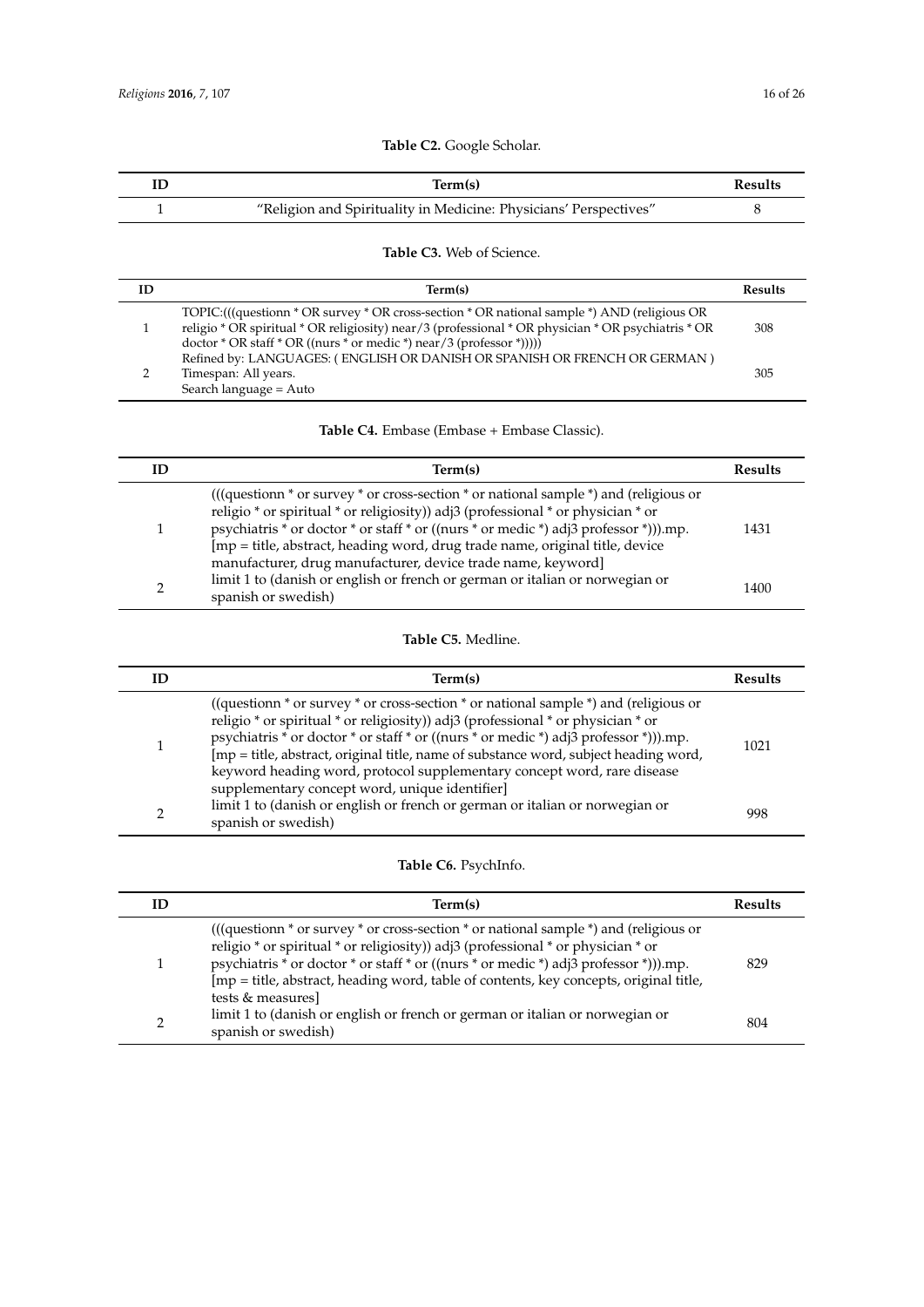# *Religions* **2016**, *7*, 107 17 of 26

# **Appendix D**

<span id="page-17-0"></span>

| None<br>80<br>Male<br>842<br>Anesthesiology<br>39<br>3.4<br>7.0<br>73.6<br>300<br><b>General Pract</b><br>17<br>1.5<br>Atheist<br>19<br>1.7<br>Female<br>26.2<br>Neuro<br>18<br>$\overline{2}$<br>0.2<br>1.6<br>18<br>1.6<br>n/a<br>Agnostic<br>OB/GYN<br>80<br>13<br>7.0<br>Buddhist<br>1.1<br>Optho<br>Hindu<br>54<br>18<br>1.6<br>4.7<br>Pathology<br>20<br>181<br>15.8<br>1.7<br>Jewish<br>87<br>Peds - General<br>7.6<br>17<br>1.5<br>Mormon<br>33<br>2.9<br>16<br>1.4<br>Muslim<br>Physiatry<br>Psych<br>8.7<br>428<br>37.4<br>100<br>Protestants<br>60<br>Catholic<br>244<br>21.3<br>Ped Subspec.<br>5.2<br>All physicians<br><b>USA</b><br>2002<br>Gen Med<br>129<br>Orthodox<br>22<br>1.9<br>11.3<br>1144<br>63%<br>Nationwide<br>${\rm FP}$<br>158<br>Other<br>18<br>13.8<br>1.6<br>EM<br>17<br>15<br>1.5<br>1.3<br>Unanswered<br>Dermathology<br>11<br>1.0<br>231<br>20.2<br>Med Subspec.<br>25<br>2.2<br>Radiology<br>$\overline{2}$<br>Unanswered<br>0.2<br>23<br>General Surgery<br>2.0<br>Surg Subsp.<br>77<br>6.7<br>Other<br>18<br>1.6<br>Physicians<br>Male<br>18<br>21.1<br>$30\,$<br>34.9<br>38<br>43.2<br>Protestants<br>Psychologists and<br>Freiburg.<br>Catholics<br>56.8<br>11<br>12.9<br>28<br>32.5<br>Female<br>49<br>Germany<br>Mixed psychiatric staff<br>psychotherapists<br>87<br>44%<br>2008-2009<br>41.5<br>University<br>Nursing staff<br>39<br>No affiliation<br>23<br>26.5<br>44.7<br>clinic<br>Other psychiatric<br>18<br>21.2<br>staff<br>Male<br>56.9<br>Family medicine<br>73<br>32.4<br>128<br>Internal med. and<br>$38\,$<br>16.9<br>97<br>43.1<br>Female<br>subspec.<br>Riyadh, King<br>$OB/\bar{G}YN$<br>31<br>13.8<br>Abdul-Aziz<br>Saudi<br>2009-2010<br>All physicians<br>Pediatrics<br>21<br>9.3<br>225<br>100<br>225<br>64%<br>Muslim | Country | Location        | Sampling<br>Year(s) | Occupation<br>$\boldsymbol{n}$ | Specialties       | $\boldsymbol{n}$ | $\%$ | Religious<br>Affiliation (%) | $\boldsymbol{n}$ | $\%$ | $n_{\text{total}}$ | $RR*$ | Gender | $\boldsymbol{n}$ | $\%$ | Mean Age<br>(CI95%) |
|----------------------------------------------------------------------------------------------------------------------------------------------------------------------------------------------------------------------------------------------------------------------------------------------------------------------------------------------------------------------------------------------------------------------------------------------------------------------------------------------------------------------------------------------------------------------------------------------------------------------------------------------------------------------------------------------------------------------------------------------------------------------------------------------------------------------------------------------------------------------------------------------------------------------------------------------------------------------------------------------------------------------------------------------------------------------------------------------------------------------------------------------------------------------------------------------------------------------------------------------------------------------------------------------------------------------------------------------------------------------------------------------------------------------------------------------------------------------------------------------------------------------------------------------------------------------------------------------------------------------------------------------------------------------------------------------------------------------------------------------------------------------------------------|---------|-----------------|---------------------|--------------------------------|-------------------|------------------|------|------------------------------|------------------|------|--------------------|-------|--------|------------------|------|---------------------|
|                                                                                                                                                                                                                                                                                                                                                                                                                                                                                                                                                                                                                                                                                                                                                                                                                                                                                                                                                                                                                                                                                                                                                                                                                                                                                                                                                                                                                                                                                                                                                                                                                                                                                                                                                                                        |         |                 |                     |                                |                   |                  |      |                              |                  |      |                    |       |        |                  |      |                     |
|                                                                                                                                                                                                                                                                                                                                                                                                                                                                                                                                                                                                                                                                                                                                                                                                                                                                                                                                                                                                                                                                                                                                                                                                                                                                                                                                                                                                                                                                                                                                                                                                                                                                                                                                                                                        |         |                 |                     |                                |                   |                  |      |                              |                  |      |                    |       |        |                  |      |                     |
|                                                                                                                                                                                                                                                                                                                                                                                                                                                                                                                                                                                                                                                                                                                                                                                                                                                                                                                                                                                                                                                                                                                                                                                                                                                                                                                                                                                                                                                                                                                                                                                                                                                                                                                                                                                        |         |                 |                     |                                |                   |                  |      |                              |                  |      |                    |       |        |                  |      |                     |
|                                                                                                                                                                                                                                                                                                                                                                                                                                                                                                                                                                                                                                                                                                                                                                                                                                                                                                                                                                                                                                                                                                                                                                                                                                                                                                                                                                                                                                                                                                                                                                                                                                                                                                                                                                                        |         |                 |                     |                                |                   |                  |      |                              |                  |      |                    |       |        |                  |      |                     |
|                                                                                                                                                                                                                                                                                                                                                                                                                                                                                                                                                                                                                                                                                                                                                                                                                                                                                                                                                                                                                                                                                                                                                                                                                                                                                                                                                                                                                                                                                                                                                                                                                                                                                                                                                                                        |         |                 |                     |                                |                   |                  |      |                              |                  |      |                    |       |        |                  |      |                     |
|                                                                                                                                                                                                                                                                                                                                                                                                                                                                                                                                                                                                                                                                                                                                                                                                                                                                                                                                                                                                                                                                                                                                                                                                                                                                                                                                                                                                                                                                                                                                                                                                                                                                                                                                                                                        |         |                 |                     |                                |                   |                  |      |                              |                  |      |                    |       |        |                  |      |                     |
|                                                                                                                                                                                                                                                                                                                                                                                                                                                                                                                                                                                                                                                                                                                                                                                                                                                                                                                                                                                                                                                                                                                                                                                                                                                                                                                                                                                                                                                                                                                                                                                                                                                                                                                                                                                        |         |                 |                     |                                |                   |                  |      |                              |                  |      |                    |       |        |                  |      |                     |
|                                                                                                                                                                                                                                                                                                                                                                                                                                                                                                                                                                                                                                                                                                                                                                                                                                                                                                                                                                                                                                                                                                                                                                                                                                                                                                                                                                                                                                                                                                                                                                                                                                                                                                                                                                                        |         |                 |                     |                                |                   |                  |      |                              |                  |      |                    |       |        |                  |      |                     |
|                                                                                                                                                                                                                                                                                                                                                                                                                                                                                                                                                                                                                                                                                                                                                                                                                                                                                                                                                                                                                                                                                                                                                                                                                                                                                                                                                                                                                                                                                                                                                                                                                                                                                                                                                                                        |         |                 |                     |                                |                   |                  |      |                              |                  |      |                    |       |        |                  |      |                     |
|                                                                                                                                                                                                                                                                                                                                                                                                                                                                                                                                                                                                                                                                                                                                                                                                                                                                                                                                                                                                                                                                                                                                                                                                                                                                                                                                                                                                                                                                                                                                                                                                                                                                                                                                                                                        |         |                 |                     |                                |                   |                  |      |                              |                  |      |                    |       |        |                  |      |                     |
|                                                                                                                                                                                                                                                                                                                                                                                                                                                                                                                                                                                                                                                                                                                                                                                                                                                                                                                                                                                                                                                                                                                                                                                                                                                                                                                                                                                                                                                                                                                                                                                                                                                                                                                                                                                        |         |                 |                     |                                |                   |                  |      |                              |                  |      |                    |       |        |                  |      | 49.0 (48.5-49.5)    |
|                                                                                                                                                                                                                                                                                                                                                                                                                                                                                                                                                                                                                                                                                                                                                                                                                                                                                                                                                                                                                                                                                                                                                                                                                                                                                                                                                                                                                                                                                                                                                                                                                                                                                                                                                                                        |         |                 |                     |                                |                   |                  |      |                              |                  |      |                    |       |        |                  |      |                     |
|                                                                                                                                                                                                                                                                                                                                                                                                                                                                                                                                                                                                                                                                                                                                                                                                                                                                                                                                                                                                                                                                                                                                                                                                                                                                                                                                                                                                                                                                                                                                                                                                                                                                                                                                                                                        |         |                 |                     |                                |                   |                  |      |                              |                  |      |                    |       |        |                  |      |                     |
|                                                                                                                                                                                                                                                                                                                                                                                                                                                                                                                                                                                                                                                                                                                                                                                                                                                                                                                                                                                                                                                                                                                                                                                                                                                                                                                                                                                                                                                                                                                                                                                                                                                                                                                                                                                        |         |                 |                     |                                |                   |                  |      |                              |                  |      |                    |       |        |                  |      |                     |
|                                                                                                                                                                                                                                                                                                                                                                                                                                                                                                                                                                                                                                                                                                                                                                                                                                                                                                                                                                                                                                                                                                                                                                                                                                                                                                                                                                                                                                                                                                                                                                                                                                                                                                                                                                                        |         |                 |                     |                                |                   |                  |      |                              |                  |      |                    |       |        |                  |      |                     |
|                                                                                                                                                                                                                                                                                                                                                                                                                                                                                                                                                                                                                                                                                                                                                                                                                                                                                                                                                                                                                                                                                                                                                                                                                                                                                                                                                                                                                                                                                                                                                                                                                                                                                                                                                                                        |         |                 |                     |                                |                   |                  |      |                              |                  |      |                    |       |        |                  |      |                     |
|                                                                                                                                                                                                                                                                                                                                                                                                                                                                                                                                                                                                                                                                                                                                                                                                                                                                                                                                                                                                                                                                                                                                                                                                                                                                                                                                                                                                                                                                                                                                                                                                                                                                                                                                                                                        |         |                 |                     |                                |                   |                  |      |                              |                  |      |                    |       |        |                  |      |                     |
|                                                                                                                                                                                                                                                                                                                                                                                                                                                                                                                                                                                                                                                                                                                                                                                                                                                                                                                                                                                                                                                                                                                                                                                                                                                                                                                                                                                                                                                                                                                                                                                                                                                                                                                                                                                        |         |                 |                     |                                |                   |                  |      |                              |                  |      |                    |       |        |                  |      |                     |
|                                                                                                                                                                                                                                                                                                                                                                                                                                                                                                                                                                                                                                                                                                                                                                                                                                                                                                                                                                                                                                                                                                                                                                                                                                                                                                                                                                                                                                                                                                                                                                                                                                                                                                                                                                                        |         |                 |                     |                                |                   |                  |      |                              |                  |      |                    |       |        |                  |      |                     |
|                                                                                                                                                                                                                                                                                                                                                                                                                                                                                                                                                                                                                                                                                                                                                                                                                                                                                                                                                                                                                                                                                                                                                                                                                                                                                                                                                                                                                                                                                                                                                                                                                                                                                                                                                                                        |         |                 |                     |                                |                   |                  |      |                              |                  |      |                    |       |        |                  |      |                     |
|                                                                                                                                                                                                                                                                                                                                                                                                                                                                                                                                                                                                                                                                                                                                                                                                                                                                                                                                                                                                                                                                                                                                                                                                                                                                                                                                                                                                                                                                                                                                                                                                                                                                                                                                                                                        |         |                 |                     |                                |                   |                  |      |                              |                  |      |                    |       |        |                  |      |                     |
|                                                                                                                                                                                                                                                                                                                                                                                                                                                                                                                                                                                                                                                                                                                                                                                                                                                                                                                                                                                                                                                                                                                                                                                                                                                                                                                                                                                                                                                                                                                                                                                                                                                                                                                                                                                        |         |                 |                     |                                |                   |                  |      |                              |                  |      |                    |       |        |                  |      |                     |
|                                                                                                                                                                                                                                                                                                                                                                                                                                                                                                                                                                                                                                                                                                                                                                                                                                                                                                                                                                                                                                                                                                                                                                                                                                                                                                                                                                                                                                                                                                                                                                                                                                                                                                                                                                                        |         |                 |                     |                                |                   |                  |      |                              |                  |      |                    |       |        |                  |      |                     |
|                                                                                                                                                                                                                                                                                                                                                                                                                                                                                                                                                                                                                                                                                                                                                                                                                                                                                                                                                                                                                                                                                                                                                                                                                                                                                                                                                                                                                                                                                                                                                                                                                                                                                                                                                                                        |         |                 |                     |                                |                   |                  |      |                              |                  |      |                    |       |        |                  |      |                     |
|                                                                                                                                                                                                                                                                                                                                                                                                                                                                                                                                                                                                                                                                                                                                                                                                                                                                                                                                                                                                                                                                                                                                                                                                                                                                                                                                                                                                                                                                                                                                                                                                                                                                                                                                                                                        |         |                 |                     |                                |                   |                  |      |                              |                  |      |                    |       |        |                  |      |                     |
|                                                                                                                                                                                                                                                                                                                                                                                                                                                                                                                                                                                                                                                                                                                                                                                                                                                                                                                                                                                                                                                                                                                                                                                                                                                                                                                                                                                                                                                                                                                                                                                                                                                                                                                                                                                        |         |                 |                     |                                |                   |                  |      |                              |                  |      |                    |       |        |                  |      |                     |
|                                                                                                                                                                                                                                                                                                                                                                                                                                                                                                                                                                                                                                                                                                                                                                                                                                                                                                                                                                                                                                                                                                                                                                                                                                                                                                                                                                                                                                                                                                                                                                                                                                                                                                                                                                                        |         |                 |                     |                                |                   |                  |      |                              |                  |      |                    |       |        |                  |      |                     |
|                                                                                                                                                                                                                                                                                                                                                                                                                                                                                                                                                                                                                                                                                                                                                                                                                                                                                                                                                                                                                                                                                                                                                                                                                                                                                                                                                                                                                                                                                                                                                                                                                                                                                                                                                                                        |         |                 |                     |                                |                   |                  |      |                              |                  |      |                    |       |        |                  |      |                     |
|                                                                                                                                                                                                                                                                                                                                                                                                                                                                                                                                                                                                                                                                                                                                                                                                                                                                                                                                                                                                                                                                                                                                                                                                                                                                                                                                                                                                                                                                                                                                                                                                                                                                                                                                                                                        |         |                 |                     |                                |                   |                  |      |                              |                  |      |                    |       |        |                  |      |                     |
|                                                                                                                                                                                                                                                                                                                                                                                                                                                                                                                                                                                                                                                                                                                                                                                                                                                                                                                                                                                                                                                                                                                                                                                                                                                                                                                                                                                                                                                                                                                                                                                                                                                                                                                                                                                        |         |                 |                     |                                |                   |                  |      |                              |                  |      |                    |       |        |                  |      |                     |
|                                                                                                                                                                                                                                                                                                                                                                                                                                                                                                                                                                                                                                                                                                                                                                                                                                                                                                                                                                                                                                                                                                                                                                                                                                                                                                                                                                                                                                                                                                                                                                                                                                                                                                                                                                                        | Arabia  | Medical<br>City |                     |                                |                   |                  |      |                              |                  |      |                    |       |        |                  |      | $36.6(35.4 - 37.6)$ |
|                                                                                                                                                                                                                                                                                                                                                                                                                                                                                                                                                                                                                                                                                                                                                                                                                                                                                                                                                                                                                                                                                                                                                                                                                                                                                                                                                                                                                                                                                                                                                                                                                                                                                                                                                                                        |         |                 |                     |                                | Surgical subspec. | 30               | 13.3 |                              |                  |      |                    |       |        |                  |      |                     |
| 9<br>$\overline{4}$<br>Emergency med.                                                                                                                                                                                                                                                                                                                                                                                                                                                                                                                                                                                                                                                                                                                                                                                                                                                                                                                                                                                                                                                                                                                                                                                                                                                                                                                                                                                                                                                                                                                                                                                                                                                                                                                                                  |         |                 |                     |                                |                   |                  |      |                              |                  |      |                    |       |        |                  |      |                     |
| Oncology and                                                                                                                                                                                                                                                                                                                                                                                                                                                                                                                                                                                                                                                                                                                                                                                                                                                                                                                                                                                                                                                                                                                                                                                                                                                                                                                                                                                                                                                                                                                                                                                                                                                                                                                                                                           |         |                 |                     |                                |                   |                  |      |                              |                  |      |                    |       |        |                  |      |                     |
| 19<br>8.4<br>palliative care                                                                                                                                                                                                                                                                                                                                                                                                                                                                                                                                                                                                                                                                                                                                                                                                                                                                                                                                                                                                                                                                                                                                                                                                                                                                                                                                                                                                                                                                                                                                                                                                                                                                                                                                                           |         |                 |                     |                                |                   |                  |      |                              |                  |      |                    |       |        |                  |      |                     |
| ICU and<br>1.8                                                                                                                                                                                                                                                                                                                                                                                                                                                                                                                                                                                                                                                                                                                                                                                                                                                                                                                                                                                                                                                                                                                                                                                                                                                                                                                                                                                                                                                                                                                                                                                                                                                                                                                                                                         |         |                 |                     |                                |                   |                  |      |                              |                  |      |                    |       |        |                  |      |                     |
| 4<br>anaesthesia                                                                                                                                                                                                                                                                                                                                                                                                                                                                                                                                                                                                                                                                                                                                                                                                                                                                                                                                                                                                                                                                                                                                                                                                                                                                                                                                                                                                                                                                                                                                                                                                                                                                                                                                                                       |         |                 |                     |                                |                   |                  |      |                              |                  |      |                    |       |        |                  |      |                     |

# **Table D1.** Overview of the International NERSH Data Pool.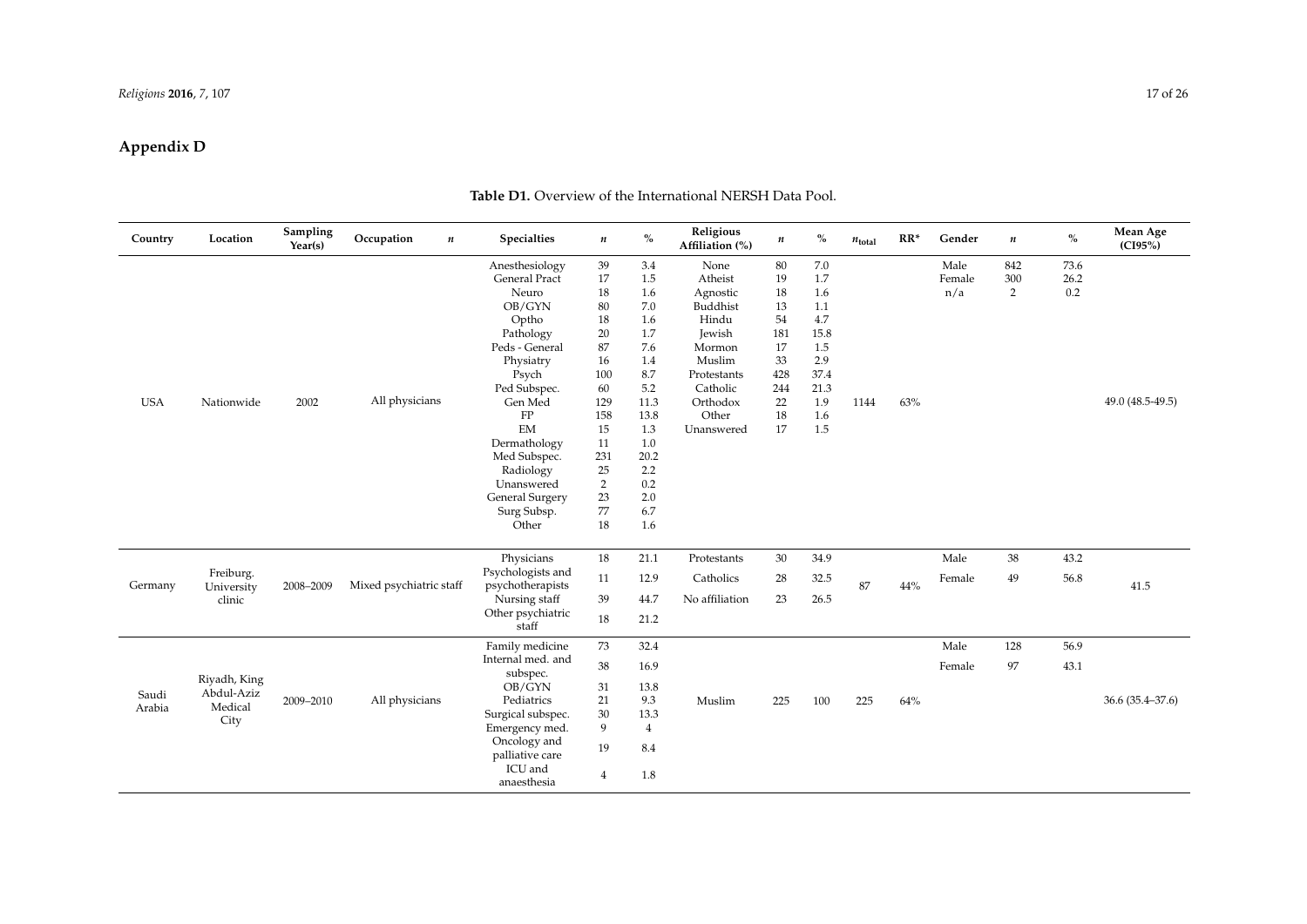**Table D1.** *Cont.*

| Country              | Location                                                                                                                  | Sampling<br>Year(s) | Occupation                                                                                              | $\boldsymbol{n}$                   | <b>Specialties</b>                                                                                                                                                                                                               | n                                                                                                                                                                         | $\%$                                                                                                | Religious<br>Affiliation (%)                                                                                                      | n                                                                           | $\%$                                                           | $n_{\text{total}}$ | $RR*$ | Gender                | $\boldsymbol{n}$           | $\%$                | Mean Age<br>(CI95%)                                          |
|----------------------|---------------------------------------------------------------------------------------------------------------------------|---------------------|---------------------------------------------------------------------------------------------------------|------------------------------------|----------------------------------------------------------------------------------------------------------------------------------------------------------------------------------------------------------------------------------|---------------------------------------------------------------------------------------------------------------------------------------------------------------------------|-----------------------------------------------------------------------------------------------------|-----------------------------------------------------------------------------------------------------------------------------------|-----------------------------------------------------------------------------|----------------------------------------------------------------|--------------------|-------|-----------------------|----------------------------|---------------------|--------------------------------------------------------------|
| Indonesia            | Dr. Soetomo<br>General<br>Hospital,<br>Surabaya, East<br>Java                                                             | 2010                | All physicians                                                                                          |                                    | Anatomy<br>Microbiology<br>Pathology<br>Forensic<br>Ophtalmology<br><b>ENT</b><br>Pediatric<br>General medicine<br>Surgery<br><b>OBG</b><br>Psychiatry/neurology<br>Radiology<br>Anesthesiology<br>Psychotherapist<br>Unanswered | -1<br>$\mathbf{1}$<br>3<br>$\mathbf{1}$<br>10<br>$\overline{1}$<br>$\overline{2}$<br>23<br>14<br>$\overline{7}$<br>17<br>$\,$ 8 $\,$<br>$\,$ 8 $\,$<br>$\mathbf{1}$<br>14 | 0.8<br>2.5<br>0.88<br>8.2<br>0.8<br>1.6<br>18.9<br>11.5<br>5.7<br>13.9<br>6.6<br>6.6<br>0.8<br>11.5 | None<br>Other<br>Hindu<br>Christian<br>Muslim                                                                                     | $\overline{2}$<br>$\overline{7}$<br>$\overline{2}$<br>$\overline{7}$<br>104 | 1,6<br>5.7<br>1.6<br>5.7<br>85.2                               | 122                | 99%   | Male<br>Female<br>n/a | 55<br>65<br>$\overline{2}$ | 45.1<br>53.3<br>1.6 | 29.2 (28.4-29.9)                                             |
| Brazil               | São Paulo                                                                                                                 | 2010                | Teachers<br>Students                                                                                    | 30<br>118                          | Nursing                                                                                                                                                                                                                          |                                                                                                                                                                           |                                                                                                     | Teachers<br>Catholics<br>Spiritists<br>Evangelical<br>Students<br>Catholics,<br>30.8%<br>Evangelicals,<br>11.1%<br>None or others | 25<br>20<br>20<br>46<br>16<br>22                                            | 16.7<br>13.3<br>13.3<br>30.8<br>11.1<br>14.8                   | 148                | 99%   | Male<br>Female        | 15<br>133                  | 10.1<br>89.9        | Teachers<br>41.4 (38.6-44.2)<br>Students<br>28.4 (27.0-29.8) |
| Germany,<br>Freiburg | Nationwide.<br>Departments<br>of psychiatry<br>and<br>psychotherapy<br>in university<br>clinics + faith<br>based clinics. | 2010-2011           | Psychiatrist<br>Psychotherapist<br>Other<br>therapeut<br>Psychologist<br>Nurse or<br>assistant<br>Other | 121<br>16<br>25<br>32<br>160<br>32 | All psychiatry                                                                                                                                                                                                                   |                                                                                                                                                                           |                                                                                                     | No affiliation<br>Catholic<br>Protestant<br>Free Church<br>Orthodox<br>Muslim<br>Buddhist<br>Agnostic/Atheist<br>Other            | 88<br>115<br>128<br>10<br>1<br>5<br>7<br>34<br>9                            | 21.8<br>28.5<br>31.7<br>2.5<br>0.2<br>1,2<br>1,7<br>8,4<br>2,2 | 404                | 24%   | Male<br>Female<br>n/a | 145<br>252<br>7            | 35.9<br>62.4<br>1.7 | 39.9 (38.8-41)                                               |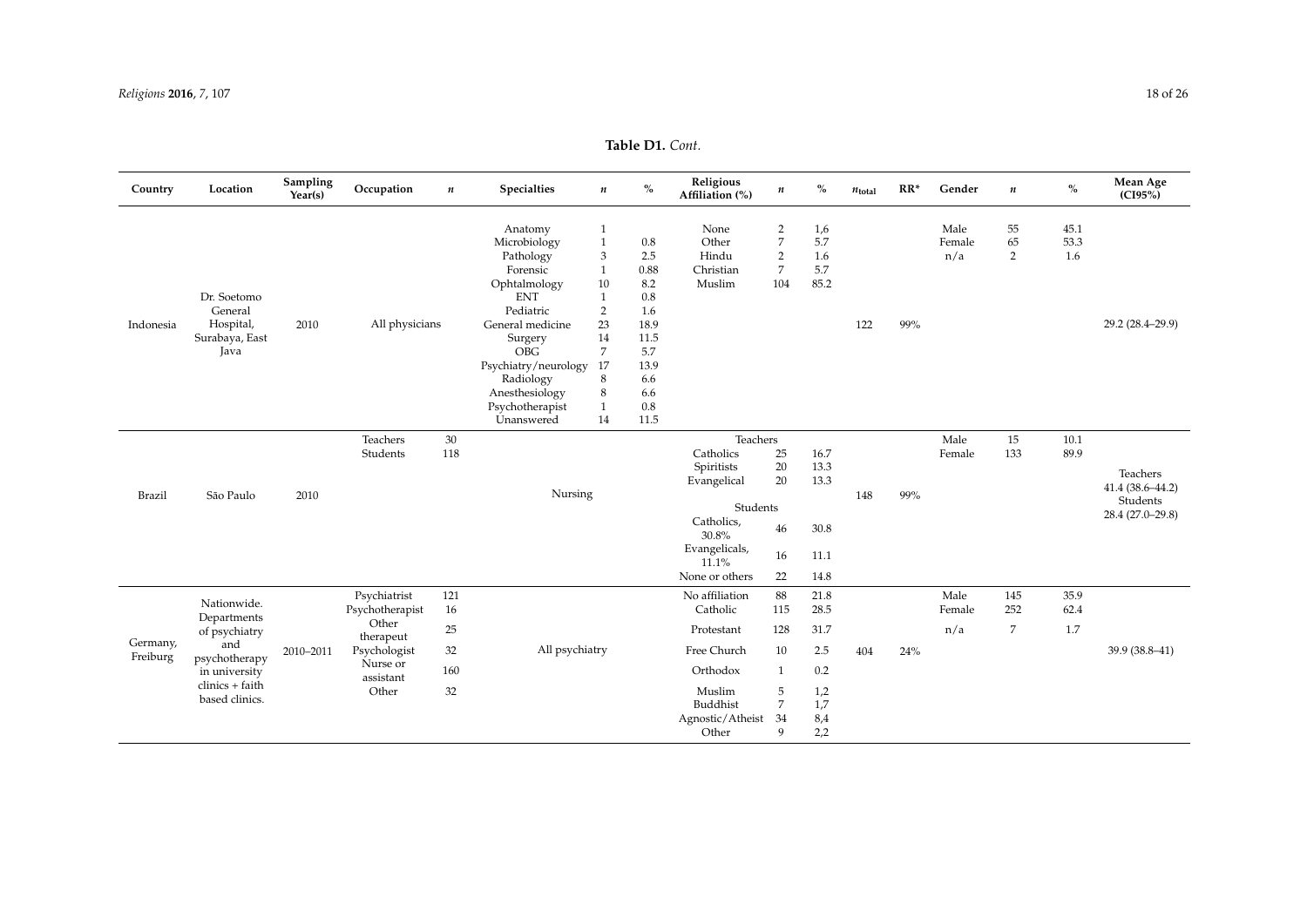**Table D1.** *Cont.*

| Country | Location    | Sampling<br>Year(s) | Occupation                  | $\boldsymbol{n}$ | <b>Specialties</b>                    | $\boldsymbol{n}$ | $\%$         | Religious<br>Affiliation (%) | n              | $\%$    | $n_{\text{total}}$ | $RR*$ | Gender         | $\boldsymbol{n}$ | $\%$           | Mean Age<br>(CI95%) |                |
|---------|-------------|---------------------|-----------------------------|------------------|---------------------------------------|------------------|--------------|------------------------------|----------------|---------|--------------------|-------|----------------|------------------|----------------|---------------------|----------------|
|         |             |                     | <b>TCAM</b>                 | 192              | Anatomy                               | 8                | $\sqrt{2}$   | None or others               | 11             | $3.7\,$ |                    |       | Male           | 148              | 37.6           |                     |                |
|         |             |                     | -Physicians                 | 79               | Physiology                            | 15               | 3.8          | Hindu                        | 257            | 65.2    |                    |       | Female         | 230              | 58.4           |                     |                |
|         |             |                     | -Nurses                     | $\mathbf{0}$     | Biochemisty                           | $\overline{5}$   | 1.3          | Christian                    | 54             | 13.7    |                    |       | n/a            | 16               | $\overline{4}$ |                     |                |
|         |             |                     | -Residents                  | 48               | Pharmacology                          | 23               | 5.8          | Muslim                       | 58             | 14.7    |                    |       |                |                  |                |                     |                |
|         |             |                     | -Interns                    | $\boldsymbol{0}$ | Microbiology                          | $\,4$            | $\mathbf{1}$ |                              |                |         |                    |       |                |                  |                |                     |                |
|         |             |                     | -Students                   | 36               | Pathology                             | 7                | 1.8          |                              |                |         |                    |       |                |                  |                |                     |                |
|         |             |                     | -All-Therapists             | $\boldsymbol{0}$ | Forensic                              | 6                | 1.5          |                              |                |         |                    |       |                |                  |                |                     |                |
|         | Selected    |                     | -Non-clinical<br>physicians | 13               | Opthalmoloy                           | $\mathbf{1}$     | 0.3          |                              |                |         |                    |       |                |                  |                |                     |                |
| India   | hospitals   | 2010-2012           | -Unknown                    | 16               | <b>ENT</b>                            | 11               | 2.8          |                              |                |         | 394                | 50%   |                |                  |                | $31.6(30.5 - 32.8)$ |                |
|         |             |                     |                             |                  | <b>PSM</b>                            | 12               | 3.0          |                              |                |         |                    |       |                |                  |                |                     |                |
|         |             |                     | Allopaths                   | 201              | Gen medicine                          | 49               | 12.4         |                              |                |         |                    |       |                |                  |                |                     |                |
|         |             |                     | -Physicians                 | 54               | Surgery                               | $\overline{4}$   | 1.0          |                              |                |         |                    |       |                |                  |                |                     |                |
|         |             |                     | -Nurses                     | 29               | <b>OBG</b>                            | $16\,$           | 4.0          |                              |                |         |                    |       |                |                  |                |                     |                |
|         |             |                     | -Residents                  | 44               | Psychiatry+neuro                      | 57               | 14.5         |                              |                |         |                    |       |                |                  |                |                     |                |
|         |             |                     | -Interns                    | $\mathbf{0}$     | Pediatrics                            | 26               | 6.6          |                              |                |         |                    |       |                |                  |                |                     |                |
|         |             |                     | -Students                   | 33               | Radiology                             | $\boldsymbol{0}$ | $\mathbf{0}$ |                              |                |         |                    |       |                |                  |                |                     |                |
|         |             |                     | -All-Therapists             | $\mathbf{0}$     | Anesthesiology                        | 18               | 4.6          |                              |                |         |                    |       |                |                  |                |                     |                |
|         |             |                     | -Non-clinical<br>physicians | 35               | Psychotherapist                       | 16               | 4.1          |                              |                |         |                    |       |                |                  |                |                     |                |
|         |             |                     | -Unknown                    | 6                | Physical medicine<br>and rehab +spec. | 18               | 4.6          |                              |                |         |                    |       |                |                  |                |                     |                |
|         | Nationwide, |                     |                             |                  | General<br>practitioner               | 261              | 28.6         | Missing $8(0.9)$             | 8              | 0.9     |                    |       | Male           | 524              | 57.5           |                     |                |
|         |             |                     |                             |                  | Mixed hospital<br>physicians          | 650              | 71.4         | Do not wish to<br>answer     | $\bf 4$        | 0.4     |                    |       | Female         | 387              | 42.5           |                     |                |
|         |             |                     |                             |                  |                                       |                  |              | No affiliation               | 183            | 20.1    |                    |       |                |                  |                |                     |                |
|         |             |                     |                             |                  |                                       |                  |              | Other                        | 20             | 2.2     |                    |       |                |                  |                |                     |                |
| Denmark | selection   | 2011-2012           | All physicians              |                  |                                       |                  |              | Buddhist                     | 2              | 0.2     | 911                | 61%   |                |                  |                | 48.9 (48.0-49.8)    |                |
|         | criteria?   |                     |                             |                  |                                       |                  |              | Hindu                        | 1              | 0.1     |                    |       |                |                  |                |                     |                |
|         |             |                     |                             |                  |                                       |                  |              | Muslim                       | 6              | 0.7     |                    |       |                |                  |                |                     |                |
|         |             |                     |                             |                  |                                       |                  |              | The Orthodox<br>Church       | 11             | 1.2     |                    |       |                |                  |                |                     |                |
|         |             |                     |                             |                  |                                       |                  |              | Roman                        |                |         |                    |       |                |                  |                |                     |                |
|         |             |                     |                             |                  |                                       |                  |              | Catholic                     | 29             | 3.2     |                    |       |                |                  |                |                     |                |
|         |             |                     |                             |                  |                                       |                  |              | Church                       |                |         |                    |       |                |                  |                |                     |                |
|         |             |                     |                             |                  |                                       |                  |              | Danish                       |                |         |                    |       |                |                  |                |                     |                |
|         |             |                     |                             |                  |                                       |                  |              | National                     | 647            | 71.0    |                    |       |                |                  |                |                     |                |
|         |             |                     |                             |                  |                                       |                  |              | Church                       |                |         |                    |       |                |                  |                |                     |                |
|         |             |                     |                             |                  |                                       |                  |              | Other                        | $\overline{4}$ | 0.4     |                    |       |                |                  |                |                     |                |
|         |             |                     | Psychiatrists               | 91               |                                       |                  |              | No affiliation               | 53             | 45.7    |                    |       | Male           | 73               | 62.9           | Agegroups (n)       |                |
|         |             |                     | Non specialists             | 25               |                                       |                  |              | Christian                    | $42\,$         | 36.2    |                    |       | Female         | 39               | 33.6           | $20 - 29$           | $\overline{4}$ |
|         |             |                     |                             |                  |                                       |                  |              | Buddhist                     | 3              | 2.6     |                    |       | Trans-gender 1 |                  | 0.9            | 40-49               | 32             |
| New     | Psychiatry  | 2012                |                             |                  | All psychiatry                        |                  |              | Hindu                        | $\overline{4}$ | 3.4     | 116                | 18%   | n/a            | 3                | 2.6            | 30-39               | 19             |
| Zealand |             |                     |                             |                  |                                       |                  |              | Other                        | $\overline{4}$ | 3.4     |                    |       |                |                  |                | 50-59               | 43             |
|         |             |                     |                             |                  |                                       |                  |              | Object to<br>answer          | 3              | 2.6     |                    |       |                |                  |                | 60-69               | 14             |
|         |             |                     |                             |                  |                                       |                  |              | Unanswered                   | $\overline{7}$ | 6.0     |                    |       |                |                  |                | $70+$               | 3              |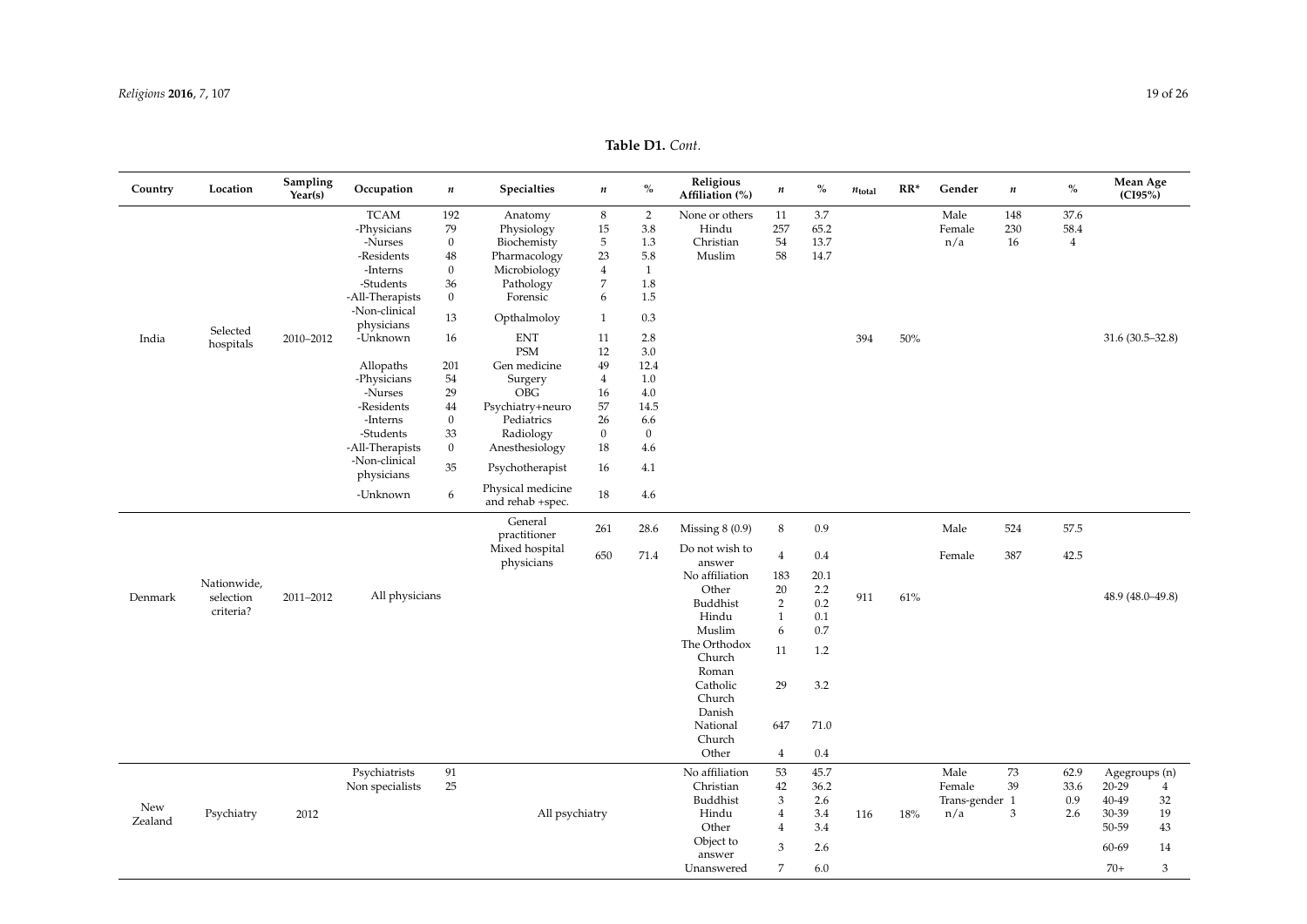**Table D1.** *Cont.*

| Country       | Location                    | Sampling<br>Year(s) | Occupation                   | $\boldsymbol{n}$ | <b>Specialties</b>                                  | n           | $\%$        | Religious<br>Affiliation (%) | n                   | $\%$                     | $n_{\text{total}}$ | $RR*$       | Gender         | n         | $\%$           | Mean Age<br>(CI95%) |
|---------------|-----------------------------|---------------------|------------------------------|------------------|-----------------------------------------------------|-------------|-------------|------------------------------|---------------------|--------------------------|--------------------|-------------|----------------|-----------|----------------|---------------------|
|               | Marilia -<br>Marília        | 2012                | Physicians<br>Residents      | 81<br>113        | Internal Med.<br>Pediatricians<br>Surgeons/surgical | 146<br>12   | 75.3<br>6.2 | None<br>Other                | 9<br>$\mathbf{0}$   | 7.4<br>$\boldsymbol{0}$  | 194                | 95%         | Male<br>Female | 145<br>49 | 74.7<br>25.3   | 37.7 (36.1-39.3)    |
| Brazil        | University<br>Hospital      |                     |                              |                  | physicians                                          | 26          | 13.4        | Hindu                        | $\mathbf{0}$        | $\mathbf{0}$             |                    |             |                |           |                |                     |
|               |                             |                     |                              |                  | OB/GYN                                              | 10          | 5.2         | Christian<br>Muslim          | 166<br>$\mathbf{0}$ | 94.9<br>$\boldsymbol{0}$ |                    |             |                |           |                |                     |
|               |                             |                     |                              |                  |                                                     |             |             | No affiliation<br>Roman      | 12                  | 11                       |                    |             | Male           | 84        | 75             |                     |
| Congo<br>R.D. | University<br>Hospital of   | 2012                | Mixed hospital<br>physicians |                  | No data                                             |             |             | Catholics                    | $43\,$              | 38                       | 112                | 82%         | Female         | 28        | 25             | $35(33.5 - 36.8)$   |
|               | Kinshasa                    |                     |                              |                  |                                                     |             |             | Orthodox<br>Christians       | 1                   | $\mathbf{1}$             |                    |             |                |           |                |                     |
|               |                             |                     |                              |                  | Protestant<br>Christians                            | 22          | 10          |                              |                     |                          |                    |             |                |           |                |                     |
|               |                             |                     |                              |                  |                                                     |             |             | Others                       | 34                  | 30                       |                    |             |                |           |                |                     |
|               |                             |                     | Physicians                   | 482              |                                                     |             |             | Does not apply               | 115                 | $\overline{7}$           |                    |             | Male           | 192       | 11.7           |                     |
|               |                             |                     | Midwife                      | 257              |                                                     | No response | 15          | 0.9                          | 1,637               | 82%                      | Female             | 1312        | 80.1           |           |                |                     |
|               |                             |                     | <b>Nurses</b>                | 529<br>18<br>351 | Perinatal hospital professionals                    |             |             | None                         |                     |                          | 409                | 25.0        | n/a            | 133       | 8.1            |                     |
|               |                             |                     | Psychologist<br>Others       |                  |                                                     |             |             | Roman<br>Orthodox            |                     |                          | 639<br>8           | 39.0<br>0.5 |                |           |                |                     |
| Germany,      | Nationwide<br>Perinatal     | 2013-2014           |                              |                  |                                                     |             |             | Protestant                   |                     |                          |                    |             |                |           |                | 39.1 (38.6-39.6)    |
| Munich        |                             |                     |                              |                  |                                                     |             |             | (without                     |                     |                          | 409                | 25.0        |                |           |                |                     |
|               |                             |                     |                              |                  |                                                     |             |             | Free-Church)                 |                     |                          |                    |             |                |           |                |                     |
|               |                             |                     |                              |                  |                                                     |             |             | Other                        |                     |                          |                    |             |                |           |                |                     |
|               |                             |                     |                              |                  |                                                     |             |             | Christian                    | 21                  | 1.3                      |                    |             |                |           |                |                     |
|               |                             |                     |                              |                  |                                                     |             |             | denominations<br>Islam       | 13                  | 0.8                      |                    |             |                |           |                |                     |
|               |                             |                     |                              |                  |                                                     |             |             | <b>Jewish</b>                | $\mathbf{1}$        | 0.1                      |                    |             |                |           |                |                     |
|               |                             |                     |                              |                  |                                                     |             |             | Buddhist                     | 6                   | 0.4                      |                    |             |                |           |                |                     |
|               |                             |                     |                              |                  |                                                     |             |             | Other                        |                     |                          |                    |             |                |           |                |                     |
|               |                             |                     |                              |                  |                                                     |             |             | non-Christian                | $\mathbf{1}$        | 0.1                      |                    |             |                |           |                |                     |
|               |                             |                     |                              |                  |                                                     |             |             | denominations                |                     |                          |                    |             |                |           |                |                     |
|               |                             |                     | Physician<br>Nurse           | 48<br>127        | Internal med.<br>Intensive care                     | 3<br>88     | 1.6<br>47.1 |                              |                     |                          |                    |             | Male<br>Female | 53<br>134 | 28.3<br>71.7   |                     |
|               |                             |                     | Other                        | 12               | Surgery                                             | 38          | 20.3        |                              |                     |                          |                    |             |                |           |                |                     |
| Germany,      | Transplantation<br>medicine | 2014                |                              |                  | Neurology                                           | 7           | 3.7         |                              |                     |                          | 187                | 64%         |                |           |                | 34.6 (32.9-36.3)    |
| Munich        |                             |                     |                              |                  | Anesthesiology                                      | 19          | 10.2        |                              |                     |                          |                    |             |                |           |                |                     |
|               |                             |                     |                              |                  | Other                                               | 32          | 17.1        |                              |                     |                          |                    |             |                |           |                |                     |
|               |                             |                     | Physician                    | 28               | Internal medicine                                   | 54          | 23          | Not religious                | 29                  | 13                       |                    |             | Male           | 54        | 23             |                     |
| Austria,      | Brothers of                 |                     | Nursing care                 | 114              | Surgery                                             | 37          | 16          | Catholic                     | 143                 | 62                       |                    |             | Female         | 133       | 58<br>19<br>44 |                     |
| Salzburg      | Mercy hospital              | 2014                | Other                        | 29               | Anesthetics                                         | 12          | 5           | Protestant                   | 8                   | $\mathfrak{Z}$           | 231                | 52%         | n/a            |           |                | 39.3 (37.7-41.0)    |
|               |                             |                     | Unanswered                   | 60               | Others                                              | 62          | 27          | Others                       | 6                   | $\,$ 8 $\,$              |                    |             |                |           |                |                     |
|               |                             |                     |                              |                  | Unanswered                                          | 66          | 29          | Unanswered.                  | 45                  | 19                       |                    |             |                |           |                |                     |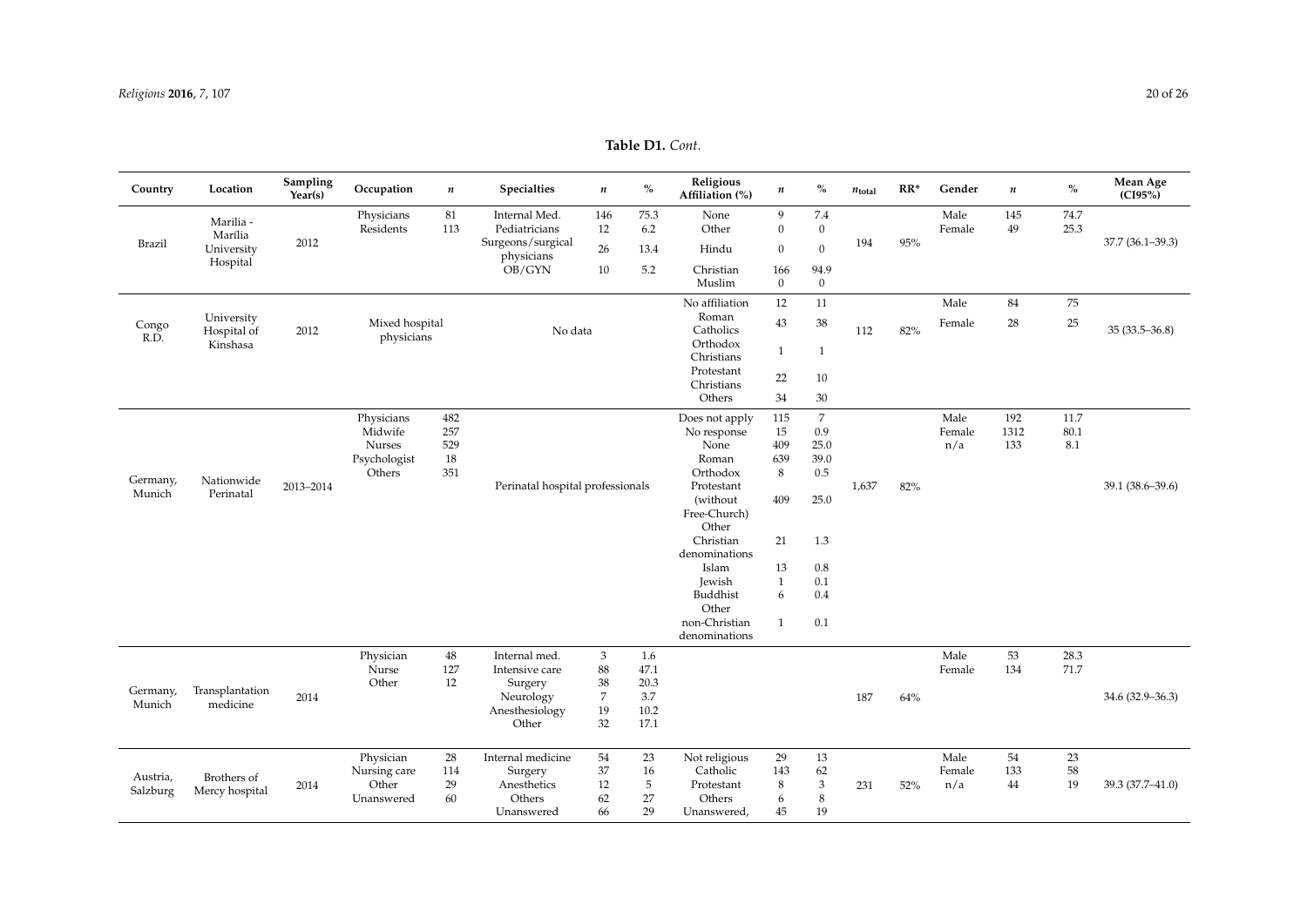| Table D1. Cont. |
|-----------------|
|                 |

| Country     | Location                    | Sampling<br>Year(s) | Occupation<br>$\boldsymbol{n}$ | <b>Specialties</b>               | $\boldsymbol{n}$ | $\%$ | Religious<br>Affiliation (%) | $\boldsymbol{n}$ | $\%$ | $n_{\text{total}}$ | $RR^*$ | Gender | $\boldsymbol{n}$ | $\%$ | Mean Age<br>(CI95%) |
|-------------|-----------------------------|---------------------|--------------------------------|----------------------------------|------------------|------|------------------------------|------------------|------|--------------------|--------|--------|------------------|------|---------------------|
|             |                             |                     |                                | General                          |                  | 100  | Christian                    | 80               | 76.2 |                    |        | Male   | 73               | 70.5 |                     |
|             |                             | 2015-2016           | All physicians,                |                                  |                  |      | Jewish                       | $\overline{2}$   | 1.9  | 104                | 75%    | Female | 31               | 29.5 |                     |
| Switzerland | Region of Bale<br>and Aarau |                     | practicing outside the         | practitioner                     | 104              |      | Islam                        | 2                | 1.9  |                    |        |        |                  |      | 53.8 (51.9–55.7)    |
|             |                             |                     | hospital                       |                                  |                  |      | No affiliation               | 19               | 18.1 |                    |        |        |                  |      |                     |
|             |                             |                     |                                |                                  |                  |      | Unanswered                   | 2                | 1.9  |                    |        |        |                  |      |                     |
| Germany,    |                             |                     |                                | Psychiatry +<br>psychotherapists | 9                | 7.4  | Muslim                       | 79               | 65.3 |                    |        | Male   | 42               | 34.8 |                     |
|             |                             |                     |                                | Anesthetics                      |                  | 0.8  | No affiliation<br>Exited a   | 21               | 17.4 |                    |        | Female | 79<br>65.3       |      |                     |
|             | Turkish<br>physicians       | 2016                |                                | Orthopedics                      | $\overline{4}$   | 3.3  | religious<br>community       |                  | 0.8  |                    | 22%    |        |                  |      |                     |
| Munich      |                             |                     | All physicians                 | Intensive care                   | 3                | 2.5  | Roman catholic               |                  | 0.8  | 121                |        |        |                  |      | 33.2 (31.7-34.7)    |
|             |                             |                     |                                | OB/GYN                           | 5                | 4.1  | Other                        |                  | 0.8  |                    |        |        |                  |      |                     |
|             |                             |                     |                                | Internal medicine                | 16               | 13.2 | Unanswered                   | 18               | 14.9 |                    |        |        |                  |      |                     |
|             |                             |                     |                                | Surgery                          | 17               | 14   |                              |                  |      |                    |        |        |                  |      |                     |
|             |                             |                     |                                | Neurology                        | 10               | 8.3  |                              |                  |      |                    |        |        |                  |      |                     |
|             |                             |                     |                                | Pediatric                        | 9                | 7.4  |                              |                  |      |                    |        |        |                  |      |                     |
|             |                             |                     |                                | Other 28                         | 28               | 23.1 |                              |                  |      |                    |        |        |                  |      |                     |
|             |                             |                     |                                | Unanswered                       | 19               | 15.7 |                              |                  |      |                    |        |        |                  |      |                     |

Note: \* = Response Rat.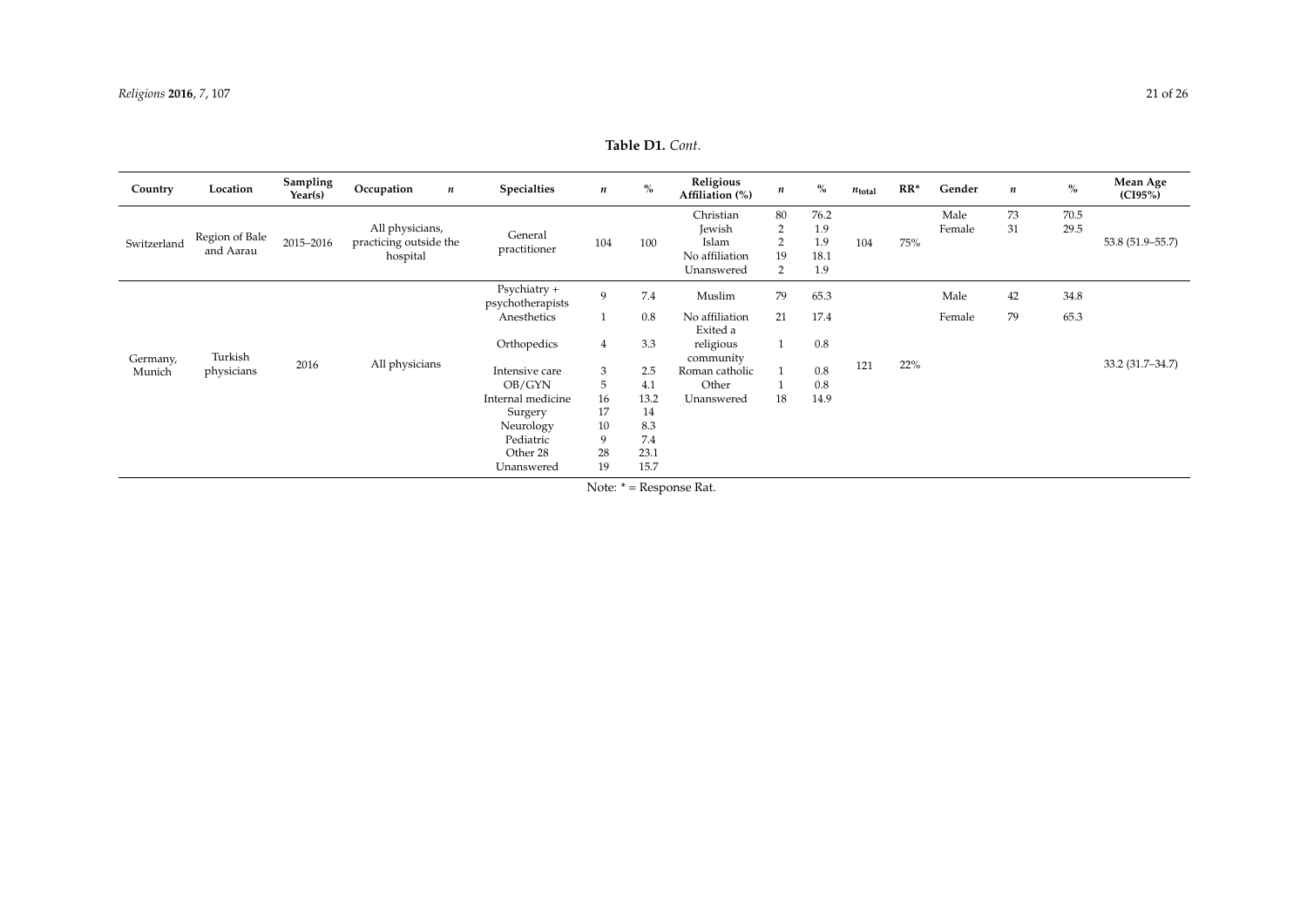### **References**

- <span id="page-22-0"></span>1. Curlin, Farr A., John D. Lantos, Chad J. Roach, Sarah A. Sellergren, and Marshall H. Chin. "Religious Characteristics of U.S. Physicians: A National Survey." *Journal of General Internal Medicine* 20 (2005): 629–34. [\[CrossRef\]](http://dx.doi.org/10.1111/j.1525-1497.2005.0119.x) [\[PubMed\]](http://www.ncbi.nlm.nih.gov/pubmed/16050858)
- <span id="page-22-3"></span>2. Curlin, Farr A., Marshall H. Chin, Sarah A. Sellergren, Chad J. Roach, and John D. Lantos. "The Association of Physicians' Religious Characteristics with Their Attitudes and Self-Reported Behaviors Regarding Religion and Spirituality in the Clinical Encounter." *Medical Care* 44 (2006): 446–53. [\[CrossRef\]](http://dx.doi.org/10.1097/01.mlr.0000207434.12450.ef) [\[PubMed\]](http://www.ncbi.nlm.nih.gov/pubmed/16641663)
- <span id="page-22-6"></span>3. Curlin, Farr A., Lydia S. Dugdale, John D. Lantos, and Marshall H. Chin. "Do religious physicians disproportionately care for the underserved? " *The Annals of Family Medicine* 5 (2007): 353–60. [\[CrossRef\]](http://dx.doi.org/10.1370/afm.677) [\[PubMed\]](http://www.ncbi.nlm.nih.gov/pubmed/17664502)
- <span id="page-22-7"></span>4. Curlin, Farr A., Ryan E. Lawrence, Marshall H. Chin, and John D. Lantos. "Religion, Conscience, and Controversial Clinical Practices." *New England Journal of Medicine* 356 (2007): 593–600. [\[CrossRef\]](http://dx.doi.org/10.1056/NEJMsa065316) [\[PubMed\]](http://www.ncbi.nlm.nih.gov/pubmed/17287479)
- <span id="page-22-8"></span>5. Curlin, Farr A., Ryan E. Lawrence, Shaun Odell, Marshall H. Chin, John D. Lantos, Harold G. Koenig, and Keith G. Meador. "Religion, Spirituality, and Medicine: Psychiatrists' and Other Physicians' Differing Observations, Interpretations, and Clinical Approaches." *American Journal of Psychiatry* 164 (2007): 1825–31. [\[CrossRef\]](http://dx.doi.org/10.1176/appi.ajp.2007.06122088) [\[PubMed\]](http://www.ncbi.nlm.nih.gov/pubmed/18056237)
- <span id="page-22-9"></span>6. Curlin, Farr A., Shaun V. Odell, Ryan E. Lawrence, Marshall H. Chin, John D. Lantos, Keith G. Meador, and Harold G. Koenig. "The Relationship between Psychiatry and Religion among U.S. Physicians." *Psychiatric Services* 58 (2007): 1193–208. [\[CrossRef\]](http://dx.doi.org/10.1176/ps.2007.58.9.1193) [\[PubMed\]](http://www.ncbi.nlm.nih.gov/pubmed/17766565)
- <span id="page-22-10"></span>7. Curlin, Farr A., Sarah A. Sellergren, John D. Lantos, and Marshall H. Chin. "Physicians' Observations and Interpretations of the Influence of Religion and Spirituality on Health." *Archives of Internal Medicine* 167 (2007): 649–54. [\[CrossRef\]](http://dx.doi.org/10.1001/archinte.167.7.649) [\[PubMed\]](http://www.ncbi.nlm.nih.gov/pubmed/17420422)
- <span id="page-22-11"></span>8. Curlin, Farr A., Chinyere Nwodim, Jennifer L. Vance, Marshall H. Chin, and John D. Lantos. "To Die, to Sleep: Us Physicians' Religious and Other Objections to Physician-Assisted Suicide, Terminal Sedation, and Withdrawal of Life Support." *American Journal of Hospice and Palliative Medicine* 25 (2008): 112–20. [\[CrossRef\]](http://dx.doi.org/10.1177/1049909107310141) [\[PubMed\]](http://www.ncbi.nlm.nih.gov/pubmed/18198363)
- <span id="page-22-12"></span>9. Stern, Robert M., Kenneth A. Rasinski, and Farr A. Curlin. "Jewish Physicians' Beliefs and Practices Regarding Religion/Spirituality in the Clinical Encounter." *Journal of Religion and Health* 50 (2011): 806–17. [\[CrossRef\]](http://dx.doi.org/10.1007/s10943-011-9509-1) [\[PubMed\]](http://www.ncbi.nlm.nih.gov/pubmed/21706257)
- <span id="page-22-1"></span>10. Franzen, Aaron B. "Physicians in the USA: Attendance, Beliefs and Patient Interactions." *Journal of Religion and Health* 54 (2015): 1886–900. [\[CrossRef\]](http://dx.doi.org/10.1007/s10943-014-9986-0) [\[PubMed\]](http://www.ncbi.nlm.nih.gov/pubmed/25516296)
- <span id="page-22-2"></span>11. Baumann, Klaus, Eunmi Lee, and Anne Zahn. "'Religion in Psychiatry and Psychotherapy?' A Pilot Study: The Meaning of Religiosity/Spirituality from Staff's Perspective in Psychiatry and Psychotherapy." *Religions* 2 (2011): 525–35.
- <span id="page-22-4"></span>12. Tomasso, Claudia de Souza, Ideraldo Luiz Beltrame, and Giancarlo Lucchetti. "Knowledge and Attitudes of Nursing Professors and Students Concerning the Interface between Spirituality, Religiosity and Health." *Revista Latino-Americana De Enfermagem* 19 (2011): 1205–13. [\[CrossRef\]](http://dx.doi.org/10.1590/S0104-11692011000500019)
- <span id="page-22-5"></span>13. Al-Yousefi, Nada A. "Observations of Muslim Physicians Regarding the Influence of Religion on Health and Their Clinical Approach." *Journal of Religion and Health* 51 (2012): 269–80. [\[CrossRef\]](http://dx.doi.org/10.1007/s10943-012-9567-z) [\[PubMed\]](http://www.ncbi.nlm.nih.gov/pubmed/22395747)
- <span id="page-22-13"></span>14. Lee, Eunmi, and Klaus Baumann. "German Psychiatrists' Observation and Interpretation of Religiosity/Spirituality." *Evidence-Based Complementary and Alternative Medicine* 2013 (2013): article 280168. [\[CrossRef\]](http://dx.doi.org/10.1155/2013/280168) [\[PubMed\]](http://www.ncbi.nlm.nih.gov/pubmed/24348695)
- <span id="page-22-14"></span>15. Ramakrishnan, P., A. Dias, A. Rane, A. Shukla, S. Lakshmi, B. K. Ansari, R. S. Ramaswamy, A. R. Reddy, A. Tribulato, A. K. Agarwal, and et al. "Perspectives of Indian Traditional and Allopathic Professionals on Religion/Spirituality and Its Role in Medicine: Basis for Developing an Integrative Medicine Program." *Journal of Religion and Health* 53 (2013): 1161–75. [\[CrossRef\]](http://dx.doi.org/10.1007/s10943-013-9721-2) [\[PubMed\]](http://www.ncbi.nlm.nih.gov/pubmed/23625126)
- <span id="page-22-15"></span>16. Ramakrishnan, P., A. Rane, A. Dias, J. Bhat, A. Shukla, S. Lakshmi, B. K. Ansari, R. S. Ramaswamy, R. A. Reddy, A. Tribulato, and et al. "Indian Health Care Professionals' Attitude Towards Spiritual Healing and Its Role in Alleviating Stigma of Psychiatric Services." *Journal of Religion and Health* 53 (2014): 1800–14. [\[CrossRef\]](http://dx.doi.org/10.1007/s10943-014-9822-6) [\[PubMed\]](http://www.ncbi.nlm.nih.gov/pubmed/24430129)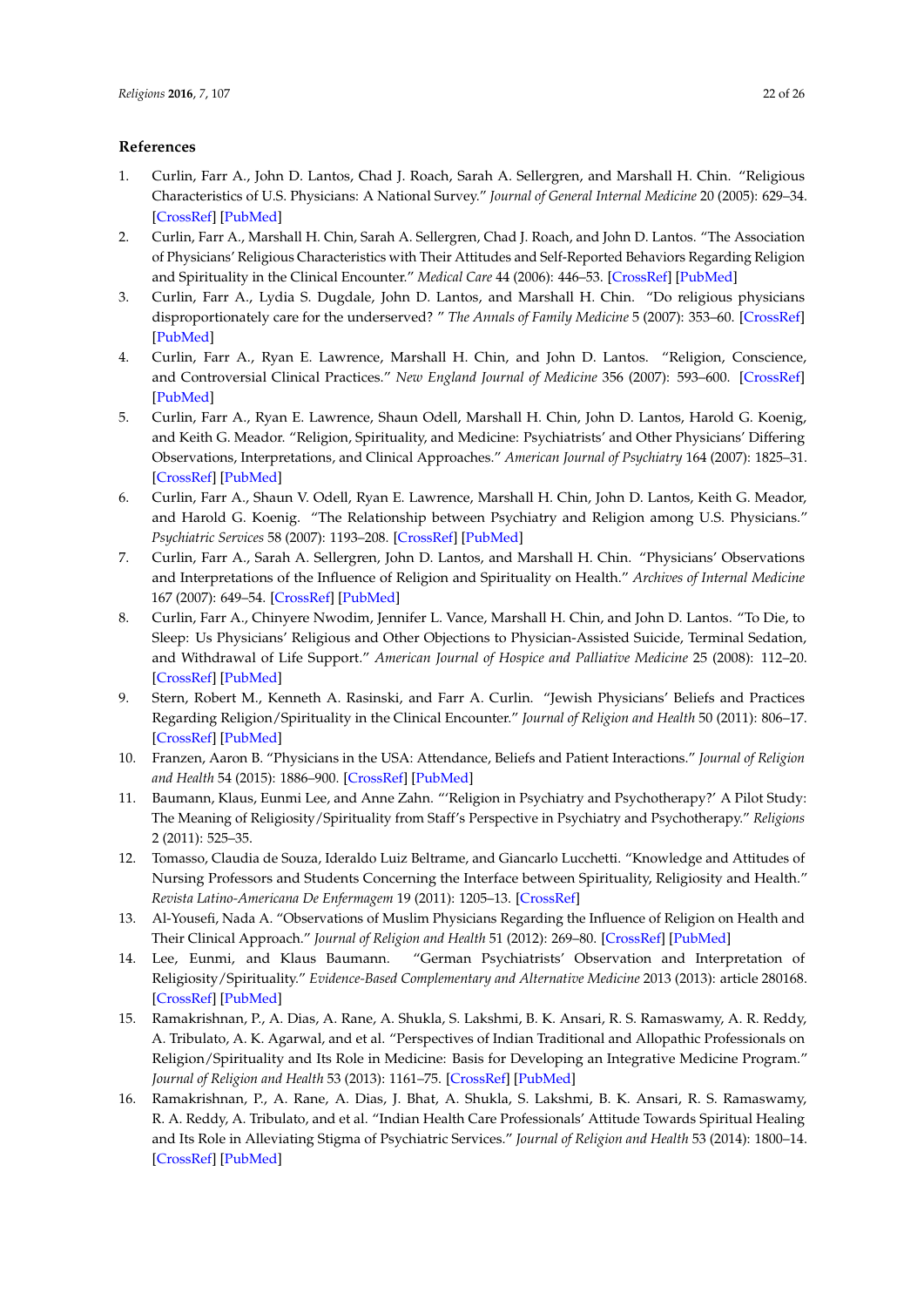- <span id="page-23-12"></span>17. Ramakrishnan, P., A. Karimah, K. Kuntaman, A. Shukla, B. K. Ansari, P. H. Rao, M. Ahmed, A. Tribulato, A. K. Agarwal, H. G. Koenig, and et al. "Religious/Spiritual Characteristics of Indian and Indonesian Physicians and Their Acceptance of Spirituality in Health Care: A Cross-Cultural Comparison." *Journal of Religion and Health* 54 (2014): 649–63. [\[CrossRef\]](http://dx.doi.org/10.1007/s10943-014-9906-3) [\[PubMed\]](http://www.ncbi.nlm.nih.gov/pubmed/24944165)
- <span id="page-23-13"></span>18. Lee, Eunmi, Anne Zahn, and Klaus Baumann. "Religiosity/Spirituality and Mental Health: Psychiatric Staff's Attitudes and Behaviors." *Open Journal of Social Sciences* 2 (2014): 7. [\[CrossRef\]](http://dx.doi.org/10.4236/jss.2014.211002)
- <span id="page-23-14"></span>19. Lee, Eunmi, Anne Zahn, and Klaus Baumann. "How Do Psychiatric Staffs Approach Religiosity/Spirituality in Clinical Practice? Differing Perceptions among Psychiatric Staff Members and Clinical Chaplains." *Religions* 6 (2015): 930–47. [\[CrossRef\]](http://dx.doi.org/10.3390/rel6030930)
- <span id="page-23-8"></span>20. Lucchetti, Giancarlo, Parameshwaran Ramakrishnan, Azimatul Karimah, Gabriela R. Oliveira, Amit Dias, Anil Rane, A. Shukla, S. Lakshmi, B. K. Ansari, R. S. Ramaswamy, and et al. "Spirituality, Religiosity, and Health: A Comparison of Physicians' Attitudes in Brazil, India, and Indonesia." *International Journal of Behavioral Medicine* 23 (2016): 63–70. [\[CrossRef\]](http://dx.doi.org/10.1007/s12529-015-9491-1) [\[PubMed\]](http://www.ncbi.nlm.nih.gov/pubmed/26025629)
- <span id="page-23-9"></span>21. Butcher, Wyatt. "Spirituality, Religion and Psychiatric Practice in New Zealand: A Survey of Psychiatrists in New Zealand." 2013. Available online: [https://ourarchive.otago.ac.nz/handle/10523/242/browse?value=](https://ourarchive.otago.ac.nz/handle/10523/242/browse?value=Butcher%2C+Wyatt+Hillary&type=author) [Butcher%2C+Wyatt+Hillary&type=author](https://ourarchive.otago.ac.nz/handle/10523/242/browse?value=Butcher%2C+Wyatt+Hillary&type=author) (accessed on 5 April 2016).
- <span id="page-23-10"></span>22. Lee, Eunmi. *Religiosität Bzw. Spiritualität in Psychiatrie Und Psychotherapie. Ihre Bedeutung Für Psychiatrisches Wirken Aus Der Sicht Des Psychiatrischen Personals Anhand Einer Bundesweiten Personalbefragung*. Studien Zur Theologie Und Praxis Der Caritas Und Sozialen Pastoral, 28. Würzburg: Echter, 2014.
- <span id="page-23-15"></span>23. Kuseyri, Can. "Spiritualität Türkischstämmiger Ärzte in Deutschland." MD Thesis (German Dr.med.), Ludwig Maximilian University, 2016, forthcoming. Available online: <http://www.nersh.org> (accessed on 6 August 2016).
- <span id="page-23-16"></span>24. Mukwayakala-Kisamba, Tryphon. "Spiritualität Bei Ärzten Im Kongo." MD Thesis (German Dr.med.), Ludwig Maximilian University, 2016, forthcoming. Available online: <http://www.nersh.org> (accessed on 6 August 2016).
- <span id="page-23-17"></span>25. Schouten, Esther. "Spiritualität in Der Perinatologie." MD Thesis (German Dr.med.), Ludwig Maximilian University, 2016, forthcoming. Available online: <http://www.nersh.org> (accessed on 6 August 2016).
- <span id="page-23-11"></span>26. Van Randwijk, Christian Balslev. "Faith and Values of Danish Physicians." Ph.D. Dissertation, University of Southern Denmark, 2016, forthcoming. Available online: <http://www.nersh.org> (accessed on 6 August 2016).
- 27. Eglin, Micha. "Religious Beliefs and Patient Observation in Swiss General Practitioners." MD Thesis (Swiss Dr.Med.), University of Basel, 2016. forthcoming. Available online: <http://www.nersh.org> (accessed on 6 August 2016).
- <span id="page-23-0"></span>28. Wey, Miriam. "Religious Beliefs and Medical Practice in Swiss General Practitioners." MD Thesis (Swiss Dr.Med.), University of Basel, 2016. forthcoming. Available online: <http://www.nersh.org> (accessed on 6 August 2016).
- <span id="page-23-1"></span>29. Hall, Daniel E., Harold G. Koenig, and Keith G. Meador. "Conceptualizing 'Religion'." *Perspectives in Biology and Medicine* 47 (2004): 386–401. [\[CrossRef\]](http://dx.doi.org/10.1353/pbm.2004.0050) [\[PubMed\]](http://www.ncbi.nlm.nih.gov/pubmed/15247504)
- 30. Hill, Peter C., Kenneth Pargament II, Ralph W. Hood, Jr., Michael E. McCullough, James P. Swyers, David B. Larson, and Brian J. Zinnbauer. "Conceptualizing Religion and Spirituality: Points of Commonality, Points of Departure." *Journal for the Theory of Social Behaviour* 30 (2000): 51–77. [\[CrossRef\]](http://dx.doi.org/10.1111/1468-5914.00119)
- <span id="page-23-2"></span>31. La Cour, Peter, and Niels Christian Hvidt. "Research on Meaning-Making and Health in Secular Society: Secular, Spiritual and Religious Existential Orientations." *Social Science & Medicine* 71 (2010): 1292–99. [\[CrossRef\]](http://dx.doi.org/10.1016/j.socscimed.2010.06.024) [\[PubMed\]](http://www.ncbi.nlm.nih.gov/pubmed/20691529)
- <span id="page-23-3"></span>32. Porterfield, Amanda. *Healing in the History of Christianity*. New York: Oxford University Press, 2005.
- <span id="page-23-4"></span>33. "Lancet Series on Faith-Based Health Care." Available online: [http://www.thelancet.com/series/faith](http://www.thelancet.com/series/faith-based-health-care)[based-health-care](http://www.thelancet.com/series/faith-based-health-care) (accessed on 6 April 2016).
- <span id="page-23-5"></span>34. Freud, Sigmund. *Civilizations and Its Discontents*. New York: W. W. Norton, 1959.
- <span id="page-23-6"></span>35. Baumann, Klaus. "The Birth of Human Sciences, Especially Psychology." In *L'uomo Moderno E La Chiesa—Atti Del Congresso (Analecta Gregoriana, 317)*. Edited by Paul Gilbert. Rome: Gregorian & Biblical Press, 2012, pp. 391–408.
- <span id="page-23-7"></span>36. Koenig, Harold G., Dana E. King, and Verna Benner Carson. *Handbook of Religion and Health*, 2nd ed. Oxford and New York: Oxford University Press, 2012.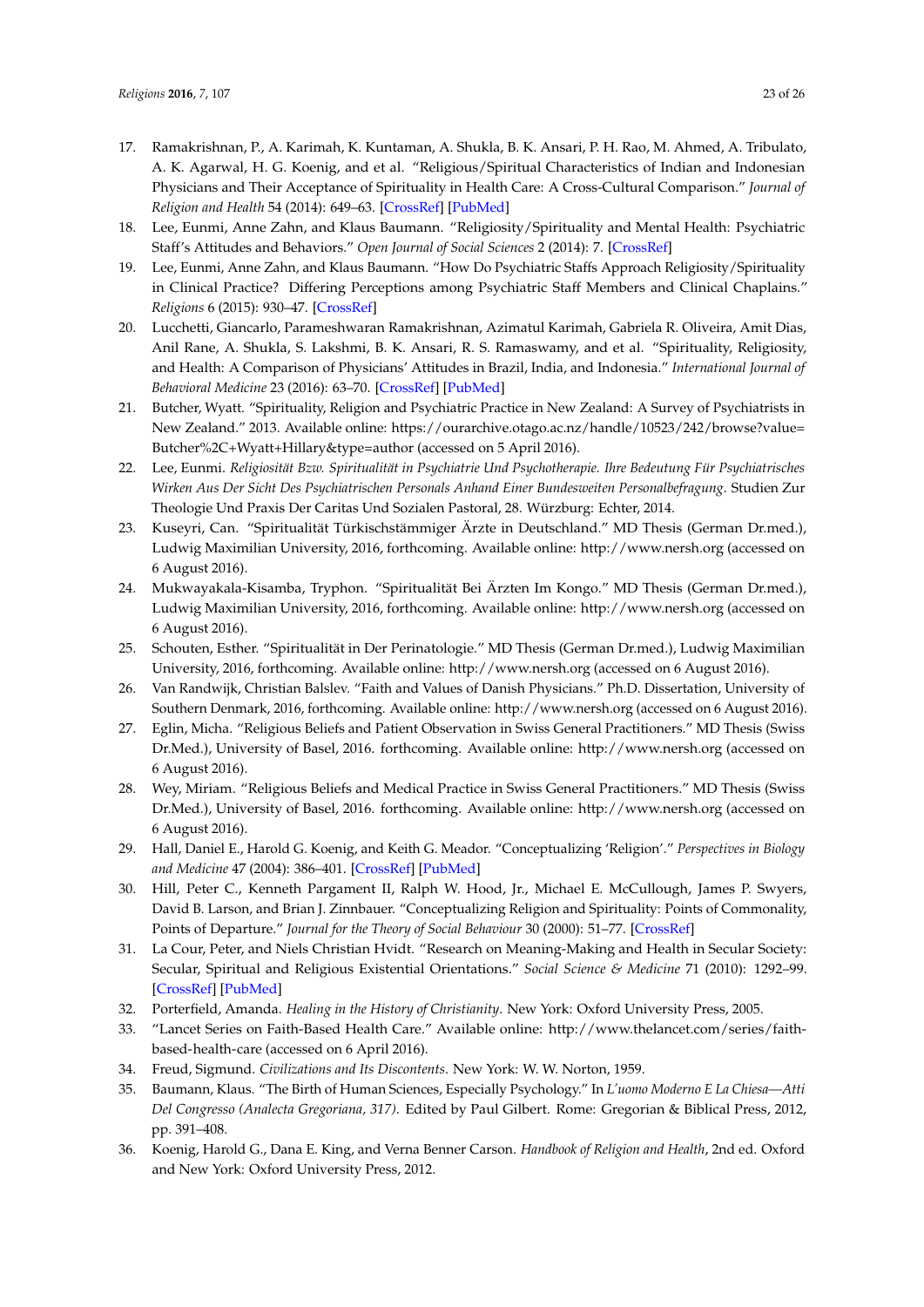- <span id="page-24-0"></span>37. Lawrence, Ryan E., and Farr A. Curlin. "Physicians' Beliefs About Conscience in Medicine: A National Survey." *Academic Medicine* 84 (2009): 1276–82. [\[CrossRef\]](http://dx.doi.org/10.1097/ACM.0b013e3181b18dc5) [\[PubMed\]](http://www.ncbi.nlm.nih.gov/pubmed/19707071)
- 38. Lawrence, Ryan E., and Farr A. Curlin. "Autonomy, Religion and Clinical Decisions: Findings from a National Physician Survey." *Journal of Medical Ethics* 35 (2009): 214–18. [\[CrossRef\]](http://dx.doi.org/10.1136/jme.2008.027565) [\[PubMed\]](http://www.ncbi.nlm.nih.gov/pubmed/19332575)
- 39. Lawrence, Ryan E., Kenneth A. Rasinski, John D. Yoon, and Farr A. Curlin. "Obstetrician-Gynecologist Physicians' Beliefs About Emergency Contraception: A National Survey." *Contraception* 82 (2010): 324–30. [\[CrossRef\]](http://dx.doi.org/10.1016/j.contraception.2010.04.151) [\[PubMed\]](http://www.ncbi.nlm.nih.gov/pubmed/20851225)
- 40. Lawrence, Ryan E., Kenneth A. Rasinski, John D. Yoon, and Farr A. Curlin. "Obstetrician-Gynecologists' Beliefs About Assisted Reproductive Technologies." *Obstetrics & Gynecology* 116 (2010): 127–35. [\[CrossRef\]](http://dx.doi.org/10.1097/AOG.0b013e3181e2f27d) [\[PubMed\]](http://www.ncbi.nlm.nih.gov/pubmed/20567178)
- 41. Stulberg, Debra B., Ryan E. Lawrence, Jason Shattuck, and Farr A. Curlin. "Religious Hospitals and Primary Care Physicians: Conflicts over Policies for Patient Care." *Journal of General Internal Medicine* 25 (2010): 725–30. [\[CrossRef\]](http://dx.doi.org/10.1007/s11606-010-1329-6) [\[PubMed\]](http://www.ncbi.nlm.nih.gov/pubmed/20373045)
- 42. Yoon, John D., Kenneth A. Rasinski, and Farr A. Curlin. "Conflict and Emotional Exhaustion in Obstetrician-Gynaecologists: A National Survey." *Journal of Medical Ethics* 36 (2010): 731–35. [\[CrossRef\]](http://dx.doi.org/10.1136/jme.2010.037762) [\[PubMed\]](http://www.ncbi.nlm.nih.gov/pubmed/21112936)
- 43. Yoon, John D., Kenneth A. Rasinski, and Farr A. Curlin. "Moral Controversy, Directive Counsel, and the Doctor's Role: Findings from a National Survey of Obstetrician-Gynecologists." *Academic Medicine* 85 (2010): 1475–81. [\[CrossRef\]](http://dx.doi.org/10.1097/ACM.0b013e3181eabacc) [\[PubMed\]](http://www.ncbi.nlm.nih.gov/pubmed/20736675)
- 44. Lawrence, Ryan E., Kenneth A. Rasinski, John D. Yoon, and Farr A. Curlin. "Adolescents, Contraception and Confidentiality: A National Survey of Obstetrician-Gynecologists." *Contraception* 84 (2011): 259–65. [\[CrossRef\]](http://dx.doi.org/10.1016/j.contraception.2010.12.002) [\[PubMed\]](http://www.ncbi.nlm.nih.gov/pubmed/21843691)
- 45. Lawrence, Ryan E., Kenneth A. Rasinski, John D. Yoon, and Farr A. Curlin. "Obstetrician-Gynecologists' Beliefs About Safe-Sex and Abstinence Counseling." *International Journal of Gynecology & Obstetrics* 114 (2011): 281–85. [\[CrossRef\]](http://dx.doi.org/10.1016/j.ijgo.2011.03.013) [\[PubMed\]](http://www.ncbi.nlm.nih.gov/pubmed/21683357)
- 46. Lawrence, Ryan E., Kenneth A. Rasinski, John D. Yoon, and Farr A. Curlin. "Obstetrician-Gynecologists' Views on Contraception and Natural Family Planning: A National Survey." *American Journal of Obstetrics and Gynecology* 204 (2011): 124.e1–e7. [\[CrossRef\]](http://dx.doi.org/10.1016/j.ajog.2010.08.051) [\[PubMed\]](http://www.ncbi.nlm.nih.gov/pubmed/21074134)
- 47. Lawrence, R. E., K. A. Rasinski, J. D. Yoon, and F. A. Curlin. "Factors Influencing Physicians' Advice About Female Sterilization in USA: A National Survey." *Human Reproduction* 26 (2011): 106–11. [\[CrossRef\]](http://dx.doi.org/10.1093/humrep/deq289) [\[PubMed\]](http://www.ncbi.nlm.nih.gov/pubmed/20961942)
- 48. Rasinski, Kenneth A., Youssef G. Kalad, John D. Yoon, and Farr A. Curlin. "An Assessment of Us Physicians' Training in Religion, Spirituality, and Medicine." *Medical Teacher* 33 (2011): 944–45. [\[CrossRef\]](http://dx.doi.org/10.3109/0142159X.2011.588976) [\[PubMed\]](http://www.ncbi.nlm.nih.gov/pubmed/22022906)
- 49. Rasinski, Kenneth A., John D. Yoon, Youssef G. Kalad, and Farr A. Curlin. "Obstetrician-Gynaecologists' Opinions About Conscientious Refusal of a Request for Abortion: Results from a National Vignette Experiment." *Journal of Medical Ethics* 37 (2011): 711–14. [\[CrossRef\]](http://dx.doi.org/10.1136/jme.2010.040782) [\[PubMed\]](http://www.ncbi.nlm.nih.gov/pubmed/21670319)
- 50. Stulberg, Debra B., Annie M. Dude, Irma Dahlquist, and Farr A. Curlin. "Abortion Provision among Practicing Obstetrician-Gynecologists." *Obstetrics & Gynecology* 118 (2011): 609–14. [\[CrossRef\]](http://dx.doi.org/10.1097/AOG.0b013e31822ad973) [\[PubMed\]](http://www.ncbi.nlm.nih.gov/pubmed/21860290)
- 51. Lawrence, Ryan E., Kenneth A. Rasinski, John D. Yoon, Harold G. Koenig, Keith G. Meador, and Farr A. Curlin. "Physicians' Beliefs About Faith-Based Treatments for Alcoholism." *Psychiatric Services* 63 (2012): 597–604. [\[CrossRef\]](http://dx.doi.org/10.1176/appi.ps.201100315) [\[PubMed\]](http://www.ncbi.nlm.nih.gov/pubmed/22476161)
- 52. Lawrence, R. E., K. A. Rasinski, J. D. Yoon, K. G. Meador, H. G. Koenig, and F. A. Curlin. "Primary Care Physicians' and Psychiatrists' Approaches to Treating Mild Depression." *Acta Psychiatrica Scandinavica* 126 (2012): 385–92. [\[CrossRef\]](http://dx.doi.org/10.1111/j.1600-0447.2012.01887.x) [\[PubMed\]](http://www.ncbi.nlm.nih.gov/pubmed/22616640)
- 53. Rasinski, Kenneth A., Ryan E. Lawrence, John D. Yoon, and Farr A. Curlin. "A Sense of Calling and Primary Care Physicians' Satisfaction in Treating Smoking, Alcoholism, and Obesity." *Archives of Internal Medicine* 172 (2012): 1423–24. [\[CrossRef\]](http://dx.doi.org/10.1001/archinternmed.2012.3269) [\[PubMed\]](http://www.ncbi.nlm.nih.gov/pubmed/22928177)
- 54. Stulberg, Debra B., Annie M. Dude, Irma Dahlquist, and Farr A. Curlin. "Obstetrician-Gynecologists, Religious Institutions, and Conflicts Regarding Patient-Care Policies." *American Journal of Obstetrics & Gynecology* 207 (2012): 73e1–e5. [\[CrossRef\]](http://dx.doi.org/10.1016/j.ajog.2012.04.023) [\[PubMed\]](http://www.ncbi.nlm.nih.gov/pubmed/22609017)
- 55. Lawrence, Ryan E., Kenneth A. Rasinski, John D. Yoon, and Farr A. Curlin. "Religion and Anxiety Treatments in Primary Care Patients." *Anxiety Stress Coping* 26 (2013): 526–38. [\[CrossRef\]](http://dx.doi.org/10.1080/10615806.2012.752461) [\[PubMed\]](http://www.ncbi.nlm.nih.gov/pubmed/23286341)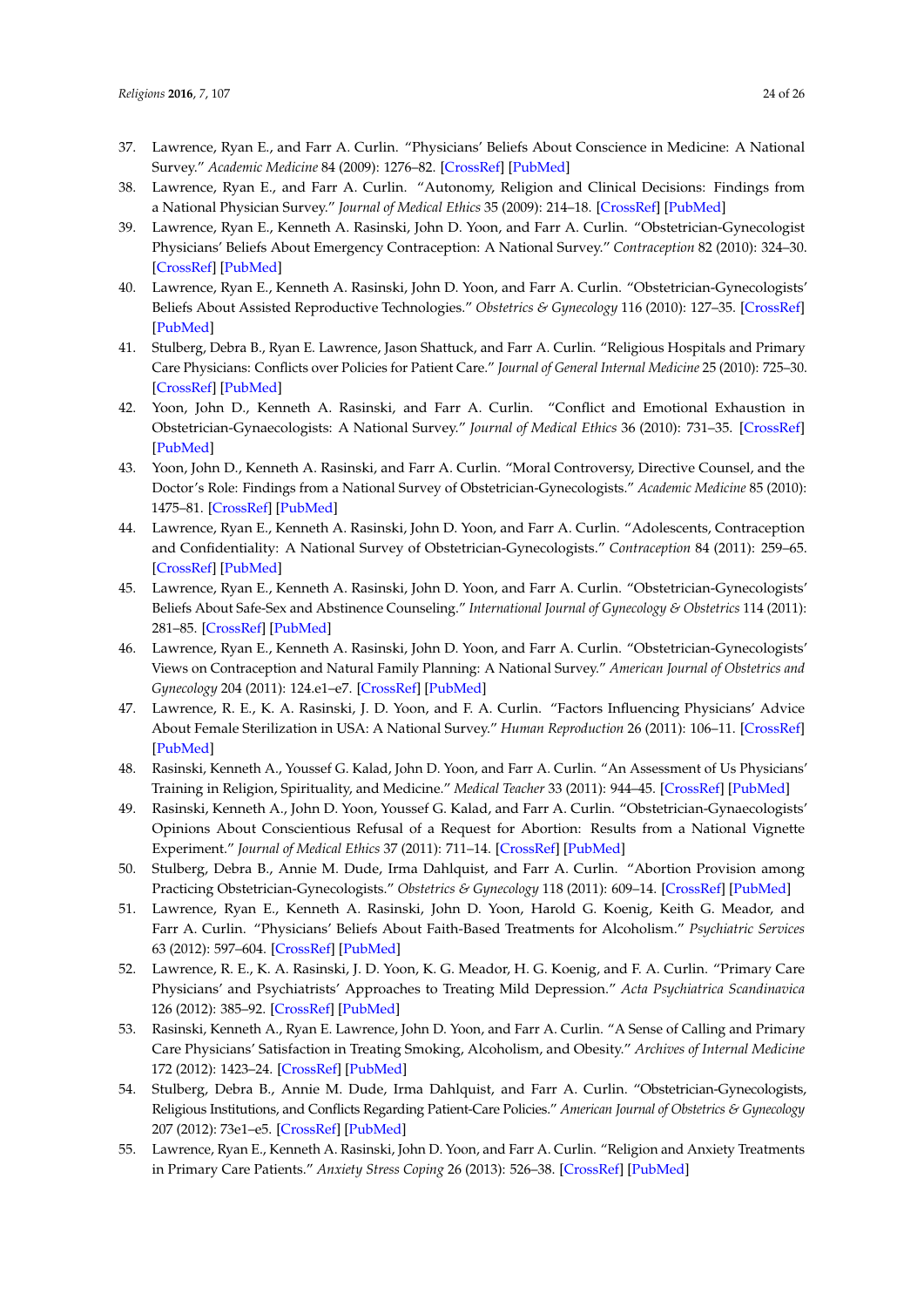- 56. Lawrence, Ryan E., Kenneth A. Rasinski, John D. Yoon, and Farr A. Curlin. "Religion and Beliefs About Treating Medically Unexplained Symptoms: A Survey of Primary Care Physicians and Psychiatrists." *The International Journal of Psychiatry in Medicine* 45 (2013): 31–44. [\[CrossRef\]](http://dx.doi.org/10.2190/PM.45.1.c) [\[PubMed\]](http://www.ncbi.nlm.nih.gov/pubmed/23805602)
- 57. Lawrence, Ryan E., Kenneth A. Rasinski, John D. Yoon, and Farr A. Curlin. "Physicians' Beliefs About the Nature of Addiction: A Survey of Primary Care Physicians and Psychiatrists." *The American Journal on Addictions* 22 (2013): 255–60. [\[CrossRef\]](http://dx.doi.org/10.1111/j.1521-0391.2012.00332.x) [\[PubMed\]](http://www.ncbi.nlm.nih.gov/pubmed/23617868)
- 58. Putman, M. S., and F. A. Curlin. "Authors' Reply to Dirksen et al." *Journal of Pain and Symptom Management* 45 (2013): e2–e3. [\[CrossRef\]](http://dx.doi.org/10.1016/j.jpainsymman.2013.02.004) [\[PubMed\]](http://www.ncbi.nlm.nih.gov/pubmed/23566755)
- 59. Putman, Michael S., John D. Yoon, Kenneth A. Rasinski, and Farr A. Curlin. "Intentional Sedation to Unconsciousness at the End of Life: Findings from a National Physician Survey." *Journal of Pain and Symptom Management* 46 (2013): 326–34. [\[CrossRef\]](http://dx.doi.org/10.1016/j.jpainsymman.2012.09.007) [\[PubMed\]](http://www.ncbi.nlm.nih.gov/pubmed/23219679)
- 60. Wolenberg, Kelly M., John D. Yoon, Kenneth A. Rasinski, and Farr A. Curlin. "Religion and United States Physicians' Opinions and Self-Predicted Practices Concerning Artificial Nutrition and Hydration." *Journal of Religion and Health* 52 (2013): 1051–65. [\[CrossRef\]](http://dx.doi.org/10.1007/s10943-013-9740-z) [\[PubMed\]](http://www.ncbi.nlm.nih.gov/pubmed/23754580)
- 61. Lawrence, Ryan E., Kenneth A. Rasinski, John D. Yoon, and Farr A. Curlin. "Physician Race and Treatment Preferences for Depression, Anxiety, and Medically Unexplained Symptoms." *Ethnicity & Health* 20 (2015): 354–64. [\[CrossRef\]](http://dx.doi.org/10.1080/13557858.2014.921893) [\[PubMed\]](http://www.ncbi.nlm.nih.gov/pubmed/24870971)
- 62. Lawrence, Ryan E., Kenneth A. Rasinski, John D. Yoon, and Farr A. Curlin. "Primary Care Physicians' and Psychiatrists' Willingness to Refer to Religious Mental Health Providers." *International Journal of Social Psychiatry* 60 (2014): 627–36. [\[CrossRef\]](http://dx.doi.org/10.1177/0020764013511066) [\[PubMed\]](http://www.ncbi.nlm.nih.gov/pubmed/24296966)
- 63. Putman, Michael S., John D. Yoon, Kenneth A. Rasinski, and Farr A. Curlin. "Directive Counsel and Morally Controversial Medical Decision-Making: Findings from Two National Surveys of Primary Care Physicians." *Journal of General Internal Medicine* 29 (2014): 335–40. [\[CrossRef\]](http://dx.doi.org/10.1007/s11606-013-2653-4) [\[PubMed\]](http://www.ncbi.nlm.nih.gov/pubmed/24113808)
- 64. Lawrence, Ryan E., Kenneth A. Rasinski, John D. Yoon, and Farr A. Curlin. "Psychiatrists' and Primary Care Physicians' Beliefs About Overtreatment of Depression and Anxiety." *The Journal of Nervous and Mental Disease* 203 (2015): 120–25. [\[CrossRef\]](http://dx.doi.org/10.1097/NMD.0000000000000247) [\[PubMed\]](http://www.ncbi.nlm.nih.gov/pubmed/25594787)
- 65. Ravella, Krishna C., Farr A. Curlin, and John D. Yoon. "Medical School Ranking and Medical Student Vocational Identity." *Teaching and Learning in Medicine* 27 (2015): 123–29. [\[CrossRef\]](http://dx.doi.org/10.1080/10401334.2015.1011644) [\[PubMed\]](http://www.ncbi.nlm.nih.gov/pubmed/25893933)
- <span id="page-25-0"></span>66. Yoon, John D., Jiwon H. Shin, Andy L. Nian, and Farr A. Curlin. "Religion, Sense of Calling, and the Practice of Medicine: Findings from a National Survey of Primary Care Physicians and Psychiatrists." *Southern Medical Journal* 108 (2015): 189–95. [\[CrossRef\]](http://dx.doi.org/10.14423/SMJ.0000000000000250) [\[PubMed\]](http://www.ncbi.nlm.nih.gov/pubmed/25772054)
- <span id="page-25-1"></span>67. Baumann, Klaus, Arndt Büssing, and Niels Chrsitian Hvidt. "Geisteswissenschaftliches Kolloquium Klaus Baumann (Freiburg)/Arndt Büssing (Witten/Herdecke)/Niels Hvidt (Odense): Empirische Forschung Über Religiöse Und Spirituelle Aspekte Bei Patientinnen Und Ärztinnen." *Freiburg Institute for Advanced Studies*. Available online: [https://www.frias.uni-freiburg.de/en/events/humanities-and-social-sciences-colloquium/](https://www.frias.uni-freiburg.de/en/events/humanities-and-social-sciences-colloquium/geisteswissenschaftliches-kolloquium-klaus-baumann-freiburg-arndt-bussing-witten-herdecke-niels-hvidt-odense-empirische-forschung-uber-religiose-und-spirituelle-aspekte-bei-patientinnen-und-arztinnen) [geisteswissenschaftliches-kolloquium-klaus-baumann-freiburg-arndt-bussing-witten-herdecke-niels-hvidt](https://www.frias.uni-freiburg.de/en/events/humanities-and-social-sciences-colloquium/geisteswissenschaftliches-kolloquium-klaus-baumann-freiburg-arndt-bussing-witten-herdecke-niels-hvidt-odense-empirische-forschung-uber-religiose-und-spirituelle-aspekte-bei-patientinnen-und-arztinnen)[odense-empirische-forschung-uber-religiose-und-spirituelle-aspekte-bei-patientinnen-und-arztinnen](https://www.frias.uni-freiburg.de/en/events/humanities-and-social-sciences-colloquium/geisteswissenschaftliches-kolloquium-klaus-baumann-freiburg-arndt-bussing-witten-herdecke-niels-hvidt-odense-empirische-forschung-uber-religiose-und-spirituelle-aspekte-bei-patientinnen-und-arztinnen) (accessed on 6 April 2016).
- 68. Büssing, Arndt, Klaus Baumann, Niels Christian Hvidt, Harold G. Koenig, Christina M. Puchalski, and John Swinton. "Spirituality and Health. Editorial." *Evidence-Based Complementary and Alternative Medicine* 2014 (2014): article 682817. [\[CrossRef\]](http://dx.doi.org/10.1155/2014/682817) [\[PubMed\]](http://www.ncbi.nlm.nih.gov/pubmed/24616739)
- <span id="page-25-2"></span>69. Büssing, A., A. T. Hirdes, K. Baumann, Niels Christian Hvidt, and P. Heusser. "Aspects of Spirituality in Medical Doctors and Their Relation to Specific Views of Illness and Dealing with Their Patients' Individual Situation." *Evidence-Based Complementary and Alternative Medicine* 2013 (2013): article 734392. [\[CrossRef\]](http://dx.doi.org/10.1155/2013/734392) [\[PubMed\]](http://www.ncbi.nlm.nih.gov/pubmed/23956779)
- <span id="page-25-3"></span>70. Voltmer, Edgar, Arndt Büssing, HaroldG Koenig, and Faten Al Zaben. "Religiosity/Spirituality of German Doctors in Private Practice and Likelihood of Addressing R/S Issues with Patients." *Journal of Religion and Health* 53 (2013): 1741–52. [\[CrossRef\]](http://dx.doi.org/10.1007/s10943-013-9776-0) [\[PubMed\]](http://www.ncbi.nlm.nih.gov/pubmed/24077926)
- <span id="page-25-4"></span>71. Delbecq, Andre L., Andrew H. Van de Ven, and David H. Gustafson. *Group Techniques for Program Planning: A Guide to Nominal Group and Delphi Processes*. Glenview: Scott Foresman, 1975.
- <span id="page-25-5"></span>72. Jones, Jeremy, and Duncan Hunter. "Consensus Methods for Medical and Health Services Research." *British Medical Journal* 311 (1995): 376–80. [\[CrossRef\]](http://dx.doi.org/10.1136/bmj.311.7001.376) [\[PubMed\]](http://www.ncbi.nlm.nih.gov/pubmed/7640549)